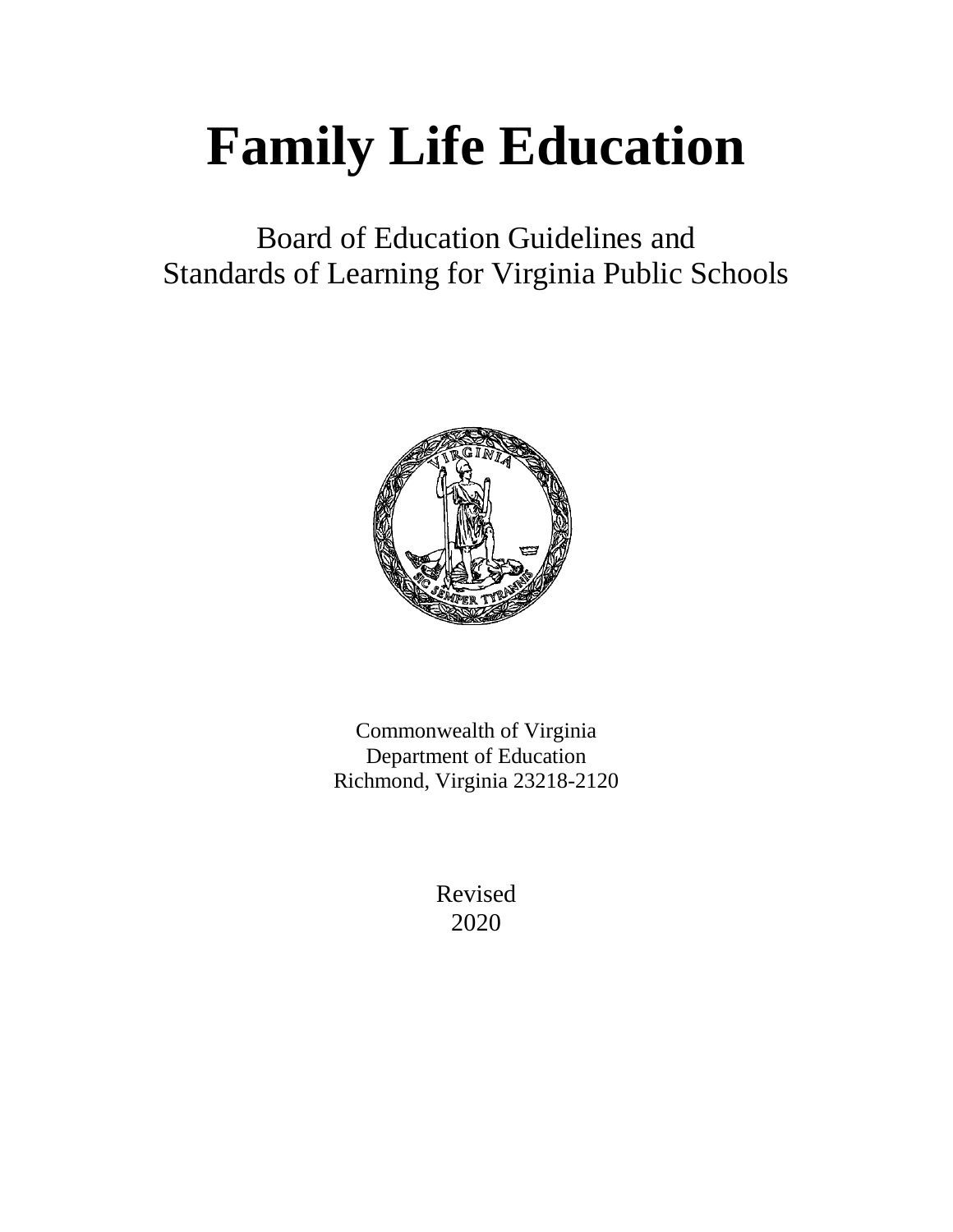## **Table of Contents**

| <b>BOARD OF EDUCATION GUIDELINES FOR FAMILY LIFE EDUCATION  9</b> |  |
|-------------------------------------------------------------------|--|
|                                                                   |  |
|                                                                   |  |
|                                                                   |  |
|                                                                   |  |
|                                                                   |  |
|                                                                   |  |
|                                                                   |  |
|                                                                   |  |
|                                                                   |  |
|                                                                   |  |
|                                                                   |  |
|                                                                   |  |
|                                                                   |  |
|                                                                   |  |
| GUIDELINES FOR TRAINING INDIVIDUALS WHO WILL BE TEACHING          |  |
| <b>GUIDELINES FOR PARENT/COMMUNITY INVOLVEMENT 46</b>             |  |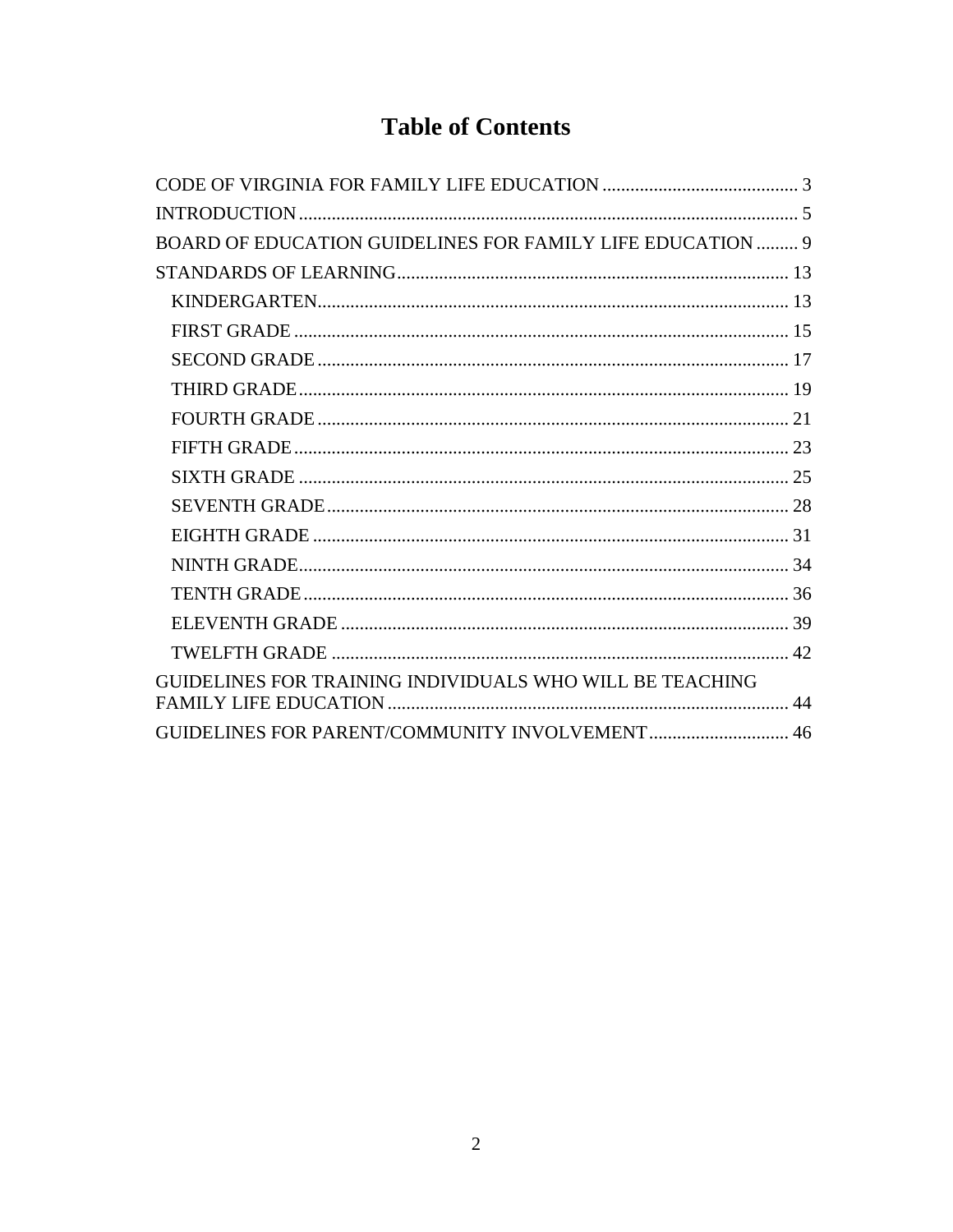## *CODE OF VIRGINIA* **FOR FAMILY LIFE EDUCATION**

#### <span id="page-2-0"></span>**§22.1-207.1. Family life education.**

A. As used in this section, "abstinence education" means an educational or motivational component that has as its exclusive purpose teaching the social, psychological, and health gains to be realized by teenagers' abstaining from sexual activity before marriage**.**

B. The Board of Education shall develop by Standards of Learning and curriculum guidelines for a comprehensive, sequential family life education curriculum in grades kindergarten through 12. Such curriculum guidelines shall include instruction as appropriate for the age of the student in family living and community relationships; the benefits, challenges, responsibilities, and value of marriage for men, women, children, and communities; the value of family relationships; abstinence education; the value of postponing sexual activity; the benefits of adoption as a positive choice in the event of an unwanted pregnancy; human sexuality; human reproduction; the prevention of human trafficking; dating violence; the characteristics of abusive relationships; steps to take to deter sexual assault, the availability of counseling and legal resources, and, in the event of such sexual assault, the importance of immediate medical attention and advice, as well as the requirements of the law; the etiology, prevention, and effects of sexually transmitted diseases; and mental health education and awareness.

C. All such instruction shall be designed to promote parental involvement, foster positive self-concepts and provide mechanisms for coping with peer pressure and the stresses of modern living according to the students' developmental stages and abilities. The Board shall also establish requirements for appropriate training for teachers of family life education, which shall include training in instructional elements to support the various curriculum components.

1987, c. 371; 1999, c. 422; 2002, c. 554; 2004, c. 1030; 2007, c. 32.; 2008, c.0417; 2009, c.437, 583; 2017, c. 692; 2019, c.595.

#### **§ 22.1-207.1:1 Family life education; certain curricula and Standards of Learning.**

Any family life education curriculum offered by a local school division shall require the Standards of Learning objectives related to dating violence and the characteristics of abusive relationships to be taught at least once in middle school and at least twice in high school, as described in the Board of Education's family life education guidelines

A. Any high school family life education curriculum offered by a local school division shall incorporate age-appropriate elements of effective and evidence-based programs on (i) the prevention of dating violence, domestic abuse, sexual harassment, including sexual harassment using electronic means, sexual violence, and human trafficking; and (ii) the law and meaning of consent. Such age-appropriate elements of effective and evidencebased programs on the prevention of sexual violence may include instruction that increases student awareness of the fact that consent is required before sexual activity.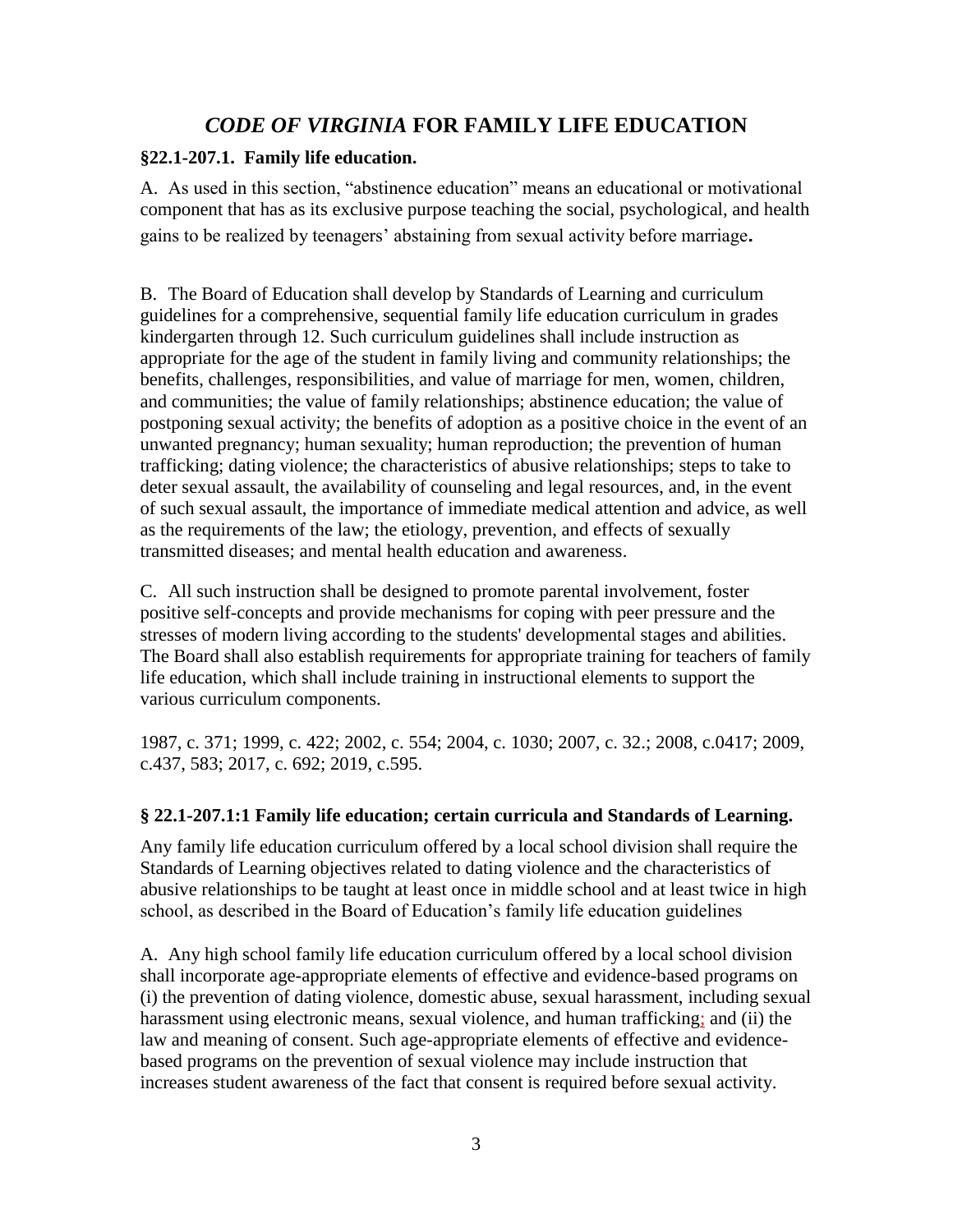B. Any family life education curriculum offered in any elementary school, middle school, or high school shall incorporate age-appropriate elements of effective and evidence-based programs on the importance of the personal privacy and personal boundaries of other individuals and tools for a student to use to ensure that he respects the personal privacy and personal boundaries of other individuals.

C. Any family life education curriculum offered by a local school division shall incorporate age-appropriate elements of effective and evidence-based programs on the harmful physical and emotional effects of female genital mutilation; associated criminal penalties; and the rights of the victim, including any civil action pursuant to § [8.01-42.5.](https://law.lis.virginia.gov/vacode/8.01-42.5/)

D. Any family life education curriculum offered by a local school division may incorporate age-appropriate elements of effective and evidence-based programs on the prevention, recognition, and awareness of child abduction, child abuse, child sexual exploitation, and child sexual abuse.

2011, c. 634; 2016, c. 434; 2017, cc.299, 692, 2018, cc. 383,519; 2019, cc.372, 595, 596.

## **§ 22.1-207.2. Right of parents to review certain materials; summaries distributed on request.**

Every parent, guardian or other person in the Commonwealth having control or charge of any child who is required by § 22.1-254 A to send such child to a public school shall have the right to review the complete family life curricula, including all supplemental materials used in any family life education program. A complete copy of all printed materials and a description of all audio-visual materials shall be kept in the school library or office and made available for review to any parent or guardian during school office hours before and during the school year. The audio-visual materials shall be made available to parents for review, upon request, on the same basis as printed materials are made available.

Each school board shall develop and distribute to parents or guardians of a student participating in the family life education program a summary designed to assist parents in understanding the program implemented in its school division as such program progresses and to encourage parental guidance and involvement in the instruction of the students. Such information shall reflect the curricula of the program as taught in the classroom. The school division shall include the following information on the summary:

"Parents and guardians have the right to review the family life education program offered by their school division, including written and audio-visual educational materials used in the program. Parents and guardians also have the right to excuse their child from all or part of family life education instruction."

1989, c. 515; 1991, cc. 139, 526; cc. 0451; 2009, cc. 451.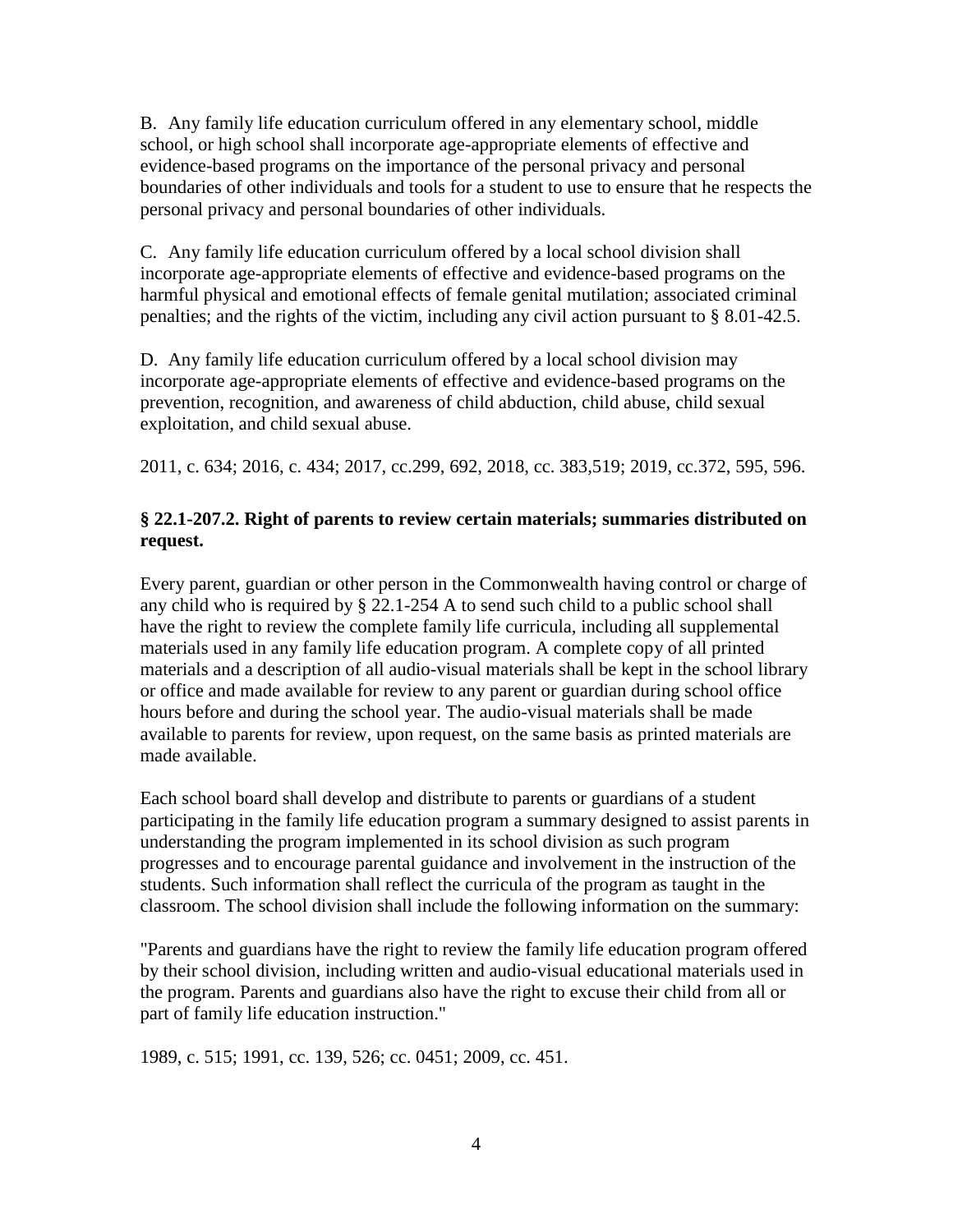#### **INTRODUCTION**

<span id="page-4-0"></span>In 1987, §22.1-207.1 of the *Code of Virginia* was amended to direct the Board of Education to develop standards of learning and curriculum guidelines for a comprehensive, sequential family life education (FLE) curriculum in grades K through 12. From February 1987 to December 1987, individuals from public schools (including administrators and teachers), state agencies, parent groups, and not-for-profit organizations that provided family life services contributed time, resources, and expertise to help develop a report to submit to the Virginia General Assembly. The report *Family Life Education: Board of Education's Response to House Bill No. 1413* included sections on the Board of Education guidelines for setting up a required FLE program, Standards of Learning objectives and descriptive statements for grades kindergarten through 12, guidelines for training individuals that teach FLE and for involving parents and community-based organizations in the local FLE program.

The FLE program was funded by the General Assembly during its 1988 session based on the plan developed by the Board of Education and the Department of Education. The program scheduled for implementation by all school divisions during the 1989-1990 school year, provided guidance to localities in developing comprehensive, ageappropriate, and sequential instruction in specific content areas. Program flexibility allowed options for the local planning teams. The program could cover grades K through 10 or K through 12, depending upon the desires of a school division. School divisions were permitted to use state-approved Standards of Learning objectives or develop their own learner objectives. Educators identified as FLE teachers participated in in-depth staff development workshops over a two-year period.

Each school division was required to appoint a community involvement team to assist in the development of the program and to promote community involvement. The Board of Education guidelines were written to assure that parents had opportunities to review the program annually and to opt their children out of all or part of the program.

During the fall and winter of school year 1992-1993, the Department of Education conducted a study of the FLE program in the Virginia public schools. The study resulted from an agreement between the 1992 General Assembly and the Department of Education. A self-report survey of FLE programs was repeated in 2004 and 2006. Results again indicated compliance with mandates and policies. Of the 132 school divisions serving students in the state, 120 divisions, or 91 percent, responded to the 2006 survey. Eighty-eight percent, or 105, of school divisions surveyed in 2006 offered FLE programming.

Also in 1992, the Virginia General Assembly amended §22.1-275.1 of the *Code of Virginia* to direct local school boards to establish a school health advisory board of no more than 20 members. The legislation specified that the local board shall consist of broad-based community representation including, but not limited to, parents, students, health professionals, educators, and others. Many localities opted for their school health advisory board to also serve as the FLE community involvement team.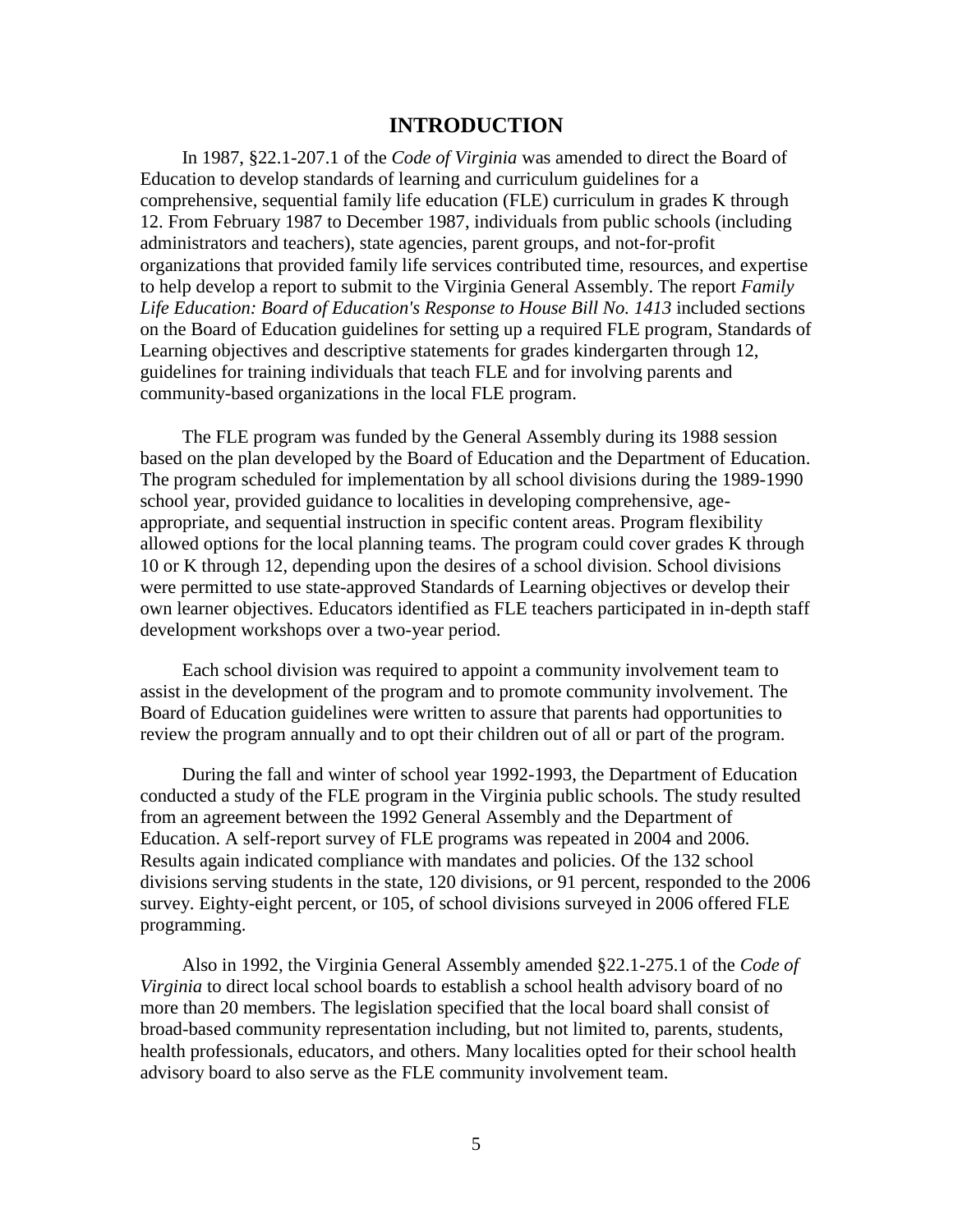In September 1997, the *Regulations Establishing Standards for Accrediting Public Schools in Virginia (8 VAC 20-131-170)* were amended by the Board of Education to state that "Each school may implement the Standards of Learning for the Family Life Education program promulgated by the Board of Education or a Family Life Education program consistent with the guidelines developed by the Board of Education which shall have the goals of reducing the incidence of pregnancy and/or sexually-transmitted disease and substance abuse among teenagers."

The 1999 Virginia General Assembly amended §22.1-207.1 of the *Code of Virginia* and added "abstinence education" as a Family Life Education instructional topic to the content areas identified in 1987: "…family living and community relationships, the value of postponing sexual activity, human sexuality, human reproduction, and the etiology, prevention and effects of sexually transmitted diseases." The Virginia Department of Education and Virginia Department of Health cooperated to strengthen abstinence education staff development workshops.

House Bill 1206, passed by the 2002 Virginia General Assembly, required the Board of Education to include "the benefits of adoption as a positive choice in the event of an unwanted pregnancy" in its curriculum guidelines for a comprehensive, sequential Family Life Education curriculum. The bill also required the Board to specify that training of teachers of Family Life Education include training in instructional elements to support the various curriculum components.

House Bill 1015, passed by the 2004 Virginia General Assembly, required the Board of Education to include "steps to take to avoid sexual assault, and the availability of counseling and legal resources, and, in the event of such sexual assault, the importance of immediate medical attention and advice, as well as the requirements of the law" in its curriculum guidelines for a comprehensive, sequential Family Life Education curriculum.

House Bill 1916, passed by the 2007 Virginia General Assembly, required the Board of Education to include "dating violence and the characteristics of abusive relationships" in its curriculum guidelines for a comprehensive, sequential Family Life Education curriculum.

Senate Bill 640, passed by the 2008 Virginia General Assembly, required the Board of Education to include "mental health education and awareness" in its curriculum guidelines for a comprehensive, sequential Family Life Education curriculum.

House Bill 1746 and Senate Bill 827, passed by the 2009 Virginia General Assembly, required the Board of Education to include "benefits, challenges, responsibilities, and value of marriage for men, women, children, and communities" in its curriculum guidelines for a comprehensive, sequential Family Life Education curriculum.

House Bill 1980, also passed by the 2009 Virginia General Assembly, required school divisions to provide parents and guardians of students participating in a family life education program a summary to assist in understanding the program being implemented. The summary should include the following statement: "Parents and guardians have the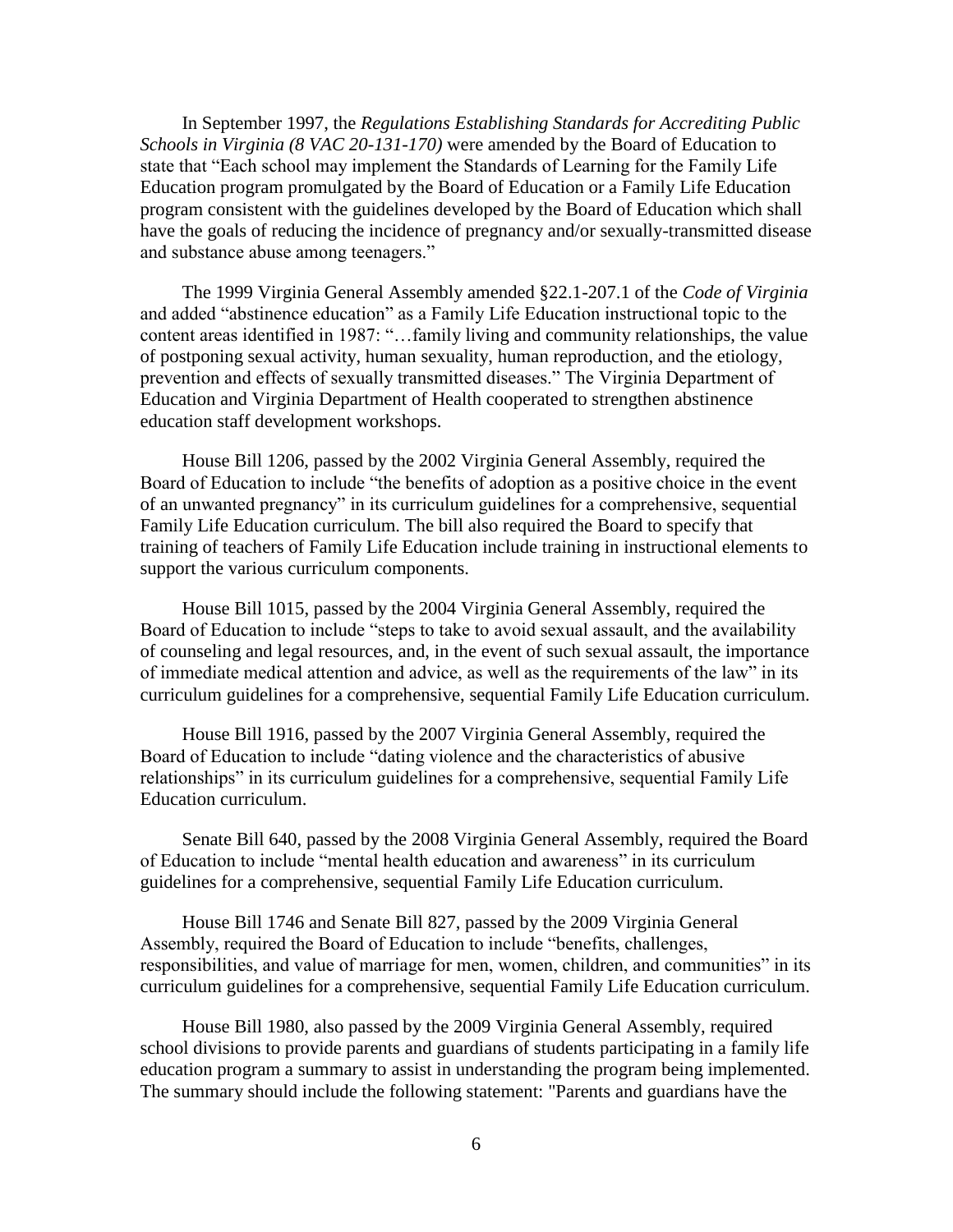right to review the family life education program offered by their school division, including written and audio-visual educational materials used in the program. Parents and guardians also have the right to excuse their child from all or part of family life education instruction."

In an effort to align with the Student Conduct Policy Guidelines, information regarding the appropriate use of electronic devices was also added to Family Life Education program in 2010.

A technical review of the Guidelines and Standards of Learning for Family Life Education was conducted in November of 2010 by a team of Family Life Education professionals. Nursing, education and public health representatives from the University of Virginia, Virginia Commonwealth University and George Mason University formed the team. Technical changes have been made to the standards to conform to current terminology.

In 2011, the Virginia General Assembly enacted the uncodified § 1 of Chapter 634 in the *Acts of the General Assembly* stating, "That any family life education curriculum offered by a local school division shall require the Standards of Learning objectives related to dating violence and the characteristics of abusive relationships to be taught at least once in middle school and at least twice in high school, as described in the Board of Education's family life education guidelines." The guidelines and standards, while in compliance with this legislation, have been revised, where appropriate, to further reflect this requirement.

House Bill 659, passed by the 2016 Virginia General Assembly, required the Virginia Board of Education to include objectives related to dating violence and the characteristics of abusive relationships at least once in middle-school and at least twice in high school, as described in the Board's family life guidelines. The 2016 revisions also included requirements in House Bill 659 that any high school family life education curriculum offered by a local school division incorporate age-appropriate elements of effective and evidence-based programs on the prevention of dating violence, domestic abuse, sexual harassment, and sexual violence.

In 2017 the Virginia General Assembly amended § 22.1-207.1. Family life education to emphasize the meaning of abstinence education and directed the Board of Education to include the value of family relationships and steps to deter sexual assault in the Standards of Learning and curriculum guidelines. In the same year § 22.1-207.1:1 Family life education; certain curricula and Standards of Learning, which is focused on dating violence and characteristics of abusive relationships, was amended. It added that the prevention of sexual violence curricula may include instruction that increases student awareness that consent is required before sexual activity.

In 2018, the Virginia General Assembly passed Senate Bill 101. This bill requires any high school family life curriculum offered by a local school division to incorporate age-appropriate elements of effective and evidence-based programs on the prevention of sexual harassment using electronic means. The bill also permits any family life education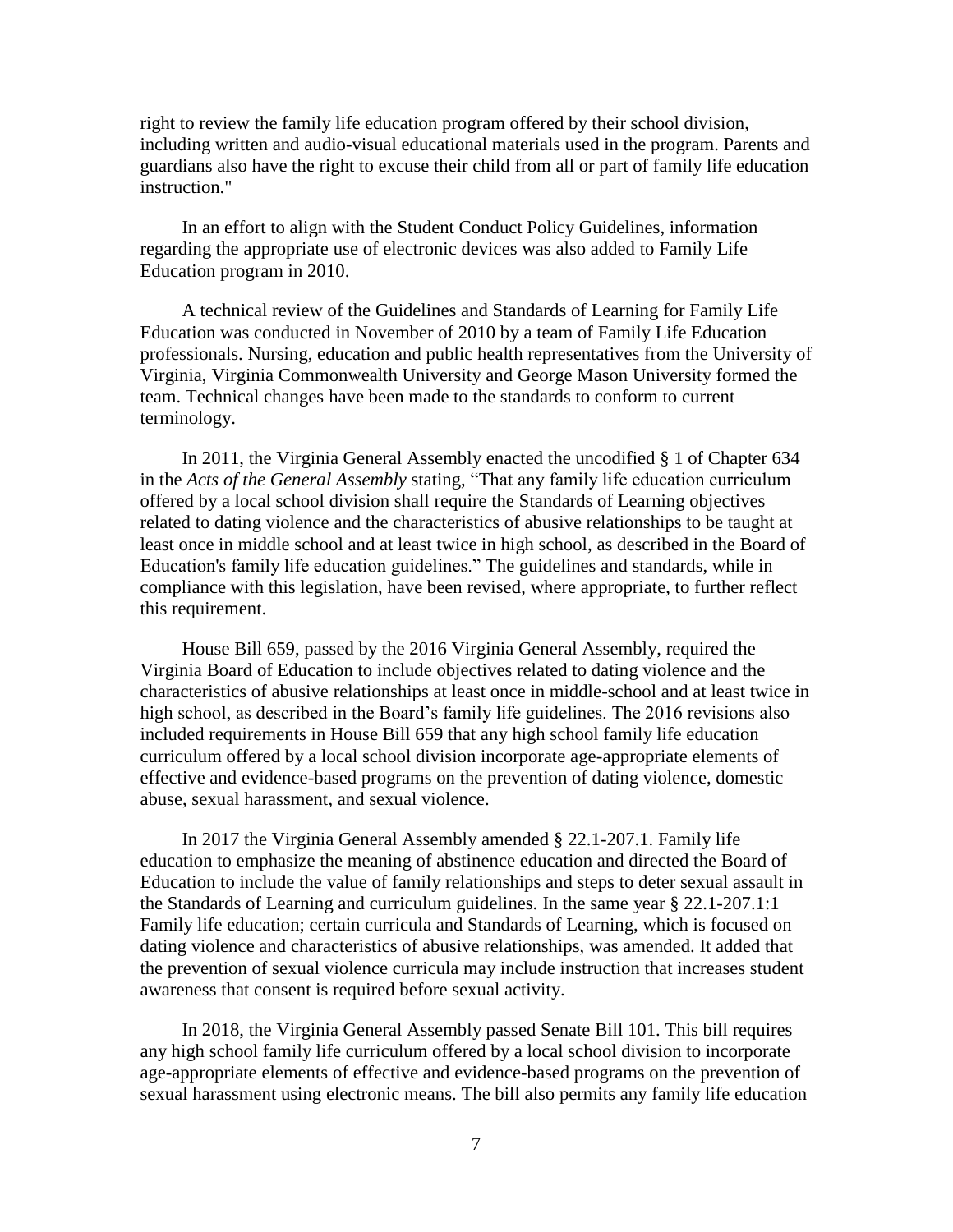curriculum offered by a local school division to incorporate age-appropriate elements of effective and evidence-based programs on the prevention, recognition, and awareness of child abduction, child abuse, child sexual exploitation, and child sexual abuse.

House Bill 45, also passed by the 2018 Virginia General Assembly, requires any family life education curriculum offered by any elementary school, middle school, or high school to incorporate age-appropriate elements of effective and evidence-based programs on the importance of personal privacy and personal boundaries of other individuals and tools for a student to use to ensure that he respects the personal privacy and personal boundaries of other individuals.

In 2019, the Virginia General Assembly passed House Bill 2205. This bill requires any high school family life education curriculum offered by a school division to incorporate age-appropriate elements of effective and evidence-based programs on the law and meaning of consent.

The Virginia General Assembly also passed Senate Bill 1159 and Senate Bill 1141 in 2019. Senate Bill 1159 requires any family life education curriculum offered by a local school division to include age-appropriate elements of effective and evidence-based programs on the harmful and emotional effects of female genital mutilation, associated criminal penalties, and the rights of the victim including any civil action. Senate Bill 1141 requires that family life education curriculum guidelines include instruction on the prevention of human trafficking. Additionally, any high school family life education program is required to incorporate age-appropriate elements of effective and evidencebased programs on the prevention of human trafficking.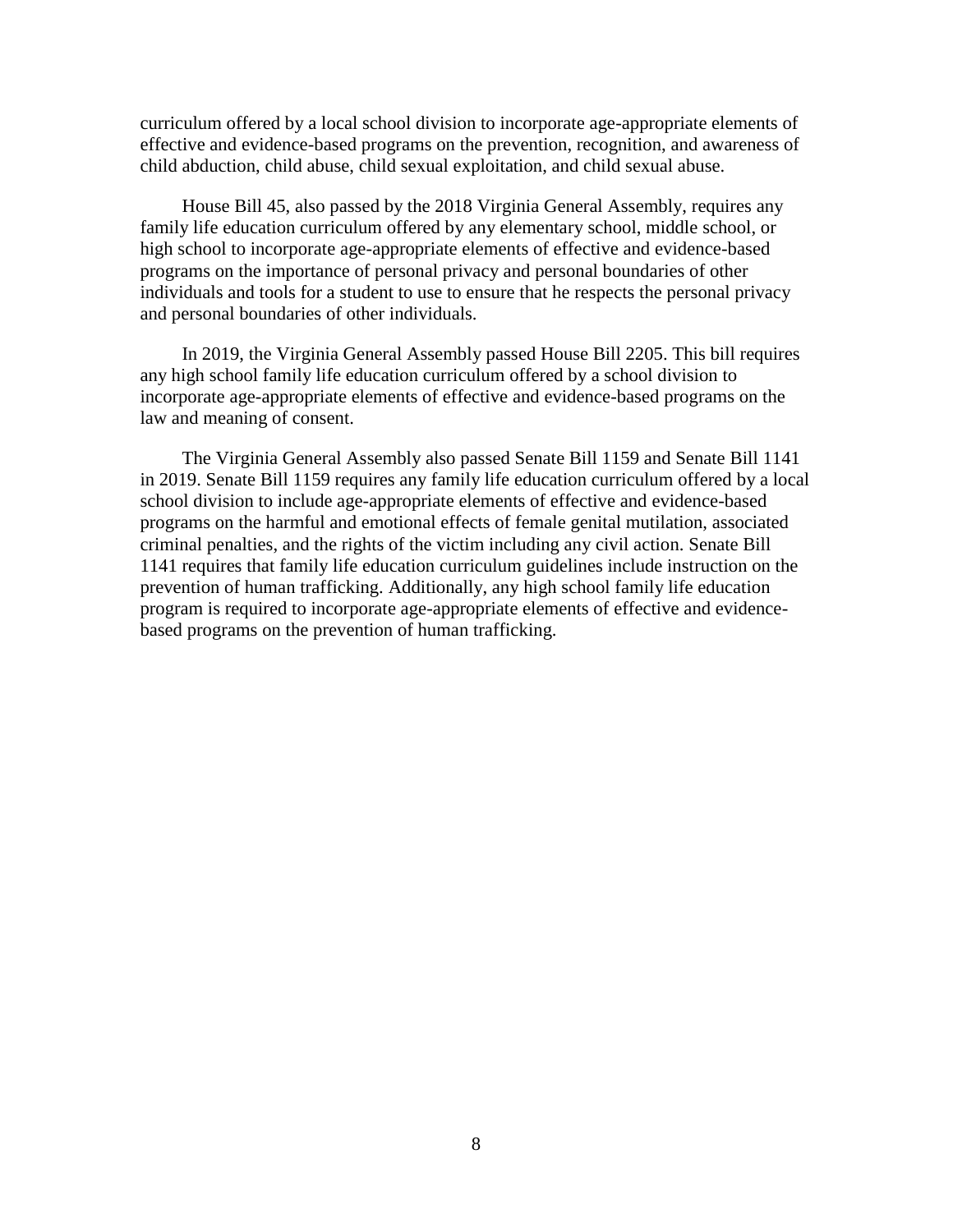## <span id="page-8-0"></span>**BOARD OF EDUCATION GUIDELINES FOR FAMILY LIFE EDUCATION**

- I. The following guidelines shall be followed in the implementation of the Board of Education's approved Family Life Education program.
	- A. A community involvement team, or school health advisory board, shall be identified and should include individuals such as a person from the central office, an elementary school principal, a middle school principal, a high school principal, teachers, a school board member, parents, one or more members of the clergy, a member of the medical profession, and others in the community.
	- B. There must be evidence of broad-based community involvement and an annual opportunity for parents and others to review curriculum and instructional materials prior to the beginning of actual instruction.
	- C. Those individuals selected by the localities to teach the Family Life Education program shall participate in the training program sponsored by the Department of Education.
	- D. Medical professionals and mental health professionals may be involved, where appropriate, to help teach the content of the Family Life Education curriculum and to serve as a resource to students and to parents.
	- E. Local training and follow-up activities shall involve the community in understanding and implementing the Family Life Education program.
	- F. Local agencies/organizations/support systems shall be identified and used as resources for the Family Life Education program.
	- G. An "opt-out" procedure shall be provided to ensure communication with the parent or guardian for permission for students to be excused from all or part of the program.
	- H. A plan for teaching sensitive content in gender-separated classes shall be announced publicly.
	- I. The *Family Life Education Standards of Learning* objectives approved by the Board of Education shall be used by the local school board. However, local school divisions may reassign the grade designation of the Standards of Learning objectives within grades K-6. The grade designation for objectives within grades 7-12 may be reassigned only one grade level, up or down. Also, the program may be adopted for kindergarten through grade 10 or kindergarten through grade 12; however, local scheduling of Family Life Education shall avoid any interruption or detraction from instruction in basic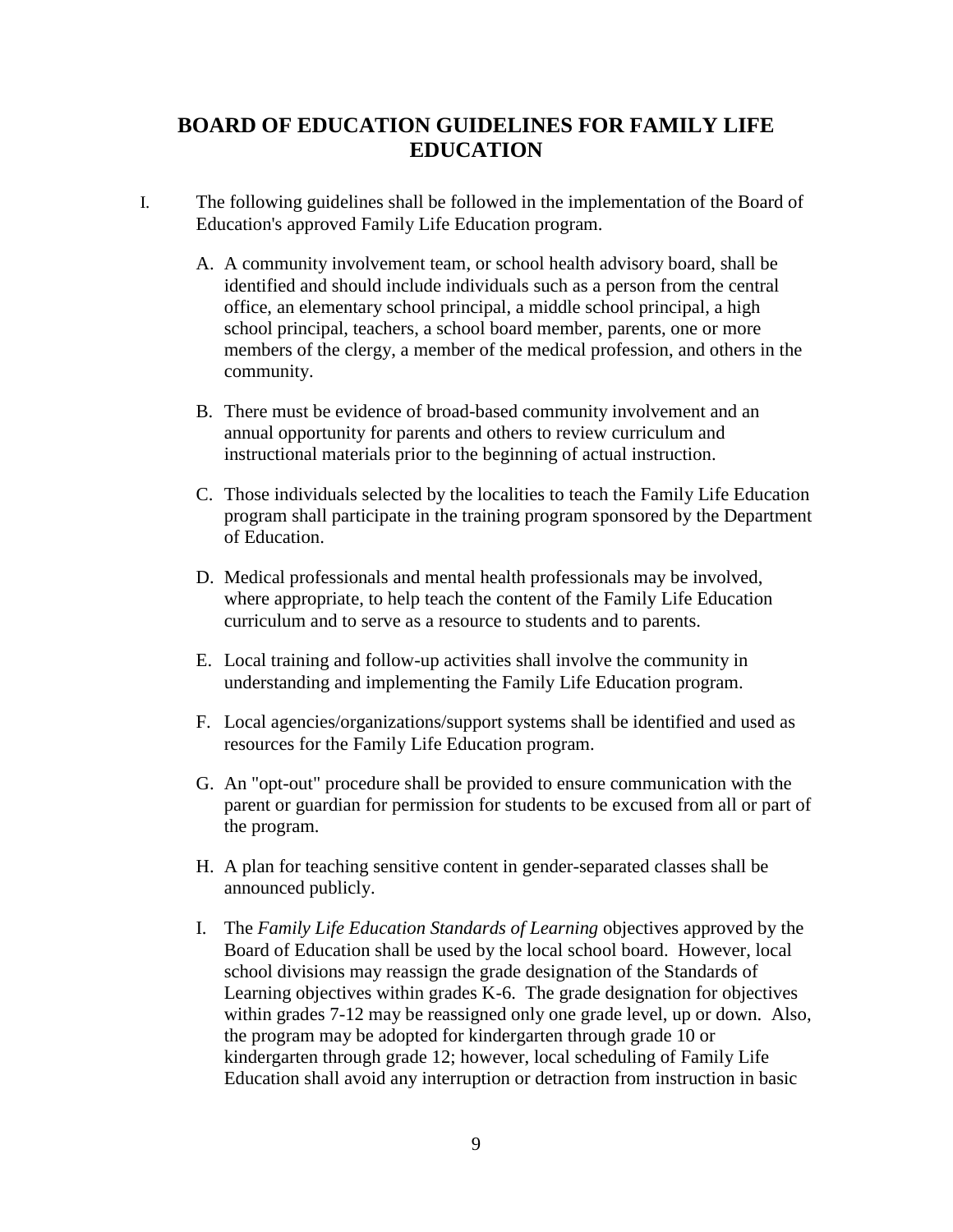skills in elementary schools or in those courses required for graduation in the secondary schools.

- J. The curriculum shall include education about those sections of statutory law applicable to instructional units relating to sexual conduct and misconduct and legal provisions relating to family life. This would include using any electronic devices to convey inappropriate behaviors and/or images.
- K. The curriculum shall include mental health education and awareness as applicable to instructional units relating to family life.
- L. The curriculum shall include information outlining the benefits, challenges, responsibilities, and value of marriage for men, women, children, and communities.
- II. The following guidelines shall be followed in the implementation of the Family Life Education program developed locally.
	- A. The Family Life Education program developed locally shall be comprehensive and sequential and include the following content areas and may include others at the discretion of the local school board:
		- 1. Family living and community relationships;
		- 2. The value of family relationships;
		- 3. The value of postponing sexual activity;
		- 4. Abstinence education;
		- 5. The benefits, challenges, responsibilities, and the value of marriage for men, women, children, and communities;
		- 6. Human sexuality;
		- 7. Human reproduction;
		- 8. The benefits of adoption as a positive choice in the event of an unintended pregnancy;
		- 9. The etiology, prevention, and effects of sexually transmitted diseases;
		- 10. The prevention of human trafficking;
		- 11. Dating violence, which shall include a focus on informing high school students that consent is required before a sexual act, the characteristics of abusive relationships, steps to take to deter a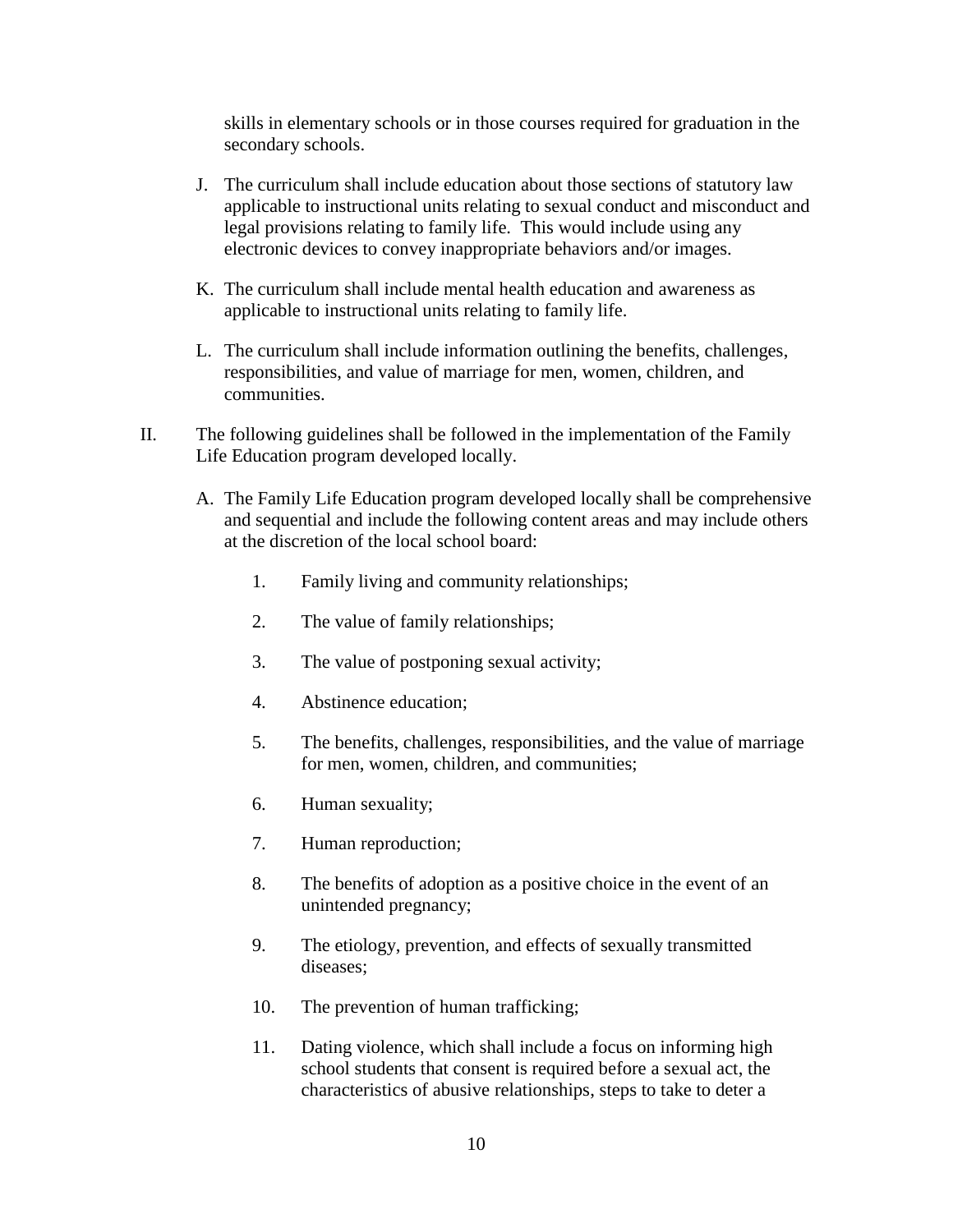sexual assault, the availability of counseling and legal resources, and, in the event of sexual assault, the importance of receiving immediate medical attention and advice, as well as the requirements of the law; and

- 12. Mental health education and awareness.
- B. The Family Life Education program developed locally shall include and adhere to the following:
- 1. A community involvement team, or school health advisory board, shall be identified and should include individuals such as a person from the central office, an elementary school principal, a middle school principal, a high school principal, teachers, a school board member, parents, one or more members of the clergy, a member of the medical profession, a mental health practitioner, and others in the community.
- 2. There must be evidence of broad-based community involvement and an annual opportunity for parents and others to review curriculum and instructional materials prior to the beginning of actual instruction.
- 3. Those individuals selected by the localities to teach the local Family Life Education program shall participate in the training program sponsored by the Department of Education. The training program shall include training in instructional elements to support the various curriculum components.
- 4. A Family Life Education leader from each grade level shall be identified to assist in training individuals who will be teaching, to work with a community involvement team or school health advisory board, and to assist in program implementation and evaluation.
- 5. Medical and mental health professionals may be involved, where appropriate, to help teach the content of the Family Life Education curriculum and to serve as a resource to students and to parents.
- 6. Local training and follow-up activities shall involve the community in understanding and implementing the Family Life Education program.
- 7. Local agencies/organizations/support systems shall be identified and used as resources for the Family Life Education program.
- 8. An "opt-out" procedure shall be provided to ensure communication with the parent or guardian for permission for students to be excused from all or part of the program.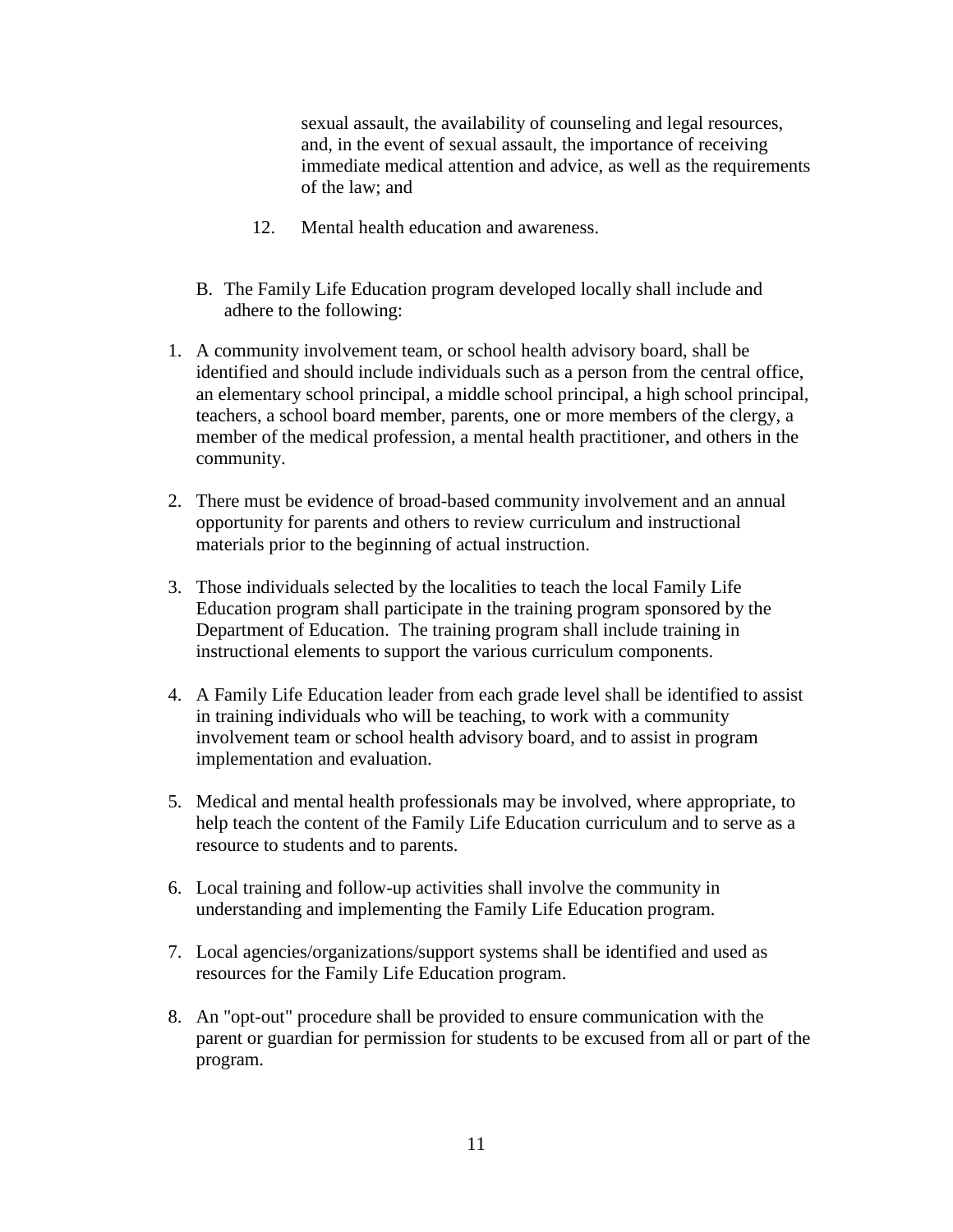- 9. A plan for teaching sensitive content in gender-separated classes shall be announced publicly.
- 10. Local scheduling of Family Life Education, to include kindergarten through grade 10 or kindergarten through grade 12, shall avoid any interruption or detraction from instruction in the basic skills in the elementary schools or in those courses required for graduation in the secondary schools.
- 11. A local curriculum plan shall use as a reference the *Family Life Education Standards of Learning* objectives approved by the Board of Education and shall provide age-appropriate, medically-accurate instruction in relation to students' developmental stages and abilities.
- 12. The local curriculum shall be consistent with the guidelines set forth in section [§22.1-207.1](https://law.lis.virginia.gov/vacode/title22.1/chapter13/section22.1-207.1/) and curriculum components identified in section [§22.1-207.1:1](https://law.lis.virginia.gov/vacode/title22.1/chapter13/section22.1-207.1:1/) of the *Code*.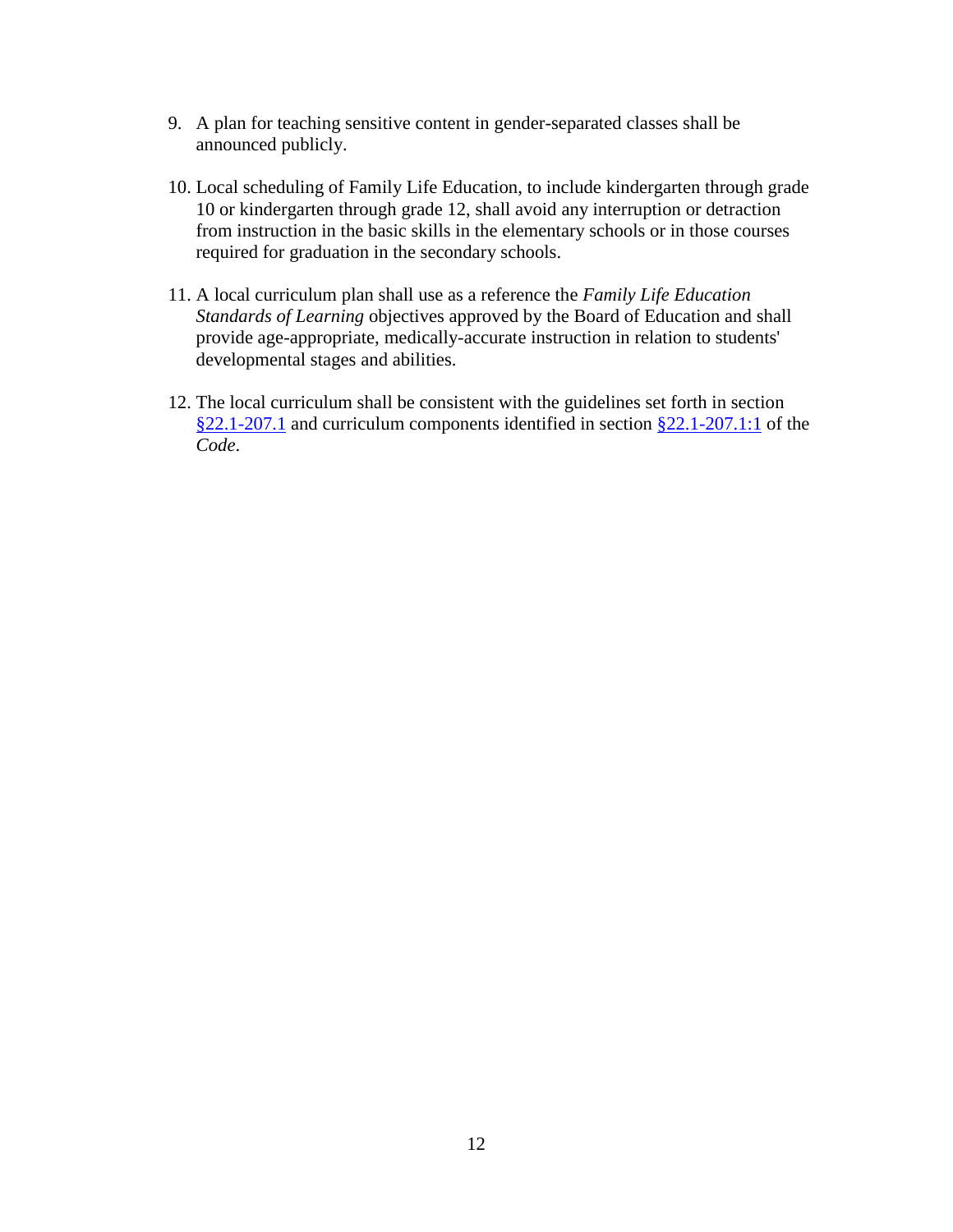## **STANDARDS OF LEARNING**

#### **KINDERGARTEN**

#### <span id="page-12-1"></span><span id="page-12-0"></span>**K.1 The student will experience success and positive feelings about self.**

Descriptive Statement: These experiences are provided by the teacher through the climate of the classroom environment and include, but are not limited to, experiencing success in school, effectively handling routines, experiencing self-acceptance, and acceptance from others. Parents are encouraged to reinforce these positive experiences and feelings at home. Emphasis is placed on respect for differences.

#### **K.2 The student will experience respect from and for others.**

Descriptive Statement: Teachers and other adults at school actively listen to and accept feelings and opinions of the child. A classroom climate that encourages positive mental health development and protects the child from physical and emotional infringements by others is provided. The child also learns and practices courtesy and good manners.

#### **K.3 The student will become aware of the effects of his or her behavior on others and the effects of others' behavior on himself or herself.**

Descriptive Statement: The teacher uses appropriate descriptive language to explain to a child how his or her behavior affects others positively as well as negatively. The same descriptive language is used to explain to a child the effects of others' behavior on him or her. This approach is reinforced by other school personnel and parents are encouraged to continue such explanations at home. The student is introduced to the concept of privacy, especially in the use of bathroom facilities. The importance of privacy and boundaries of self and others is introduced and tools are provided to support the child in respecting the personal privacy and boundaries of others. In addition, the importance of avoiding gossip about others' personal or family problems is stressed. Concepts concerning electronic privacy, such as not sharing your name and address over the Internet, are introduced.

#### **K.4 The student will recognize that everyone is a member of a family and that families come in many forms.**

Descriptive Statement: This includes a variety of family forms: two-parent families; extended families-relatives other than the immediate family living in the home; single-parent families; adoptive families; foster families or guardians; families with stepparents; and other blended families; and the value of family relationships.

- **K.5 The student will identify members of his or her own family.**  Descriptive Statement: This refers to identifying the adult and child members of the student's family.
- **K.6 The student will develop an awareness of positive ways in which family members show love, affection, respect, and appreciation for each other.** Descriptive Statement: The focus is on the appropriate words and actions that promote positive mental health development. Through words and actions which convey care, protection and guidance, such as touching, listening, hugging, praising, encouraging, supporting, helping and playing, the child will understand that rules are made for safety, and protection.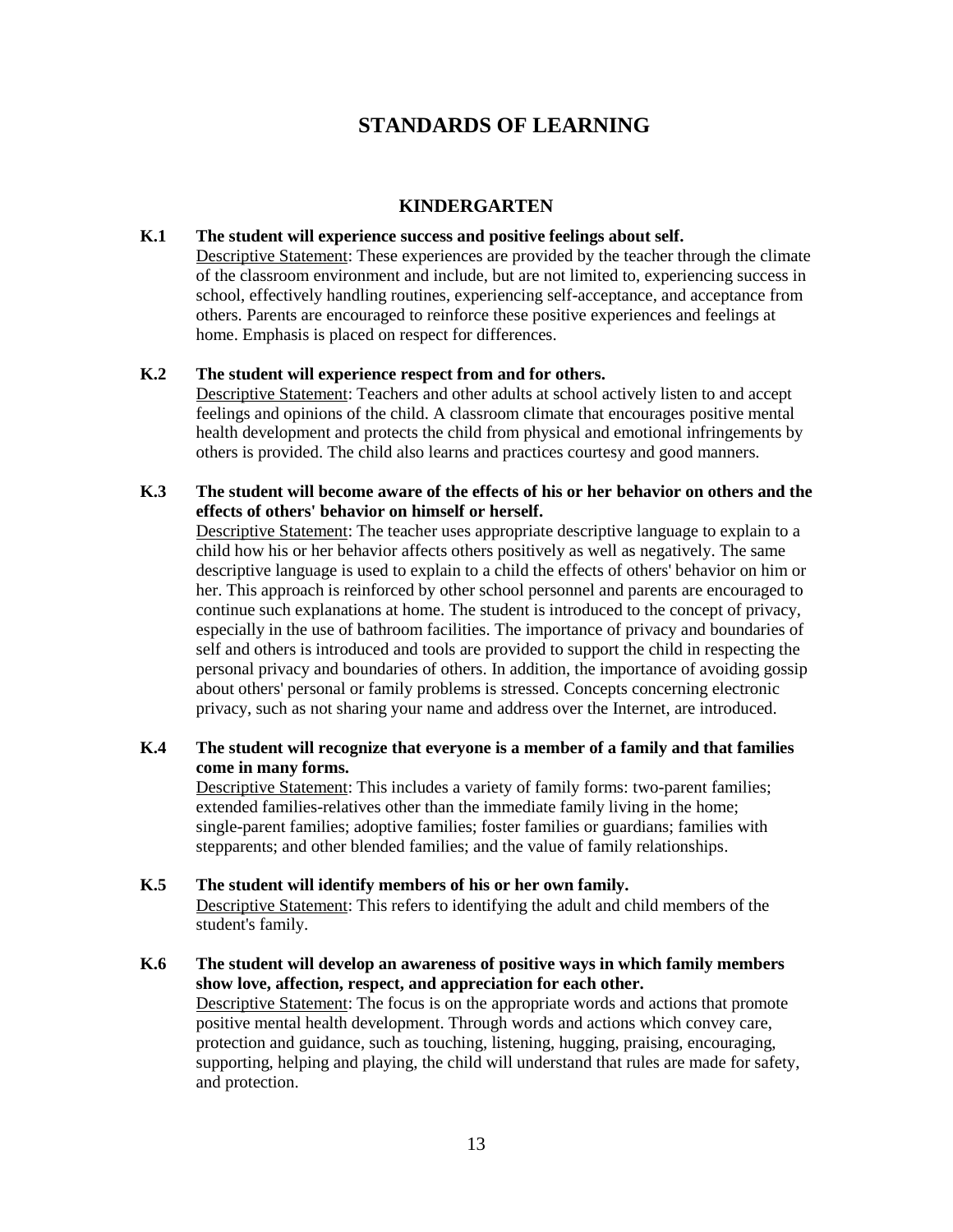**K.7 The student will realize that physical affection can be an expression of friendship, of celebration, or of a loving family.**  Descriptive Statement: It is important for the student to understand that appropriate expressions of affection are healthy for the individual, the family, and the community. The student will begin to understand the differences between appropriate and inappropriate expressions of affection.

#### **K.8 The student will recognize the elements of good (positive or healthy) and bad (negative or unhealthy) touches by others.**

Descriptive Statement: Elements of good touches by others are identified as follows: (1) touching that can be done in front of anyone; (2) touching that is not a secret; (3) touching that makes the child feel good and not uncomfortable; (4) touching that is done to provide cleaning or medical care for the child; and (5) touching that is an expression of affection by a family member. Bad touches by others include the following: (1) touching on private parts of the body; (2) touching to be kept secret; and (3) touching that could produce bad feelings.

#### **K.9 The student will demonstrate how to say "no" to inappropriate approaches from family members, neighbors, strangers, and others.**

Descriptive Statement: This involves learning how to say "no" in a loud voice while standing up and looking directly at the person. It is important for children to know that they should tell or report such happenings to a trusted adult such as a parent, teacher, minister, grandparent, or guardian. In addition, they should understand the need to continue telling about inappropriate approaches until someone listens and responds.

#### **K.10 The student will identify "feeling good" and "feeling bad."**

Descriptive Statement: Descriptive words are used to help the child identify pleasant and unpleasant feelings. Parents are encouraged to reinforce expressions of feelings at home and to work with the teacher in a team approach to achieving this, which encourages good mental health functioning.

#### **K.11 The student will find help safely.**

Descriptive Statement: Students will learn how to identify when they are in an unsafe environment. Students learn their full names, addresses, telephone numbers, and how to find reliable help if lost in a mall or other public place.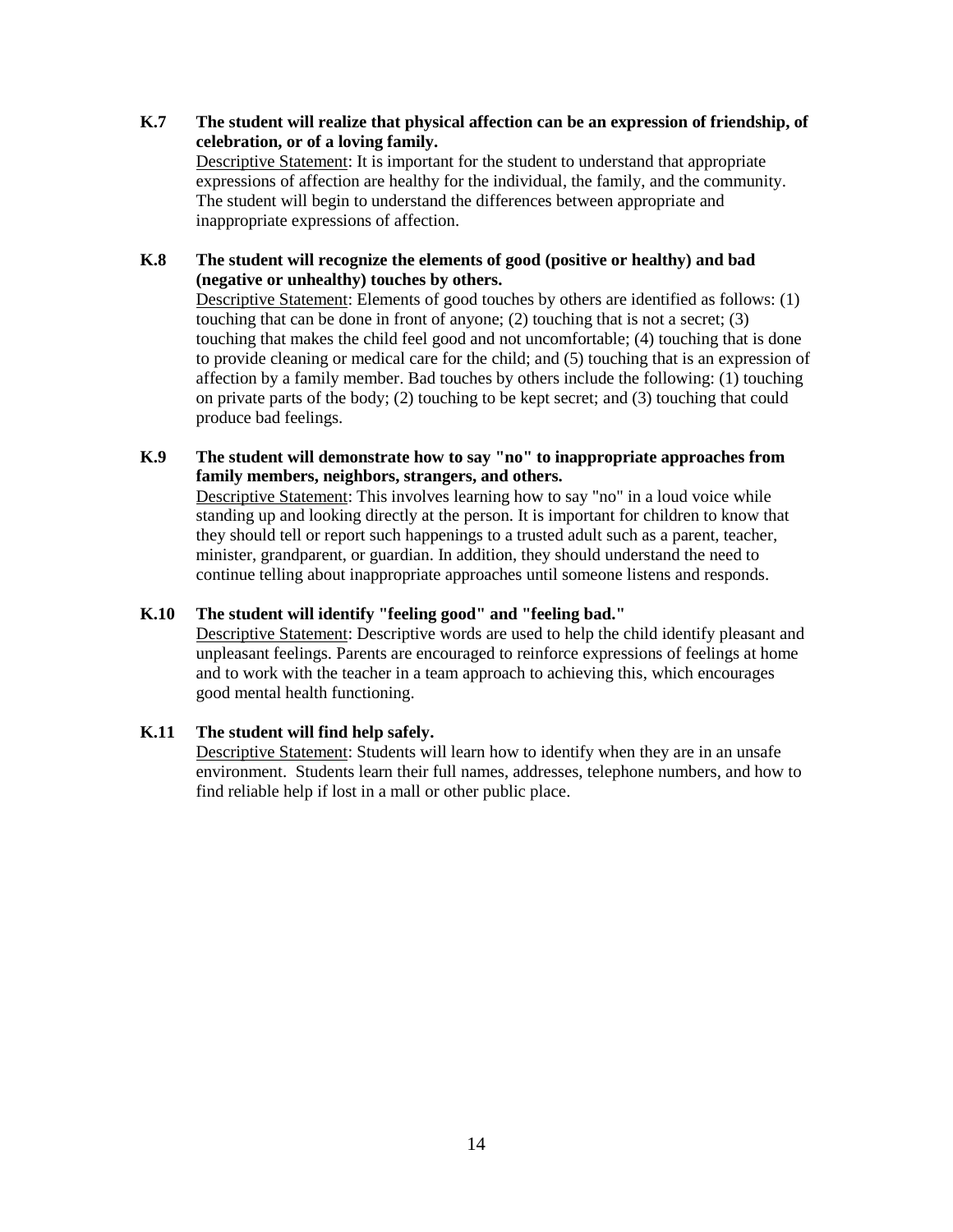#### **FIRST GRADE**

<span id="page-14-0"></span>**1.1 The student will experience continuing success and positive feelings about self.**  Descriptive Statement: The teacher continues to provide a classroom environment that fosters experiences of success in school work, in self-acceptance of body image, in the handling of routine situations, and in group activities. Parents are encouraged to reinforce successful experiences*,* self-esteem, and good mental health practices at home.

#### **1.2 The student will experience continuing respect from others.**

Descriptive Statement: Teachers and other adults at school continue active listening and acceptance of the feelings and opinions of the child, providing a classroom climate that protects the child from physical, mental and emotional infringement by others. Difficult situations, such as how to handle a bully on the playground, are discussed.

#### **1.3 The student will become aware of the effects of his or her behavior on others and the effects of others' behavior on himself or herself.**

Descriptive Statement: The teacher continues to use appropriate descriptive language to explain to a child how his or her behavior affects others both positively and negatively, and how others' behavior affects him or her. The child learns to respect others and their feelings, and practices good mental health behaviors. The student is made aware of any behavior on his or her part that causes others to have hurt feelings.

#### **1.4 The student will develop an understanding of the importance of a family and of different family patterns.**

Descriptive statement: The emphasis is on the need for loving parents, or other responsible adult(s) in the family, regardless of the type of family. The student advances from awareness of family forms at the kindergarten level to understanding the importance of the family, the value of family relationships and its various forms at the first-grade level. The following family patterns are included: two-parent families; extended families-relatives other than the immediate family living in the home; single-parent families; adoptive families; foster families; families with stepparent; and other blended families.

#### **1.5 The student will identify family members and their responsibilities in contributing to the successful functioning of the family.**

Descriptive Statement: The focus is on the tasks that must be performed in order for a family to function successfully. Examples of tasks are providing food; providing shelter; providing and caring for clothing; providing money for these and other necessities; providing love and caring, including meeting the needs of elderly or physically and mentally disabled family members; and providing for fun and play.

## **1.6 The student will realize that human beings and other mammals have babies and that the babies can be breast-fed.** Descriptive Statement: Content associated with this objective can be found in books,

magazines, films, videos, and other materials, as approved by the school division. Pets may be used to demonstrate mammalian behavior. Parents are encouraged to assist with this objective during the course of normal family activities.

#### **1.7 The student will use correct terminology when talking about body parts and functions.**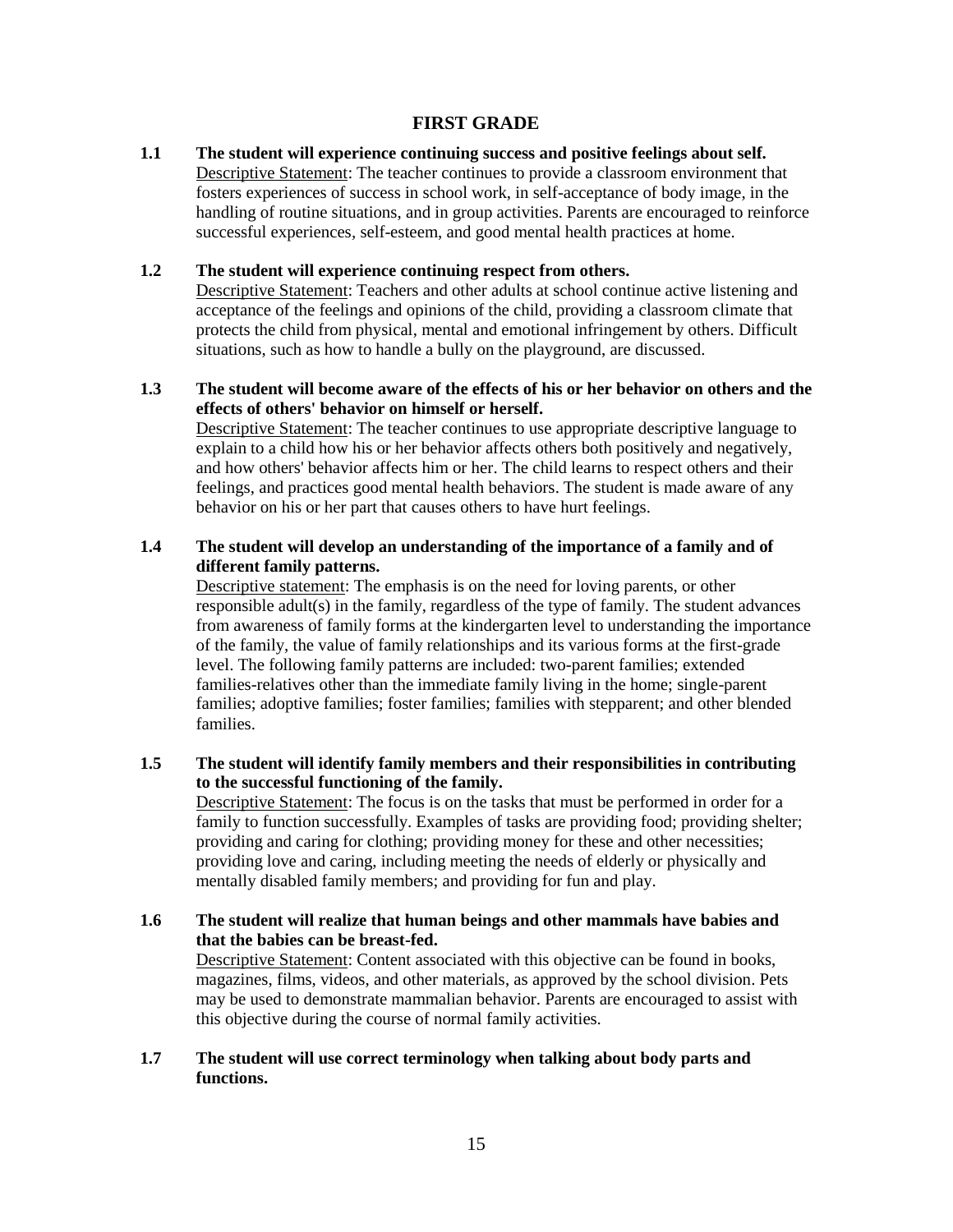Descriptive Statement: Scientific terms such as urinate, bowel movement, penis, vulva, and breast will be introduced as they occur in daily activities and are not taught directly. Parents are encouraged to reinforce correct terminology at home.

#### **1.8 The student will express his or her feelings of happiness, sadness, and anger to the teacher.**

Descriptive Statement: Teachers help children on an individual basis to recognize and express their feelings of happiness, sadness, and anger. Children are assisted in dealing appropriately with their feelings. If matters of a private nature arise, teachers are urged to contact parents so they can take a team approach to individual student problems. Positive mental health practices will be utilized.

#### **1.9 The student will become aware of appropriate behavior to use in dealing with his or her feelings.**

Descriptive Statement: The focus is on helping the child understand that feelings are different from behavior. The teacher helps the child understand that while feelings do influence behavior, each person can control his or her own behavior and the ways feelings are expressed. It is important for the teacher to help the child know that all feelings are valid. Appropriate strategies for expressing feelings include exercise, games, direct verbalization, art, music, dance, play, storytelling, and creative drama. Positive mental health practices will be utilized.

#### **1.10 The student will experience the logical consequences of his or her behavior.**

Descriptive Statement: The child needs to have the opportunity to make developmentally appropriate choices in his or her daily living and to experience the outcomes (both positive and negative) of his or her choices. The foundation for responsible decision making and positive mental health at all ages involves being allowed to learn from one's choices. Examples of appropriate choices at this grade level include choosing from a list of appropriate foods, choosing from a variety of activities and learning centers, and choosing the sequence in which learning activities are completed. An example of an appropriate consequence would be to clean up a spilled beverage rather than to be punished for this.

#### **1.11 The student will realize that physical affection can be an expression of friendship, of celebration, or of a loving family.**

Descriptive Statement: The child is reminded that appropriate expressions of affection are important for individual and family well-being. The student will begin to understand the differences between appropriate and inappropriate expressions of affection and the impact on individual mental health. The importance of privacy and boundaries for self and others is discussed and the student is provided with tools to support the student in demonstrating respect for their personal privacy and boundaries of others.

#### **1.12 The student will demonstrate strategies for responses to inappropriate approaches from family members, neighbors, strangers, and others.**

Descriptive Statement: Elements of good (positive, healthy) and bad (negative, unhealthy) touching are reviewed, and methods of avoiding negative encounters are presented. Appropriate use of communication devices such as the phone and Internet will be discussed. Children learn how to tell a trusted adult, such as a parent, teacher, minister, grandparent, or guardian, about such incidents when they occur.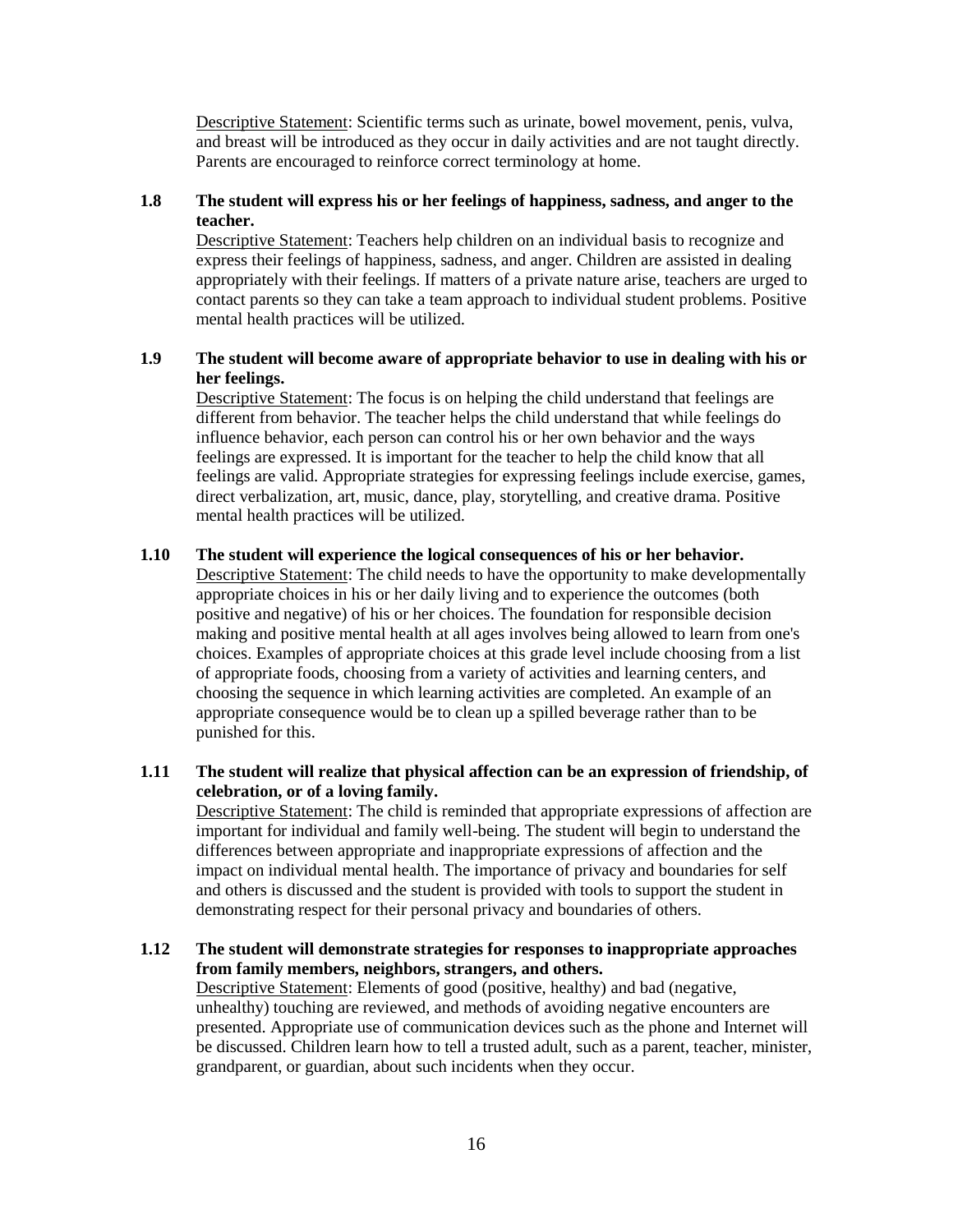#### **SECOND GRADE**

## <span id="page-16-0"></span>**2.1 The student will recognize that everyone has strengths and weaknesses and that all persons need to be accepted and appreciated as worthwhile.**

Descriptive Statement: The key idea is that all human beings are worthwhile and need to be accepted and appreciated as they are. The emphasis is on daily experiences in which children receive the message that they are worthwhile. In this environment the student is able to use his or her strengths to overcome weaknesses, to realize that not everyone has the same strengths and weaknesses, to change the things he or she can change, and to accept the things that cannot be changed. Care is taken to ensure that children view persons with a physical or mental disability as unique individuals with many strengths.

#### **2.2 The student will realize that adults other than parents also provide care and support for children.**

Descriptive Statement: Adults, other than parents, who provide care and support for children include foster parents; child-care providers; day-care teachers; extended family members; neighbors; family friends; and personnel of community support agencies, civic organizations, and religious organizations.

## **2.3 The student will become aware that babies grow inside the mother's body in a special place called the uterus.** Descriptive Statement: The purpose of this objective is to provide basic, age-appropriate,

medically-accurate information; to demonstrate ease or comfort in talking about reproduction-related topics; and to correct misinformation.

#### **2.4 The student will become aware of the need to take responsibility for the effects of his or her behavior on others.**

Descriptive Statement: Through daily classroom experiences, the teacher can encourage children to express appreciation for positive peer behavior such as helping, sharing, being courteous, accepting others' opinions, and showing respect for others' possessions. When hurtful behavior occurs, children can be encouraged to make restitution by helping the victim solve the problem caused by the behavior. School personnel will use positive mental health practices to resolve problem behavior. The importance of privacy and boundaries for self and others is reinforced along with tools to ensure that the student respects the personal privacy and boundaries of others.

#### **2.5 The student will demonstrate appropriate ways of dealing with feelings.**

Descriptive Statement: Pleasant feelings (for example, those associated with success and praise) and unpleasant feelings (for example, those resulting from anger, rejection, isolation, and failure) are discussed. The student will begin to understand the characteristics of appropriate and inappropriate behavior as it relates to relationships. The concept of virtual relationships will be introduced. Appropriate behavior, in response to pleasant and unpleasant feelings, is practiced in pretend situations so that these desirable strategies are available when needed in real-life situations.

#### **2.6 The student will realize that physical affection can be an expression of friendship, of celebration, or of a loving family.**

Descriptive Statement: The teacher continues to reinforce the concept that appropriate expressions of affection are healthy for the individual and for the family. The student will recognize inappropriate expressions and demonstrate skills to correct inappropriate expressions.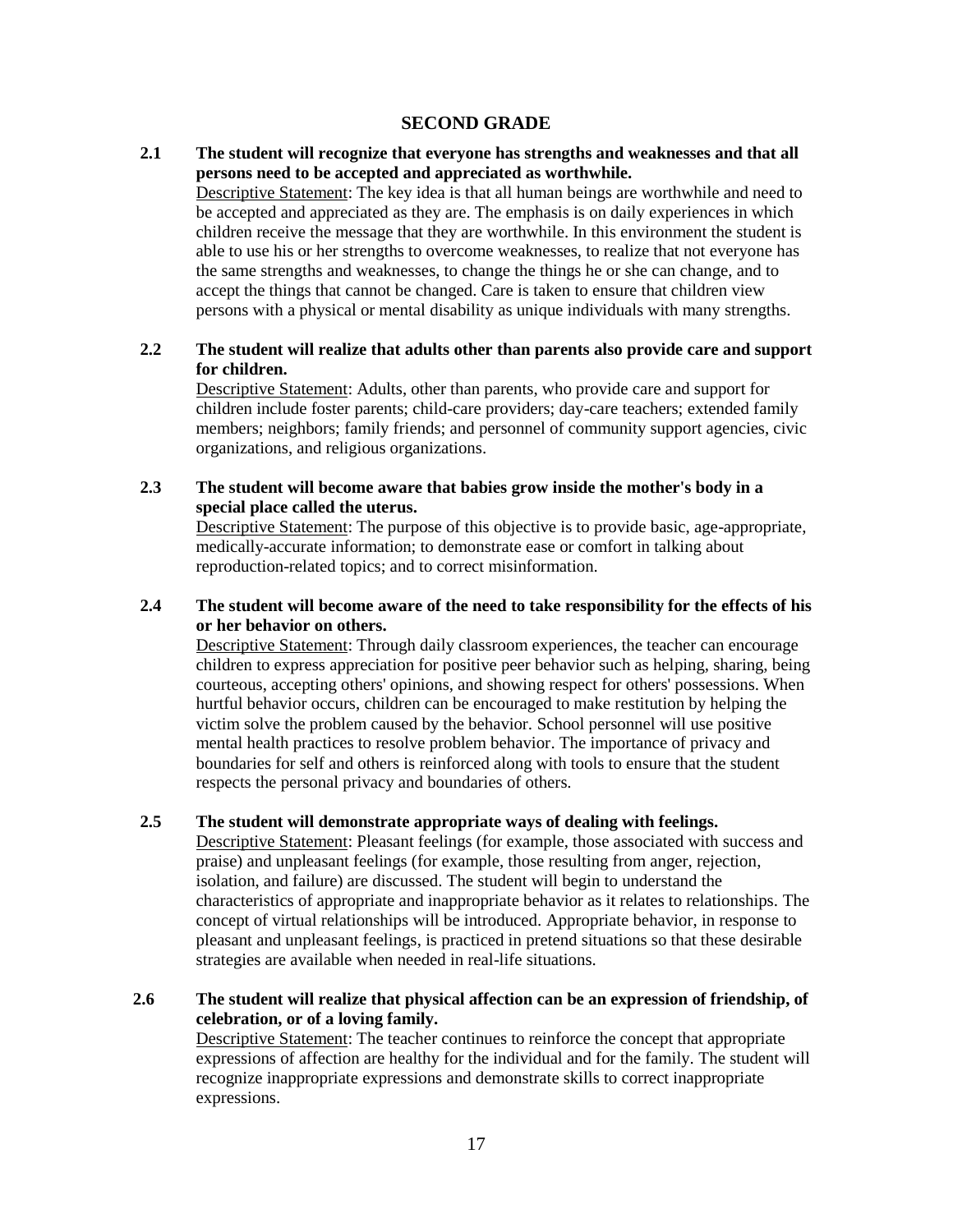**2.7 The student will advance in readiness to say "no" and to tell a trusted adult, such as a parent, teacher, minister, grandparent, or guardian, in private about inappropriate approaches from family members, neighbors, strangers, and others.** Descriptive Statement: This is a review of the elements of good (positive, healthy) and bad (negative, unhealthy) touching, including how to handle inappropriate approaches. The student will understand the differences between appropriate and inappropriate expressions of affection and behavior, including the use of electronic devices to convey such feelings.

#### **2.8 The student will be conscious of how commercials use our emotions to make us want products.**

Descriptive Statement: Children are introduced to the concept of media influences, which is developed further at higher grade levels. The students are given examples of techniques used by the media to create excitement and a desire to purchase products. Students will begin to understand how the media affects mental health issues such as self- esteem or body image.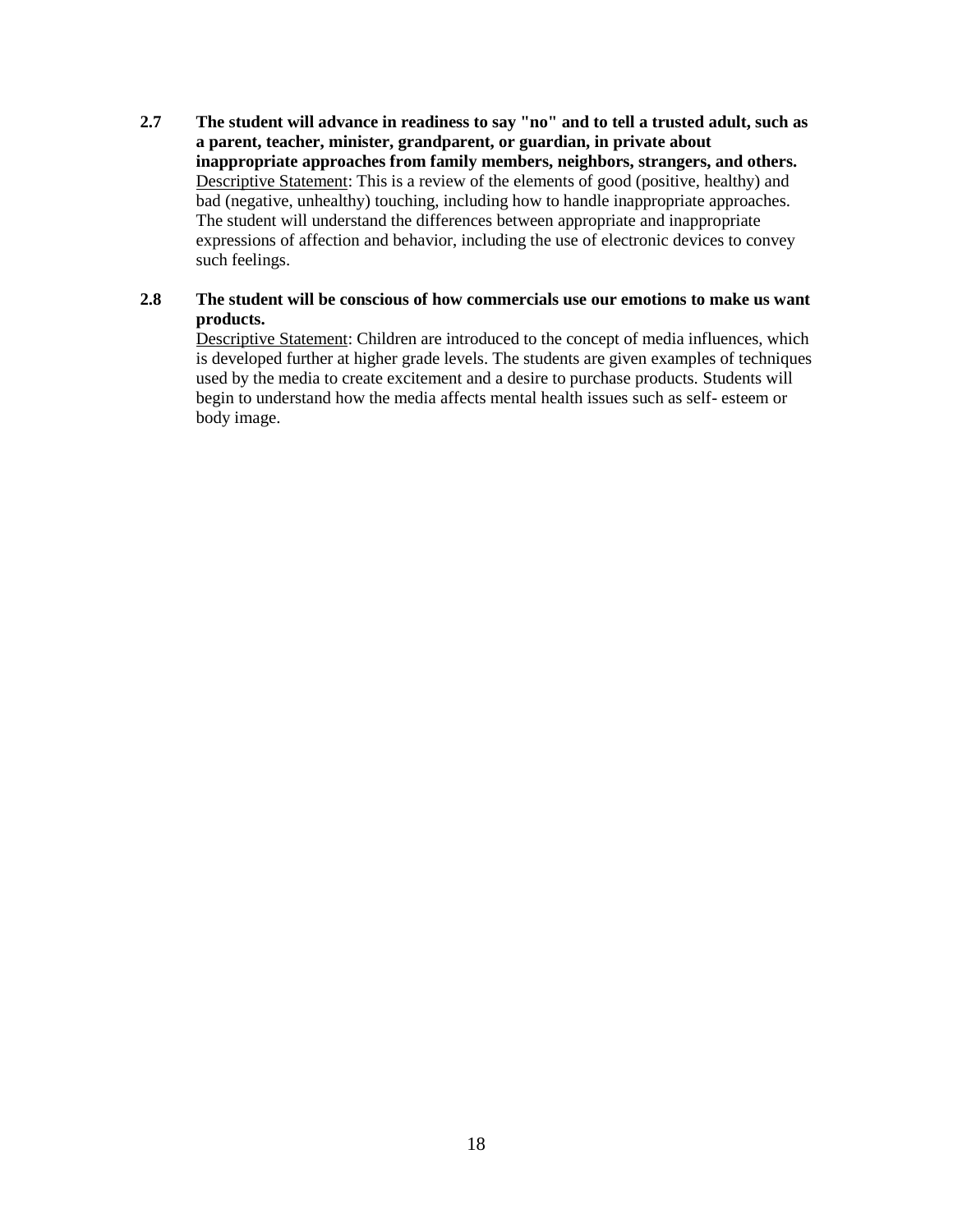#### **THIRD GRADE**

<span id="page-18-0"></span>**3.1 The student will demonstrate a sense of belonging in group work and play.** Descriptive Statement: The child experiences cooperative group games and acceptance as a member of the class. This involves reciprocal helping behavior and positive mental health practices. Participation in groups, such as the scouts, is encouraged. Students will be introduced to appropriate and inappropriate behavior of virtual groups on the Internet.

#### **3.2 The student will express what he or she likes about himself or herself to continue developing a positive self-image.**

Descriptive Statement: Expressive media (for example, exercises, games, art, music, dance, Internet, and drama) are used for student expression of the capabilities, personality traits, and physical features that the child likes about himself or herself.

#### **3.3 The student will become aware of the changes occurring in family life that affect daily living and produce strong feelings.**

Descriptive Statement: Changes which occur include moving to a new home, the addition or birth of a sibling, the birth of a disabled child, death, illness, drug abuse, separation, divorce, remarriage, and children leaving home. Children are assisted in adjusting to such changes on an individual basis through the teacher-parent team approach to problem solving using positive mental health practices.

#### **3.4 The student will give examples of healthy coping strategies for dealing with the feelings produced by changes in the family.**

Descriptive Statement: An essential component is providing a clear explanation of the changes which occur in families. Healthy coping strategies include vigorous physical activity such as exercises and games; talking about feelings; reading books; and creative expressions such as writing, art, music, dance, and drama. In order to foster positive mental health, it is important that feelings be expressed openly in appropriate ways.

#### **3.5 The student will identify and use correct terms for external body parts associated with reproduction and elimination.**

Descriptive Statement: External genitalia are explained, including correct scientific terms such as penis, scrotum, vaginal opening, opening of the urethra, and anus.

#### **3.6 The student will recognize that while all human beings grow and develop in a given sequence, rates and patterns vary with individuals.**

Descriptive Statement: The student's own biographical data are used to chart growth and development patterns and sequences and to demonstrate and validate individual variations in development. Students are taught to be accepting of other's differences, including physical and mental differences.

#### **3.7 The student will become aware that both a male and a female are necessary to have a baby.**

Descriptive Statement: The focus is on the concept that babies begin with a sperm and an egg, with the male providing the sperm and the female providing the egg. This is an age-appropriate, medically-accurate introduction to reproduction and is not intended to be an explicit explanation of the sexual process.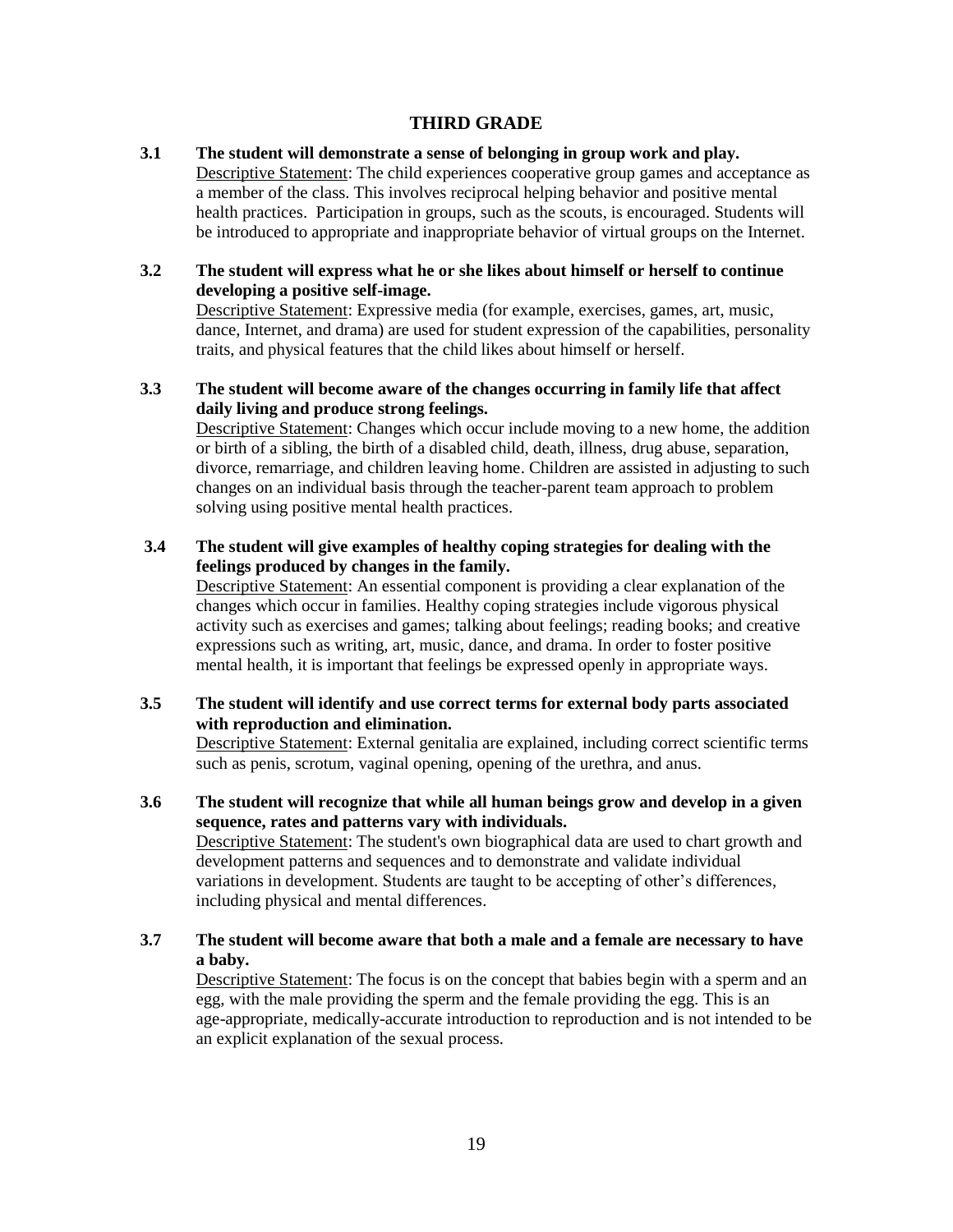**3.8 The student will comprehend that the baby grows inside the mother's body for nine months and then is born.**

Descriptive Statement: The umbilical cord and placenta are introduced. Students also learn that at the end of nine months of development, the baby leaves the mother's body through the vagina or through a surgical process known as Caesarean section. The extent of the discussion of the birth process at this point is dependent upon the students and the topics that arise.

#### **3.9 The student will describe the types of behavior that enable him or her to gain friends or to lose friends.**

Descriptive Statement: Behavior that helps children make and keep friends includes: friendly attitudes, being aware of others' feelings, sharing, using appropriate language and behavior, and accepting the attitudes and feelings of others. Behavior that causes children to lose friends includes: verbal or physical aggression; embarrassing or criticizing the friend; excluding the friend from activities; and violations of the relationship, such as lying, gossiping, cheating, stealing, and breaking promises. Behavior in groups also is discussed with emphasis on the rights and responsibilities of being a member of a group. Positive mental health practices should be utilized when discussing behaviors.

#### **3.10 The student will practice safety rules in the home.**

Descriptive Statement: This involves following up on the safety/first-aid objectives for the third-grade health curriculum and focuses on appropriate use of communication devices such as the phone and Internet. Parents are encouraged to discuss and develop safety precautions at home.

#### **3.11 The student will demonstrate to others how to respond appropriately to good touches and how to handle inappropriate approaches from relatives, neighbors, strangers, and others.**

Descriptive Statement: This is a continuing review of the elements of good and bad touches including responding appropriately both to good and to bad touches. When a good touch is welcomed by the child, he or she can respond by smiling, by returning a similar gesture, or by saying "thank you." Children also need continuing encouragement to tell a trusted adult in private about any inappropriate approaches. This includes inappropriate approaches made by way of electronic devices such as the Internet or text messaging. Other responses to inappropriate approaches include saying "no," getting away from the person quickly, telling the person that he or she does not like the touch, and telling a trusted adult about the inappropriate approach.

#### **3.12 The student will be conscious of how commercials use our emotions to make us want products.**

Descriptive Statement: Children review the concept of media influences. The students are given examples of techniques used by the media to create excitement and a desire to purchase products. Students will begin to understand how the media affects mental health issues such as self-image, and alcohol, tobacco and other drug use.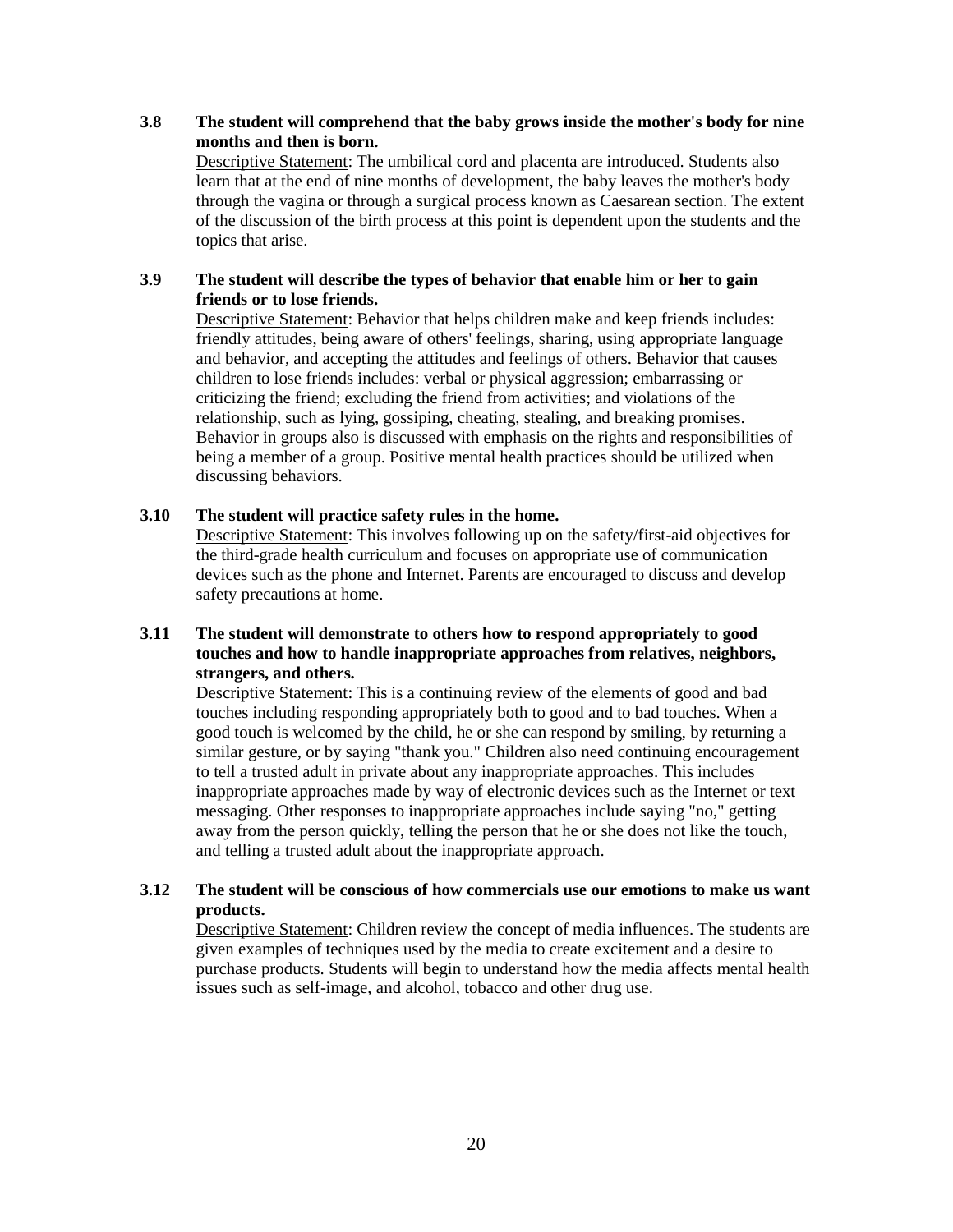#### **FOURTH GRADE**

- <span id="page-20-0"></span>**4.1 The student will be able to identify the human reproductive organs.** Descriptive Statement: Emphasis is placed on the male reproductive organs: penis, testicles, scrotum, and urethra; and on the female reproductive organs: uterus, ovaries, vagina, and fallopian tubes.
- **4.2 The student will identify physical changes that begin to occur during puberty.** Descriptive Statement: The individual differences in growth patterns associated with male and female sexual changes are presented. Male characteristics presented include: increased width of shoulders, increased length of arms and legs, the pituitary gland that controls physical growth through hormones, the appearance of pubic and axillary hair, and changes in the voice. Female characteristics presented include: increased width and roundness of hips, development of breasts, the pituitary gland that controls physical growth through hormones, the appearance of pubic and axillary hair, and the onset of the menstrual cycle. Emphasis is placed on the fact that the onset of sexual changes and growth patterns varies with individuals and that this is natural and normal. Students are helped on an individual basis to avoid anxiety if their development is ahead of or behind their peers. The importance of postponing sexual activity is discussed as is the importance of delaying childbearing. In addition, the importance of personal hygiene in relation to these bodily changes is discussed. When problems arise, teachers and parents are encouraged to continue working together in a team approach to problem solving.
- **4.3 The student will develop an awareness of human fertilization and prenatal development.**

Descriptive Statement: Instruction includes the uniting of the sperm and the egg and the development of the fetus inside the uterus.

#### **4.4 The student will identify basic human emotions and effective ways of dealing with them.**

Descriptive Statement: Emphasis is placed on understanding and dealing with strong emotions, both positive and negative. Students learn how to deal with joy and exuberance, as well as those emotions resulting from loss, rejection, divorce, death, illness, and moving. The student learns to manage appropriate responses to these feelings and to avoid self-destructive or abusive behavior by using positive mental health practices.

**4.5 The student will develop awareness and acceptance of his or her strengths and weaknesses.**

Descriptive Statement: This includes accepting personal responsibility for successes and failures, taking pride in successes, and understanding that mistakes can result in positive learning toward success next time.

**4.6 The student will become aware of the need to assume responsibility within the family and to function effectively as a family member.**

Descriptive Statement: The focus is on sharing tasks within the family and helping, supporting, and communicating with family members. Special attention is given to appropriate assistance and support for and communication with family members who have physical or mental disabilities.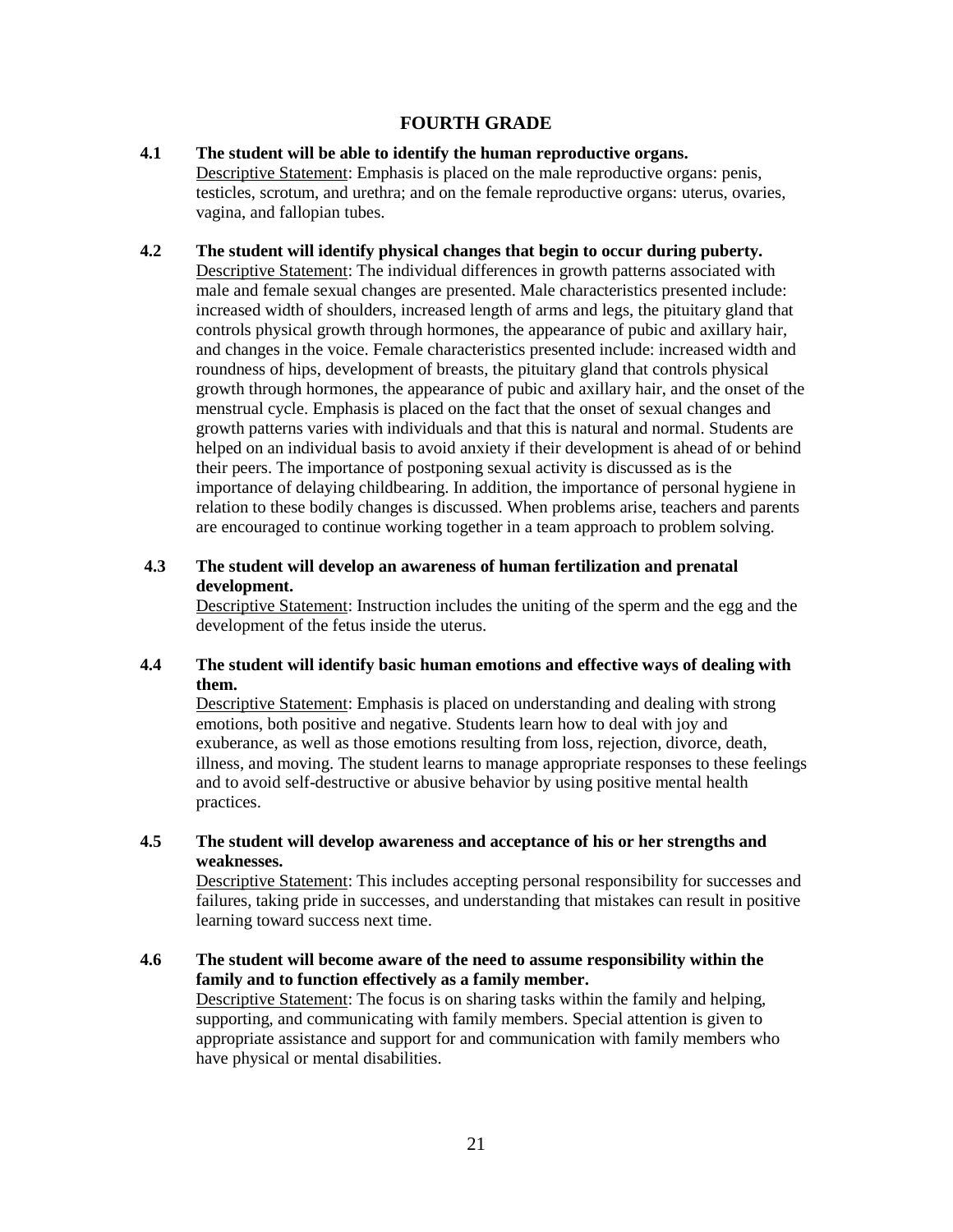#### **4.7 The student will describe the factors surrounding child abuse and child neglect.**

Descriptive Statement: The terms child abuse and child neglect (including sexual abuse and electronic harassment) are explained, as well as how to protect oneself and the importance of confiding in a trusted adult such as a parent, teacher, minister, grandparent, or guardian.

#### **4.8 The student will identify factors contributing to the use of drugs.**

Descriptive Statement: Discussion includes examining the motivation for using alcohol, tobacco and other drugs, a need to feel "grown up," a need for peer acceptance, a "high" from the temporary effects of drugs, and/or a relief from emotional pain. Emphasis is placed on ways of dealing with one's needs and feelings without the use of drugs or other substances.

#### **4.9 The student will recognize the dangers of substance use and abuse.**

Descriptive Statement: The focus is on the misuse of tobacco, alcohol, and other drugs. Content includes the adverse effects of substance use and abuse on the individual and on the many contributing factors to family violence, sexual violence, and child abuse.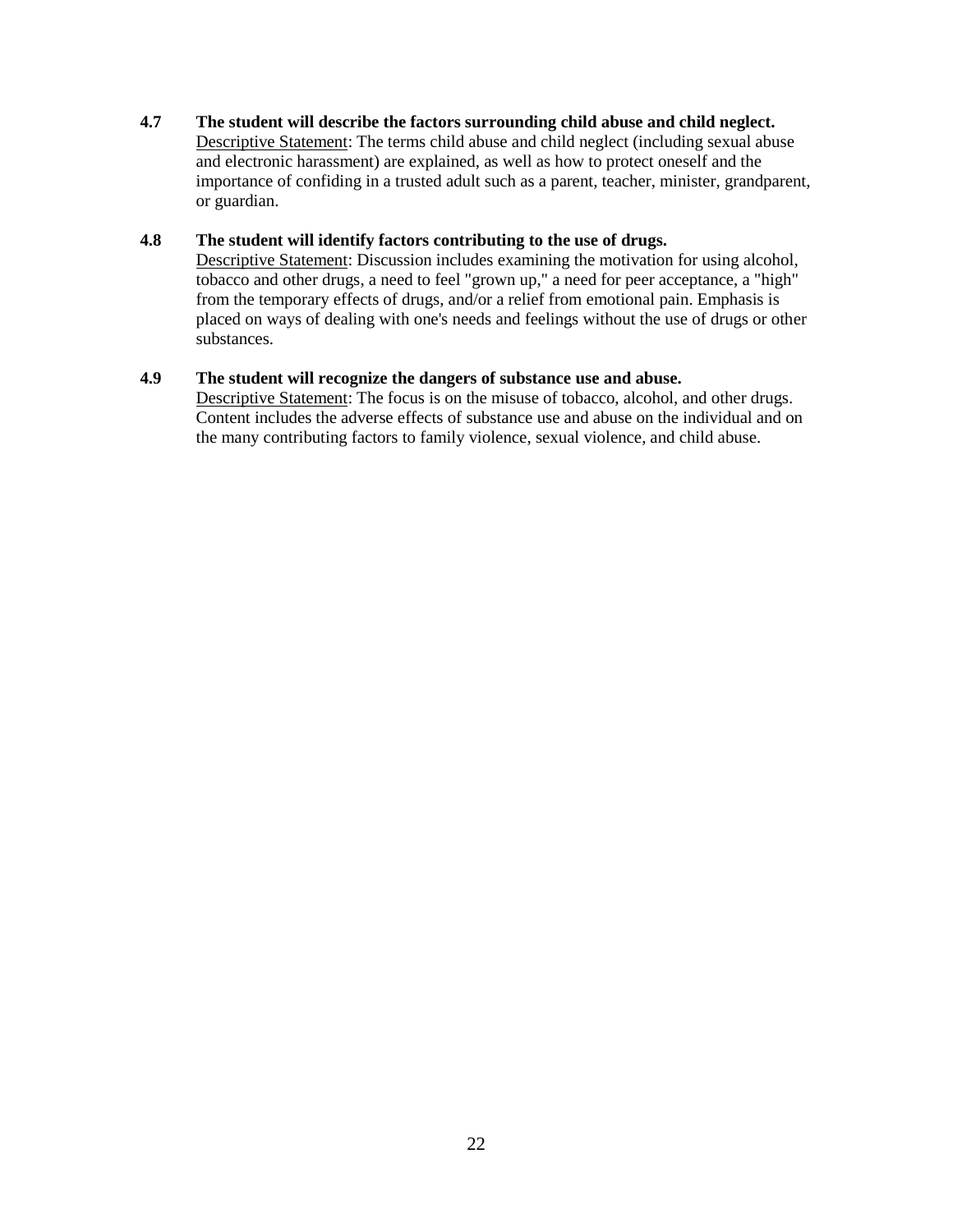#### **FIFTH GRADE**

<span id="page-22-0"></span>**5.1 The student will define the structure and function of the endocrine system.** Descriptive Statement: The basic parts of the endocrine system (pituitary gland and adrenal glands) and their functions are introduced.

#### **5.2 The student will identify the human reproductive organs in relation to the total anatomy.**

Descriptive Statement: Emphasis is placed on the male reproductive organs: penis, testicles, scrotum, and urethra; and on the female reproductive organs: uterus, ovaries, vagina, and fallopian tubes. The reproductive organs are explained in relation to total human anatomy.

#### **5.3 The student will explain how human beings reproduce.**

Descriptive Statement: Instruction includes the uniting of the sperm and the egg and the development of the unborn child inside the uterus. The development of the baby at different stages is illustrated. Emphasis is placed on the consequences of premarital sexual activity. The importance of prenatal care is discussed also, as well as the profound effects of drugs on the mother and developing child.

**5.4 The student will recognize the relationship between the physical changes that occur during puberty and the developing capacity for reproduction.**

Descriptive Statement: Physical changes that occur during puberty are summarized. Topics included are nocturnal emissions and erections; menstruation; instability of emotions, such as mood swings during puberty; development of a positive attitude toward one's sexuality; and the relationship between changes during puberty and one's ability to conceive and bear children.

**5.5 The student will realize the importance of nutrition for himself or herself and for pregnant women who need to eat nutritious foods and avoid dangerous substances while the baby is growing inside the uterus.**

Descriptive Statement: This objective is incorporated into the nutrition component for the fifth-grade health curriculum.

- **5.6 The student will identify reasons for avoiding sexual activity prior to marriage.** Descriptive Statement: The psychological, social, and physical consequences of premarital sexual relations are discussed, as well as the benefits of postponing sexual intercourse until one is physically and emotionally mature and has a positive, committed marital relationship. The effects of premarital sex, including teenage pregnancy, infant mortality, and sexually transmitted infections are emphasized, as well as the impact on one's reputation, self-esteem, and mental health.
- **5.7 The student will describe the effects of personal hygiene on one's self-concept.** Descriptive Statement: Discussion focuses on those bodily changes in puberty that require special attention to cleanliness and their relationship to a positive self-concept and acceptance from peers. Proper use of feminine hygiene products in relationship to cleanliness is included.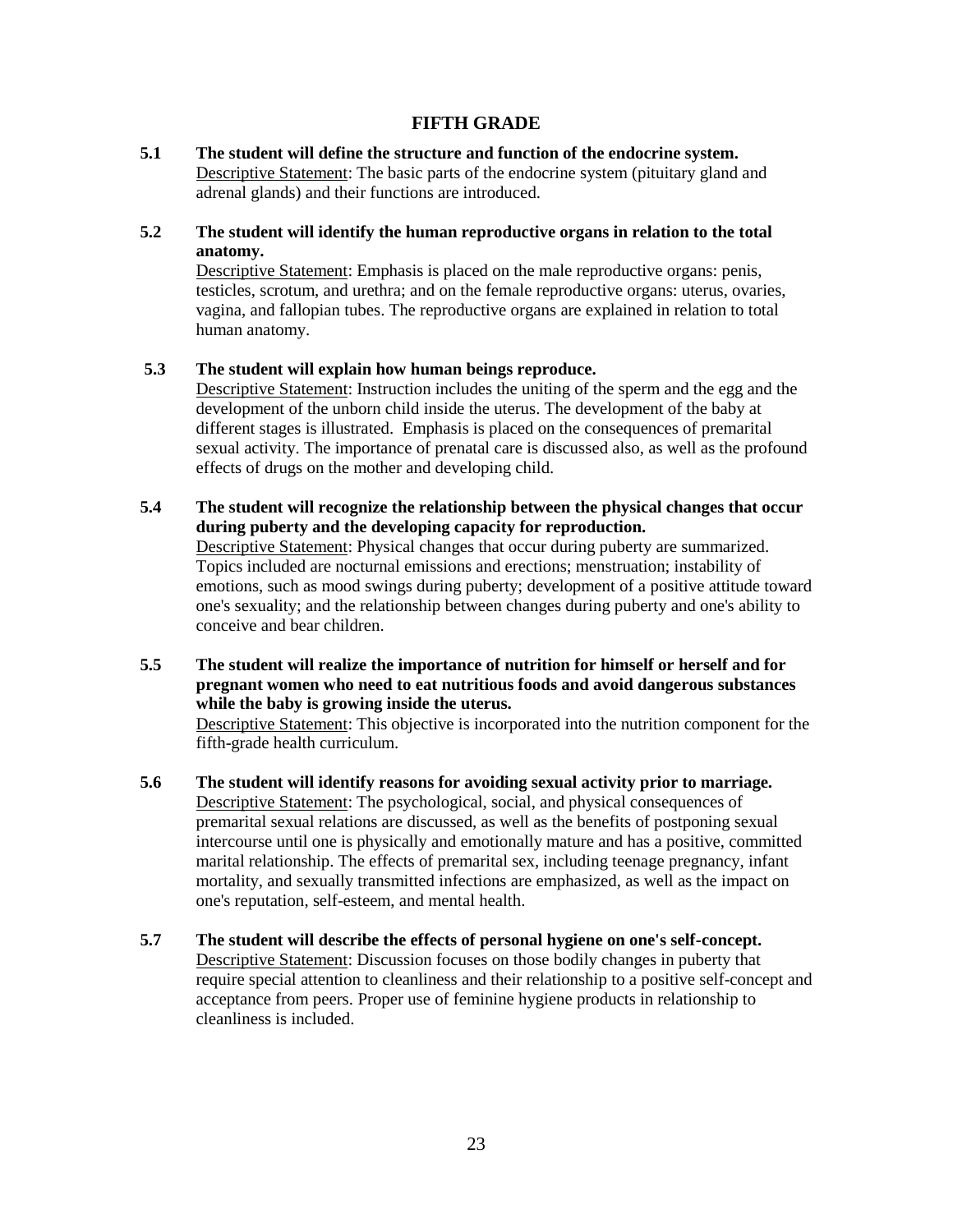#### **5.8 The student will recognize the importance of contributing to a constructive group activity.**

Descriptive Statement: The teacher emphasizes the individual's contribution to accepting responsibility, how this relates to group success or failure, and how opportunities for leadership may be presented.

#### **5.9 The student will develop an increased understanding of the roles, duties, and responsibilities of family members.**

Descriptive Statement: The student can achieve this by defining the traditional and changing roles, duties, and responsibilities of family members; by preparing for the life- long adjustments required for his or her changing roles; and by describing the emotional interactions involved in being a family member. Nontraditional roles of males and females are discussed, and options for the lifelong goals of men and women are presented.

#### **5.10 The student will examine the messages from mass media related to sexuality.** Descriptive Statement: Printed materials, advertising, television, wearing apparel, Internet, movies, and music are discussed in relation to gender stereotyping and to the avoidance of sexual exploitation, sexually explicit communication using electronic means, and sexual violence. Students will understand the appropriate use of cell phones and other social media. Students will understand how the media affects mental health issues related to sexuality.

#### **5.11 The student will develop skill in saying "no" to any social behavior or activity that he or she perceives as wrong for him or herself.** Descriptive Statement: Discussion focuses on alternatives to situations such as rude behavior, smoking, alcohol or drug use, theft, vandalism, violence, and premarital and unwanted sexual relationships.

#### **5.12 The student will recognize threatening or uncomfortable situations and how to react to them.**

Descriptive Statement: These situations may include walking alone, opening doors to strangers, experiencing sexual abuse or incest, being influenced or coerced into selling their bodies for financial gain, receiving obscene telephone calls or text messages, and facing dangers found in shopping malls. Methods of self-protection and recognition and reporting of threats are identified and stressed. The point is made, however, that most life situations are not threatening.

#### **5.13 The student will explain the effects of substance use and abuse on the body.** Descriptive Statement: Emphasis is placed on the adverse effects of alcohol, drugs, and tobacco on the body. This information is related to physical and emotional growth during adolescence, including sexual development; to fetal development; and to any adverse effects upon the family unit.

**5.14 The student will become aware of the existence of sexually transmitted infection.** Descriptive Statement: Factual information regarding the nature of sexually transmitted infection, including human immuno-deficiency virus (HIV)/acquired immune deficiency syndrome (AIDS), is introduced. Other diseases referred to include but are not limited to Chlamydia, Genital Herpes, Gonorrhea, Human Papilloma Virus (HPV), and Syphilis.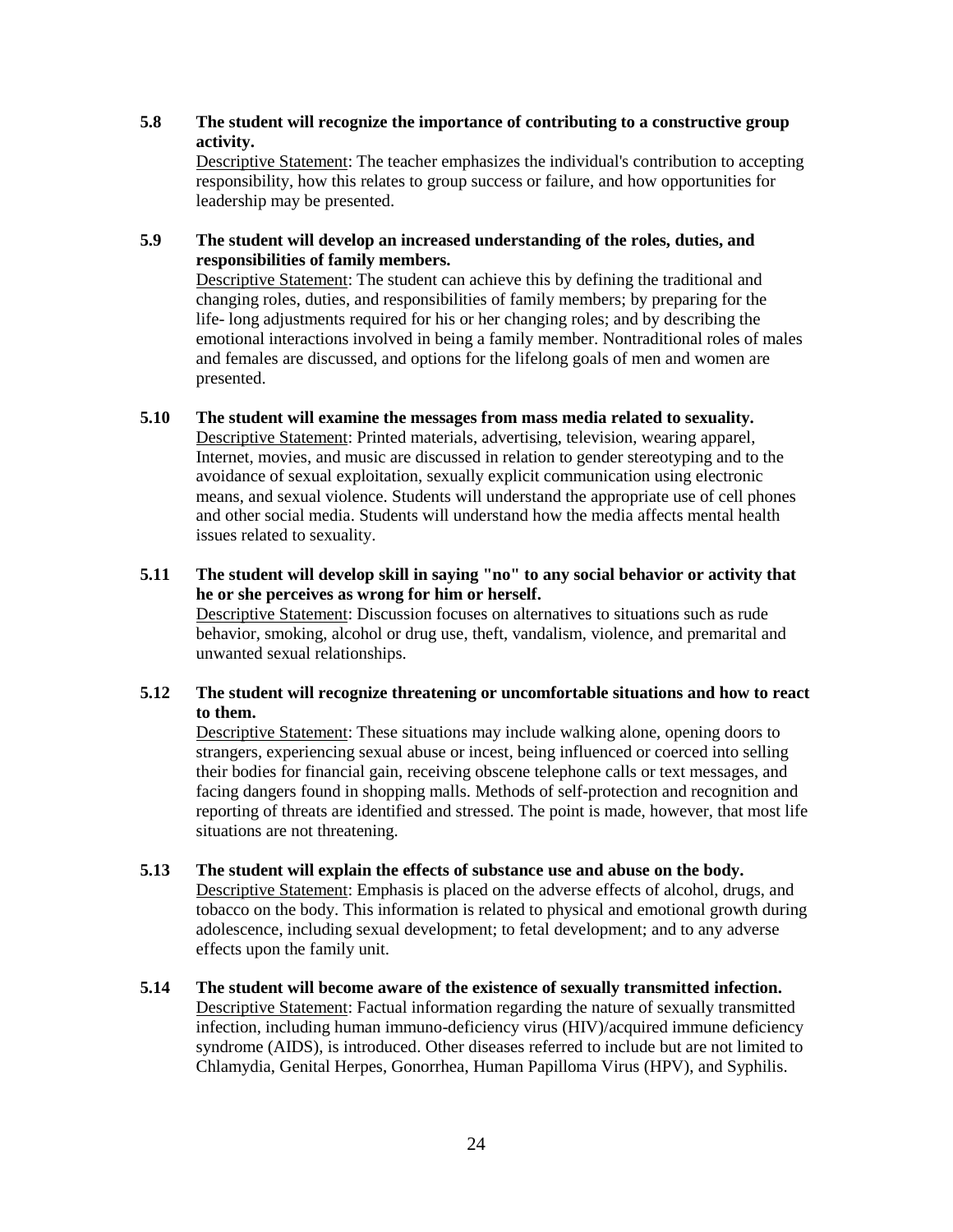#### **SIXTH GRADE**

#### <span id="page-24-0"></span>**6.1 The student will understand personal hygiene practices and the physical changes that occur during puberty.**

Descriptive Statement: Changes during puberty are discussed in relation to the increased need for personal hygiene, for proper dental care, for frequent showering and shampooing, for the use of deodorants, for the use and disposal of pads and tampons, and for clean clothing.

#### **6.2 The student will explain the effects of growth on development, attitudes and interests.**

Descriptive Statement: The teacher provides opportunities for discussion of physical changes during puberty, group and non-group relationships, peer pressure, and boy/girl relationships. Emphasis is on the positive and normal aspects of differences among individuals.

#### **6.3 The student will continue to identify physical and emotional changes that occur during puberty and their effects on growth and development.**

Descriptive Statement: The following topics are discussed in relation to male and female changes during puberty: nocturnal emissions and erections; menstruation, masturbation; instability of emotions and ways of expressing these emotions appropriately; and approaches to developing a positive attitude toward one's sexuality.

#### **6.4 The student will recall basic facts about sexually transmitted infections.**

Descriptive Statement: Factual information is presented regarding sexually transmitted infections, including Chlamydia, Genital Herpes, Gonorrhea, HPV, and Syphilis. Diseases of the genitalia common to adolescents that are not sexually transmitted are described so as to allay unnecessary fears (such as vaginitis, urethritis, etc.).

#### **6.5 The student will be able to describe the etiology, effects, and transmission of HIV.** Descriptive Statement: Instruction includes factual information regarding HIV and its transmission. The medical profession should be involved in teaching this objective (and other health-related topics) to include the most up-to-date facts.

#### **6.6 The student will summarize the process of human reproduction and the benefits of postponing premarital sexual activity.**

Descriptive Statement: This is a review of the reproductive process and the advantages of delaying sexual involvement. The possible detrimental effects of premarital sexual activity for both males and females are emphasized. They include sexually transmitted infections, unintended pregnancy, infant mortality, and psychological (reputation, self-esteem, etc.), social, economic, mental and physical consequences.

#### **6.7 The student will describe personal characteristics that can contribute to happiness for self and others.**

Descriptive Statement: This includes self-discipline, self-esteem, independence, acceptance of reality, acceptance of others, tolerance, concern for the needs of disabled persons, loyalty, honesty, cooperation, diligence, respect for proper authority, and acceptance of responsibility for self in relation to others. The student will practice appropriate and positive personal and social responses. The importance of privacy and boundaries for self and others is discussed as well as tools to ensure that the student respects the personal privacy and boundaries of others.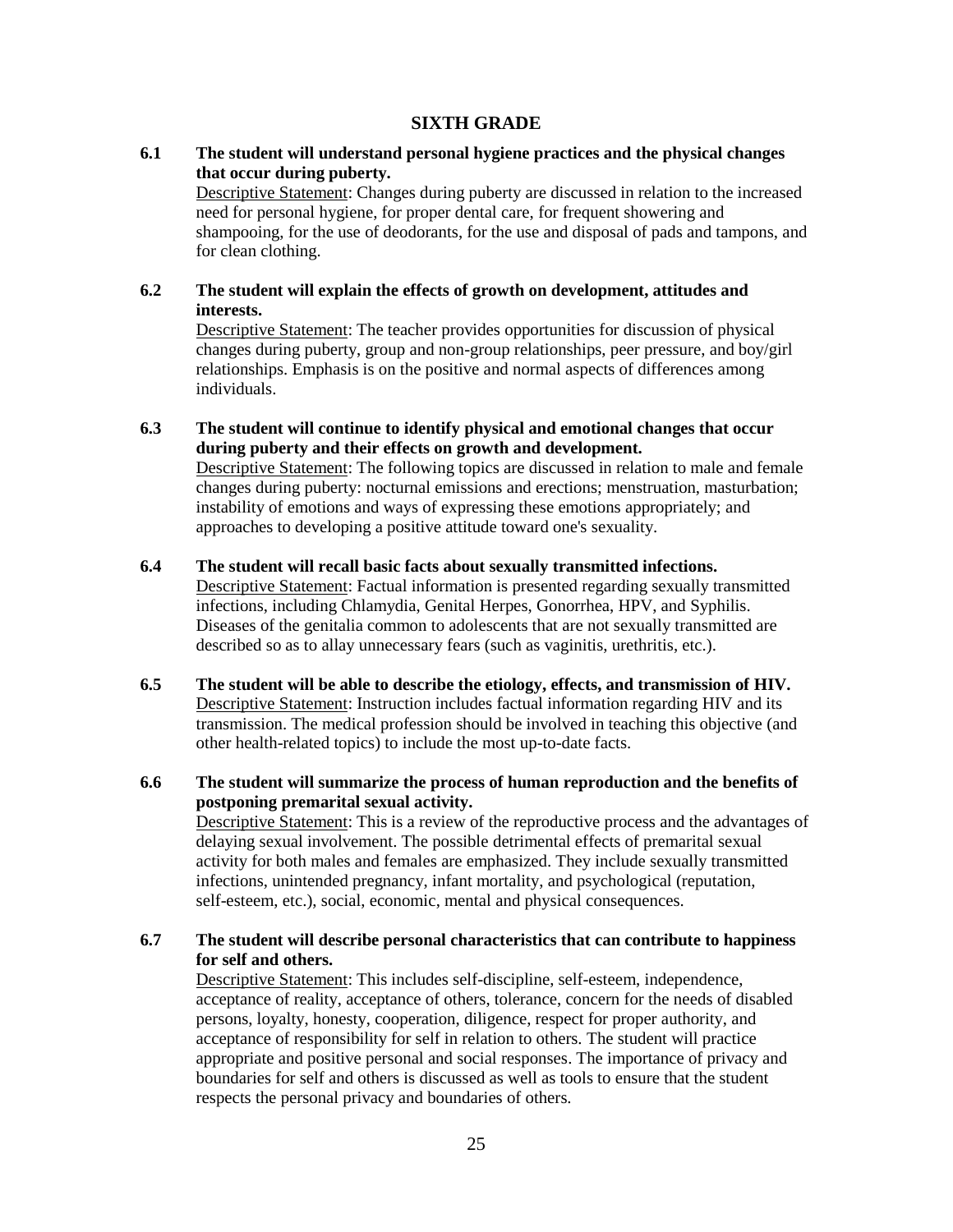#### **6.8 The student will demonstrate increased understanding of child abuse and neglect, including emotional and sexual abuse.**

Descriptive Statement: This is accomplished by defining the types of abuse, including electronic harassment, and explaining the need to report such situations to a trusted adult such as a parent, teacher, minister, grandparent, or guardian. The teacher helps students identify resources for the reporting and treatment of child abuse, sexual and family violence.

#### **6.9 The student will become aware of community healthcare and safety agencies and their functions.**

Descriptive Statement: Instruction includes information about the availability of community agencies providing the following services: child abuse prevention; treatment of abuse victims; mental health counseling; teenage pregnancy prevention and counseling; family planning counseling; prenatal care; substance abuse prevention and treatment and support groups; suicide prevention; prevention and treatment of sexually transmitted infections, including HIV; other general and specialized medical services, including the role of the family physician, local health department or community service board; police department, fire department, and other safety services; and community services provided by religious organizations. Parents are encouraged to learn about these agencies and to use their services when needed.

#### **6.10 The student will explain the effects of substance use and abuse on the individual, family, school, and society.**

Descriptive Statement: The effects of alcohol, tobacco, and other drugs on the individual, family, school, and society are presented with emphasis on adolescent brain development genetic risks and fetal development, addiction, impaired driving, physical and sexual abuse, mental health issues, family violence, and the hazards of second-hand tobacco use and smoking. Information on local community resources for obtaining help with these problems is included.

#### **6.11 The student will evaluate the messages from mass media related to sexuality and gender stereotyping.**

Descriptive Statement: Students progress from examining media messages in the fifth grade to evaluating messages from mass media related to sexuality and gender stereotyping, and the influence of negative media messages in the sixth grade. The avoidance of sexual exploitation, sexual violence, sexual abuse (including electronic harassment) and stereotyping is stressed. Students will understand how the media affects mental health issues related to sexuality and identify how the media can influence how people see themselves.

#### **6.12 The student will be able to define human trafficking and identify where and how it occurs and explain laws protecting children from human trafficking, and/or inappropriate and abusive behavior of others.**

Descriptive Statement: Defining human trafficking, differentiating between labor and sex trafficking will be discussed, including the recognition that human trafficking is a crime, and that victims may be any gender, any age, and any culture. Ways students can protect themselves and others from trafficking situations, how laws provide protection, and resources for victims will be discussed, along with ways to reach out to a safe adult to report an unsafe situation.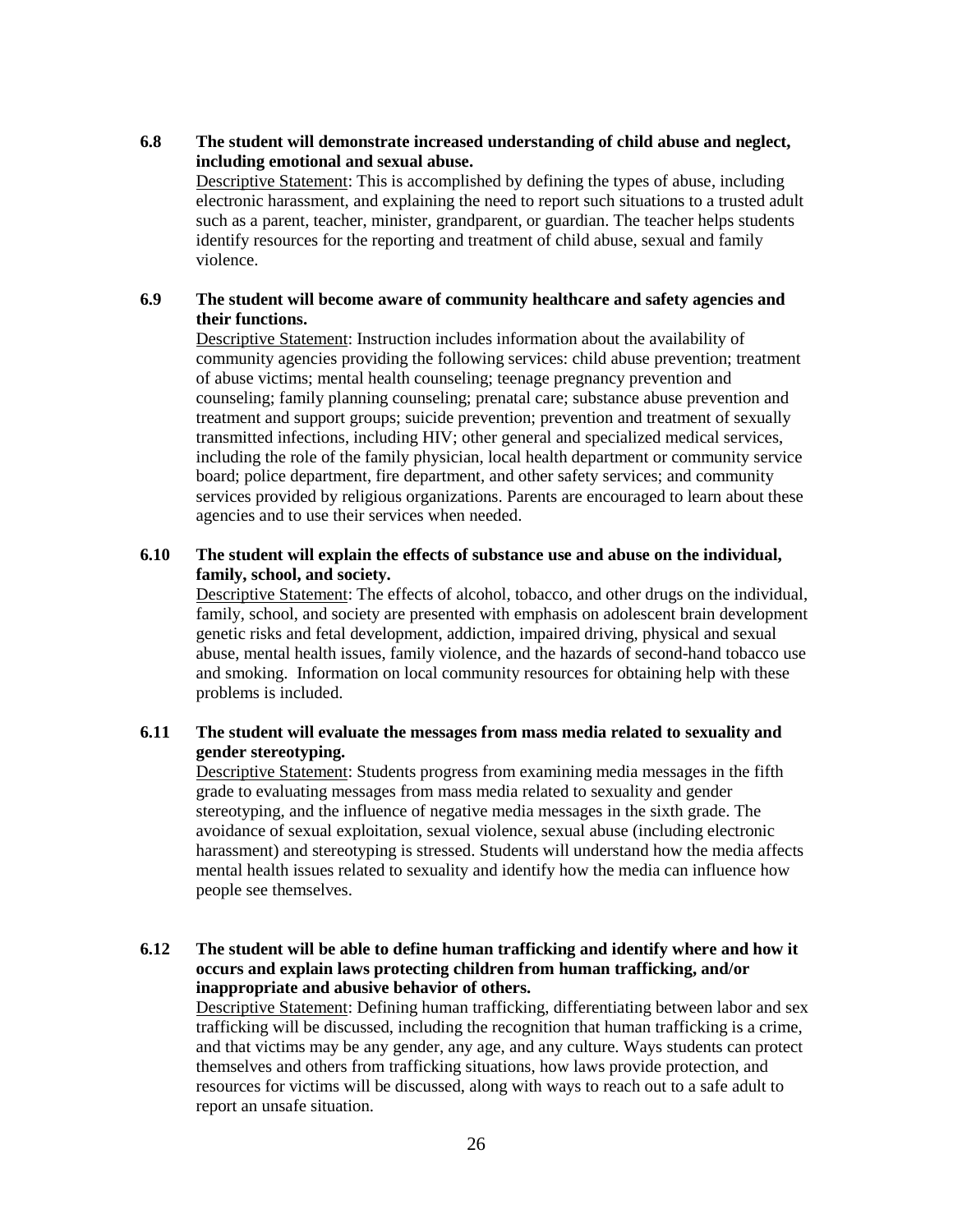#### **6.13 The student will apply decision-making skills in problem-solving and in determining the possible outcomes of his or her decisions.**

Descriptive Statement: Instruction includes the steps in the decision-making process, problem solving, and assertive communication skills. Using positive mental health practices, students relate decision-making and problem-solving skills to actual adolescent problems--their own or situations presented in case problems. The effects of decisions on lifelong goals are emphasized, and students predict the possible outcomes of decisions made. Students will discuss the permanency of misuse of social media and text messaging including criminal penalties for engaging in sexually explicit communications. Career and other options available are stressed as choices and are identified in the decision-making process.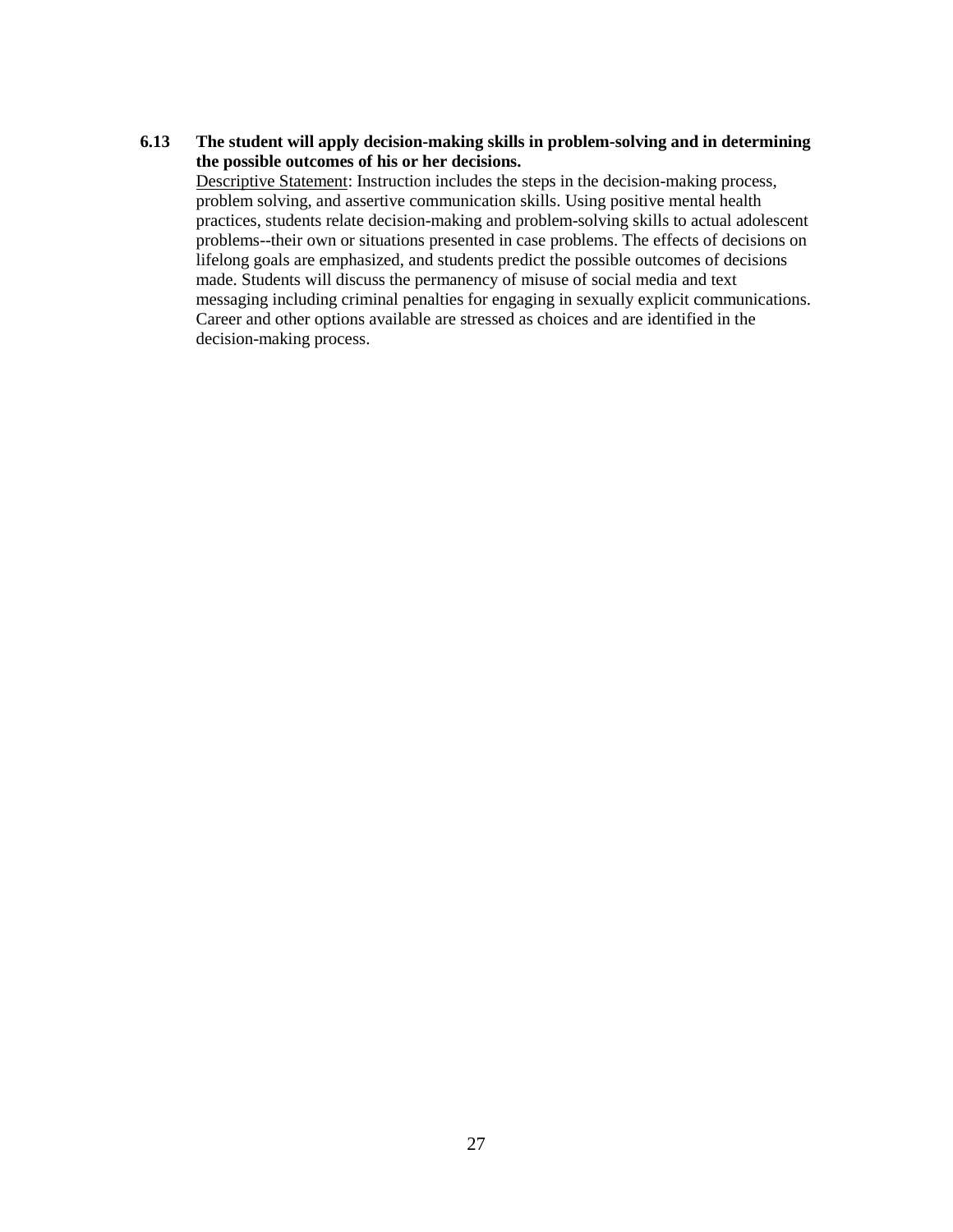#### **SEVENTH GRADE**

<span id="page-27-0"></span>**7.1 The student will identify his or her role and relationships within the family.** Descriptive Statement: Content includes identification of personal interactions; communication skills; ways of meeting emotional, physical, and intellectual needs; and the student's contribution to the family unit. Students learn the positive benefits of personal sacrifice to support family goals and needs when such a decision is indicated.

## **7.2 The student will recognize the physical development of his or her sex characteristics and how they affect emotional and social growth.**

Descriptive Statement: Emphasis is placed on the biological and physiological changes of early adolescence. Attention is given to such secondary sex characteristics as body growth, genital changes, hormonal secretions, the onset of menstruation, and sex-response feelings. Instruction promotes self-awareness and alleviates anxiety through factual information regarding menstruation, spontaneous erections, nocturnal emissions, masturbation, and differences in growth rates and development.

**7.3 The student will realize that physical affection does not have to be sexual, but it also can be an expression of friendship, of celebration, or of a loving family.** Descriptive Statement: The student learns that appropriate expressions of affection are essential for emotional, physical, and psychological health. The student will recognize the difference between appropriate and inappropriate physical affection. Characteristics of abusive relationships will be addressed.

#### **7.4 The student will recognize that sexual behaviors are conscious decisions; that it is important to say "no" to premarital, abusive, and inappropriate sexual relationships; and that appropriate relationships are based on mutual respect, trust, and caring.**

Descriptive Statement: Sexual feelings are interpreted as normal and to be expected, but not always to be manifested in behavior. Instruction includes explanation of the differences between needs and desires, assertive skills, problem solving or conflict resolution, and alternatives. Refusal skills are taught and practiced by students. Characteristics of abusive relationships, which may also involve alcohol and other drug use and abuse, inappropriate use of electronic devices such as phone or Internet are addressed. In addition, the consequences of teenage pregnancy, the nature of sexually transmitted infections, and the benefits of delaying sexual activity are discussed.

#### **7.5 The student will identify messages in society related to sexuality.**

Descriptive Statement: The teacher guides the student in discovering and analyzing messages about sexuality found in advertising media, music and videos, television, films, printed materials, and graffiti. Students learn to recognize gender stereotyping and sexual exploitation. They are encouraged to evaluate and counteract any negative effects identified and to engage in a variety of positive activities, rather than spending too much time viewing media containing negative components. Students will demonstrate how these messages affect mental health issues related to sexuality.

#### **7.6 Students will explore safety issues related to the Internet.**

Descriptive Statement: Instruction includes how predators can use the Internet to exploit young people. Students will identify how traffickers use technology to find and lure victims and how information posted on social media sites may make students vulnerable. Strategies and habits to keep technology users protected from human trafficking and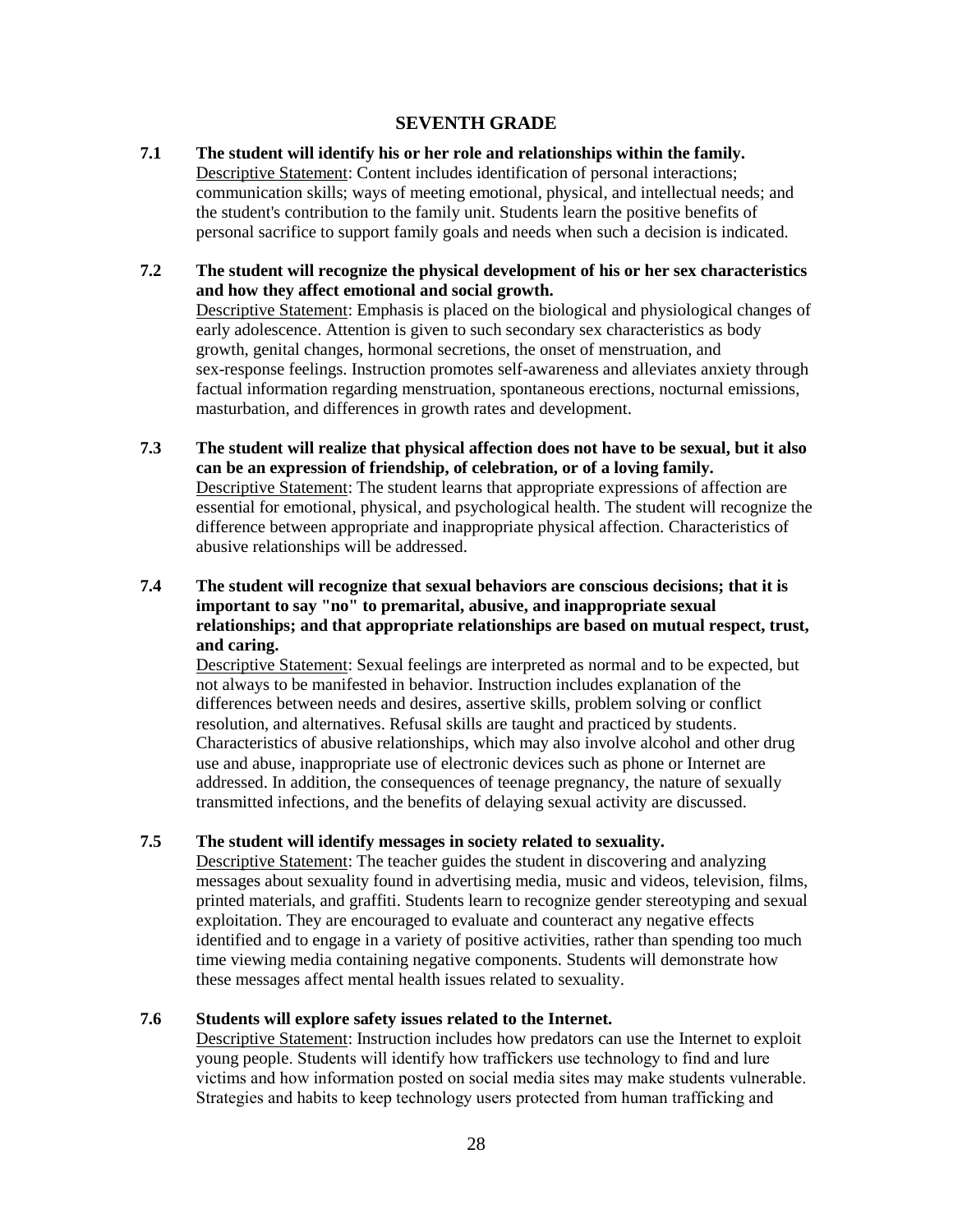protect personal information will be discussed. Students will list resources available to them when seeking adult support in an uncomfortable situation.

#### **7.7 The student will be aware of the consequences of preteen and teenage sexual intercourse.**

Descriptive Statement: Instruction focuses on updated, factual information regarding sexually transmitted infections, including HIV; pelvic inflammatory disease (PID); cervical cancer; unintended pregnancy; and discussion about reputation, guilt, and anxiety. Discussion also includes the emotional, psychological and financial implications of sexual activity and parenting before marriage. Students are guided in identifying positive aspects about themselves as reasons for avoiding risk-taking behavior. They learn also about the positive results and freedoms associated with postponing sexual activity.

- **7.8 The student will list the adverse consequences of a pregnancy in early adolescence, as well as the positive benefits of postponing pregnancy until marriage.** Descriptive Statement: Instruction includes a review of pregnancy and childbirth from previous grade levels, as well as discussion of responsibilities involved and adverse consequences encompassing the emotional, mental, physical, social, and economic impact on young parents, on their families, and on society. The nutritional implications of high-risk infants and teenage mothers also are included. The effects of an adolescent pregnancy on the student's lifelong goals and potential achievements are emphasized. The benefits of being married before having children and the effects on the family, child, and community will be discussed.
- **7.9 The student will describe the signs and symptoms of pregnancy.** Descriptive Statement: Instruction involves physical and psychological changes and the need for early detection of pregnancy through medical testing to ensure a healthy and successful pregnancy. Community resources for testing and/or further information are identified.
- **7.10 The student will develop an understanding of and responsibility for family planning.** Descriptive Statement: Content includes reasons for family planning, factors to be considered when planning a family, the role of the family physician, community resources, and methods of contraception.
- **7.11 The student will explain techniques for preventing and reporting sexual assault, human trafficking, and molestation.**

Descriptive Statement: Methods of handling assault and molestation, as well as prevention methods, are presented. Emphasis is placed on the importance of avoiding situations which could provide opportunities for molestation and sexual assault, including the homes and cars of acquaintances when no appropriate supervision is available. Students will practice appropriate use of the Internet and text messaging. Key terms are defined. Approaches and behaviors, both in person and electronically, used by perpetrators are identified and explained. The signs of human trafficking, control methods used in different types of human trafficking, and how to seek adult assistance to report a trafficking situation will be discussed. Community resources for victims of molestation, human trafficking and assault are identified.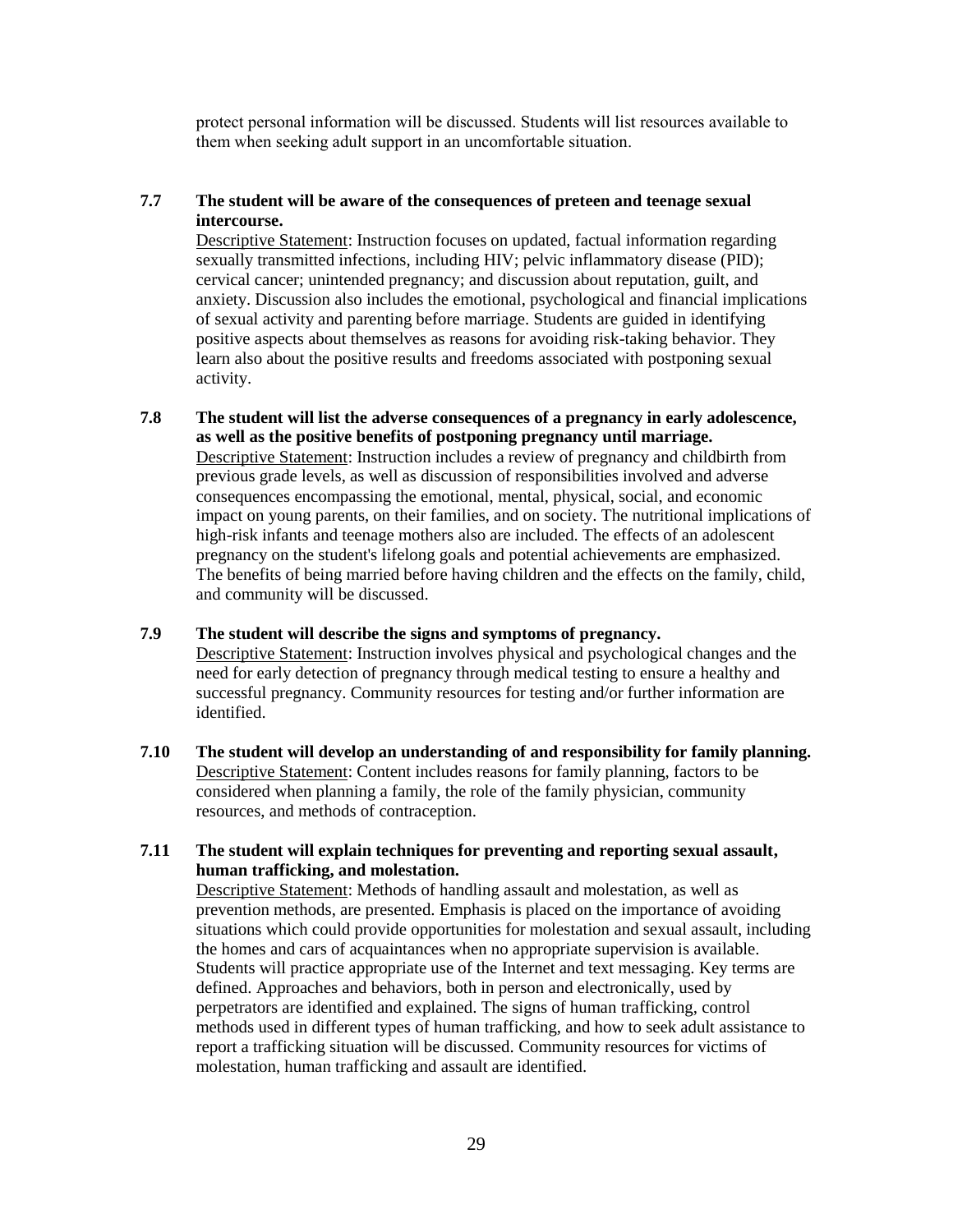**7.12 The student will identify causes, symptoms, treatment, prevention, and transmission of sexually transmitted infections, including HIV.** Descriptive Statement: Topics include the prevention, symptoms, treatment, transmission, and diagnosis of the following diseases in addition to HIV, Chlamydia, Genital Herpes, Gonorrhea, HPV, and Syphilis. In addition, myths are dispelled. High-risk activities, such as needle sharing for injection, intravenous drug use and abuse, and unprotected sexual activity are discussed. Community resources that provide testing and treatment of sexually transmitted infections and HIV are identified.

#### **7.13 The student will identify the issues associated with friendships.**

Descriptive Statement: The student accomplishes this by identifying characteristics of each type of friendship and how friendships can change through developmental stages. The student will identify the characteristics of healthy and unhealthy relationships. Respect for the privacy and boundaries for self and others is reinforced along with tools to ensure that the student respects the personal privacy and boundaries of others.

#### **7.14 The student will realize the role of peers and the peer group during adolescence, and the nature and purpose of dating.**

Descriptive Statement: Discussion focuses on the qualities of friendship, the importance of participating in peer groups that encourage the development of positive personal traits, and the nature of dating. Group dating is presented as a positive first step in developing romantic relationships, demonstrating appropriate and inappropriate dating behavior, utilizing positive mental health practices and fulfilling dating responsibilities.

#### **7.15 The student will recognize contributions of various racial and ethnic groups to family life and society.**

Descriptive Statement: Topics include the importance of racial and ethnic identity for families and the effects of negative stereotypes on families and individuals. Emphasis is placed on appreciation of racial and ethnic differences.

## **7.16 The student will increase his or her ability to listen to different points of view and to accept the rights of others to a differing point of view.**

Descriptive Statement: Positive communication skills are developed to enhance relationships and to increase recognition of various points of view existing within families and society.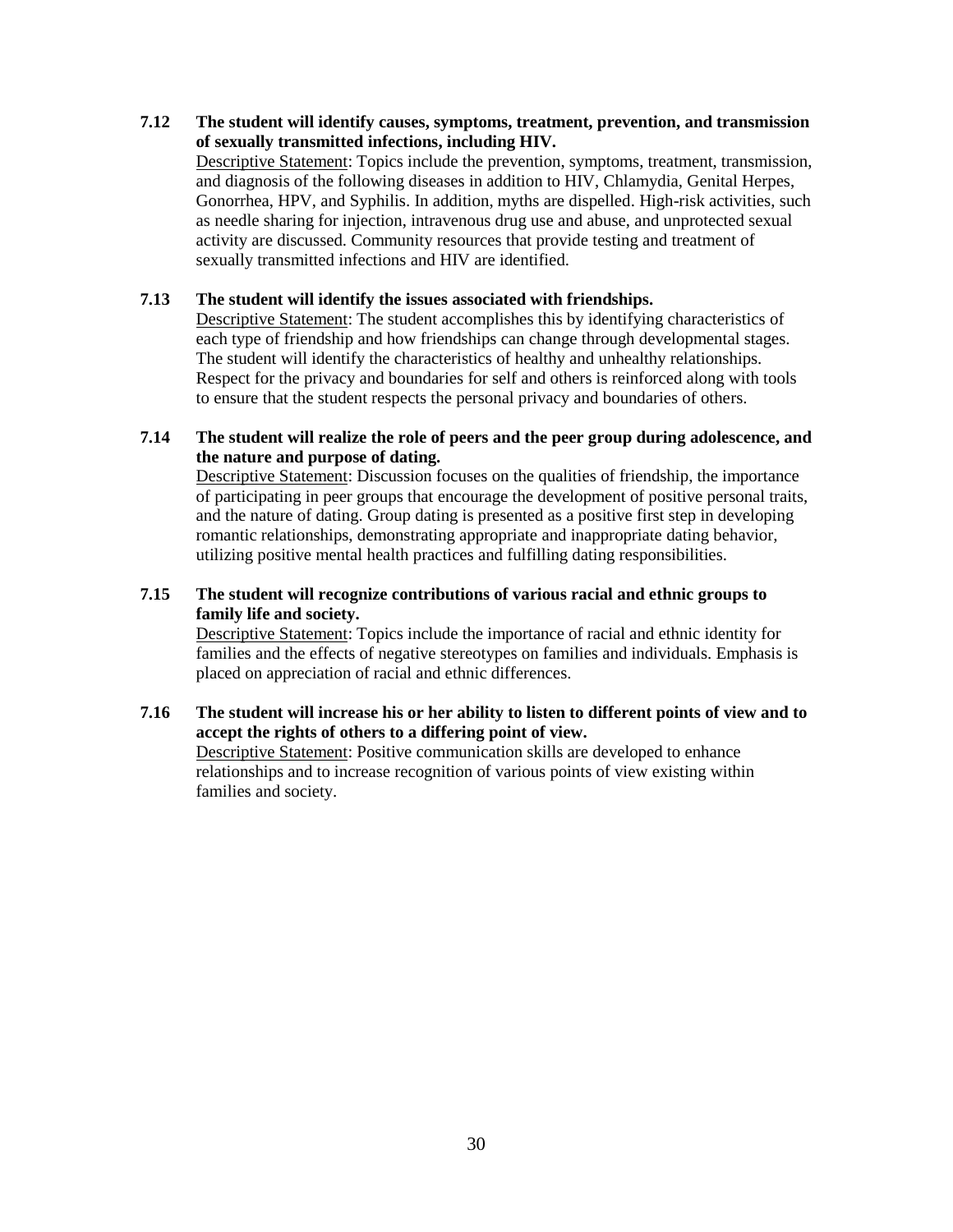#### **EIGHTH GRADE**

#### <span id="page-30-0"></span>**8.1 The student will relate stages of human development to his or her own developmental level.**

Descriptive Statement: The student learns that people change as they age, according to their developmental level--physically, mentally, and emotionally. Physical development and human anatomy are reviewed. Stages of mental and emotional development are presented in relation to the student's present developmental level with the goal of increasing his or her self-understanding and self-acceptance--now and in the future. Commonly accepted theories of personal development are presented as they relate to the student's own development.

#### **8.2 The student will recognize the development of sexuality as an aspect of the total personality.**

Descriptive Statement: The primary factor to be presented is the development of one's own sexual identity.

#### **8.3 The student will become aware of the need to think through decisions, to know how decisions impact their lives as well as the lives of others, and to take responsibility for the decisions they make.**

Descriptive Statement: The impact of present decisions on future opportunities and personal development, and the well-being of others, is stressed. Instruction also includes support skills for the decision-making process--assertive communication, identification of personal conflicts, positive mental health practices, and conflict resolution. Lifelong educational, career, and personal development goals are examined in relation to present decisions and to options available to males and females at various stages of their lives. Students will discuss the impact of personal information and pictures/images posted on social networking sites on future goals. Criminal penalties for engaging in sexually explicit communications will be discussed.

#### **8.4 The student will identify the issues associated with friendships.**

Descriptive Statement: The student accomplishes this by reviewing the characteristics of appropriate and inappropriate friendships, by discussing the qualities of a good friend, and by relating the characteristics to changes as one continues to advance through the growth and development process.

#### **8.5 The student will recognize the nature of dating during adolescence.**

Descriptive Statement: Content includes the need for belonging, love, and affection, and the search for one's own identity. In addition, students examine the difference between love and infatuation and become aware that one learns about oneself from every relationship, and these experiences prepare one for the challenges and responsibilities of marriage. The student will also recognize warning signs and characteristics of potentially abusive dating relationships, and negative mental health practices.

#### **8.6 The student will interpret the messages in society related to sexuality.**

Descriptive Statement: Students continue to discover, identify, and analyze messages about sexuality found in advertising media, music and videos, television, films, the Internet, printed materials, and graffiti. Students also determine the impact of these messages on themselves and others and review how to counteract negative effects and report to parents/guardians and authorities. Positive alternatives to media immersion are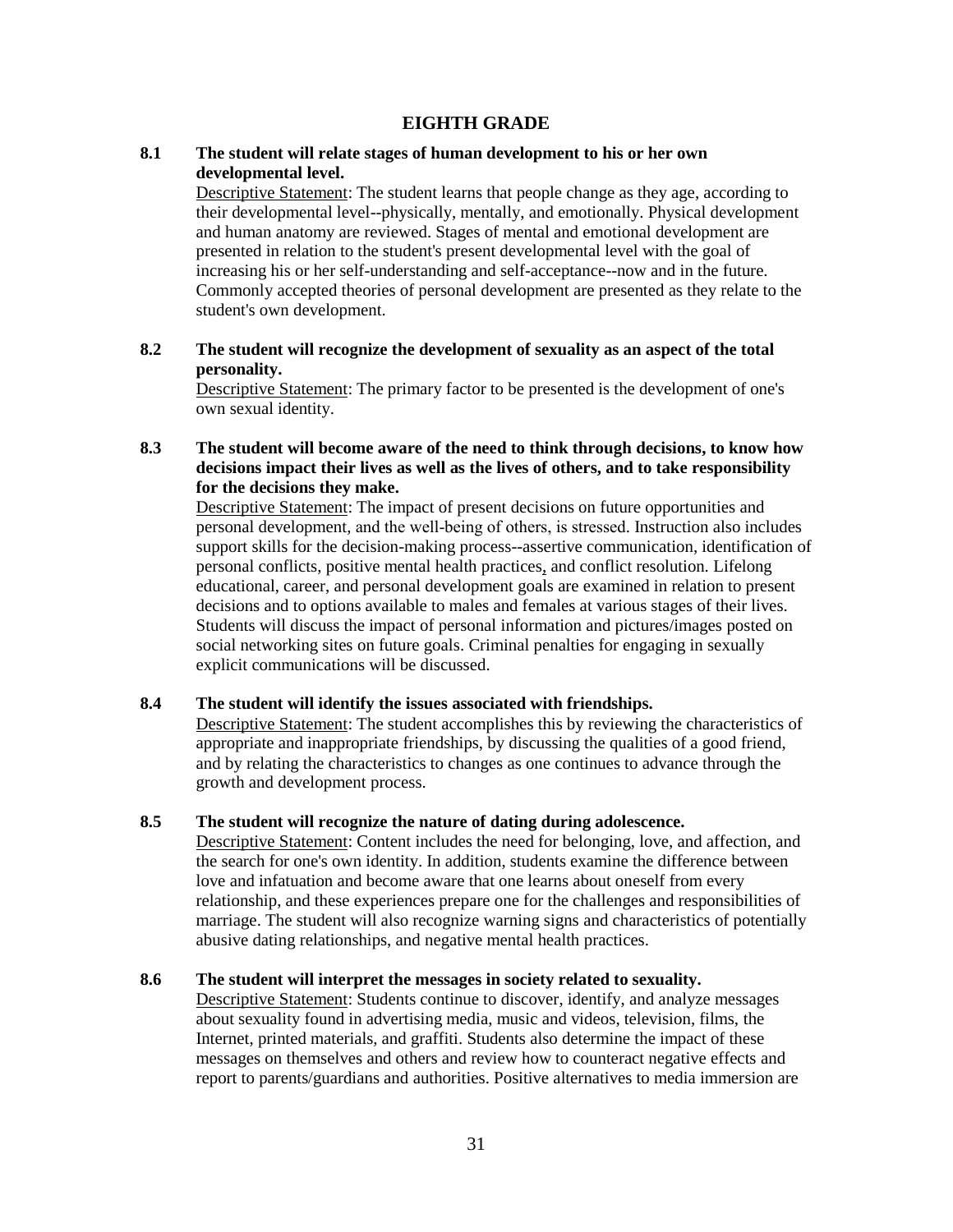discussed. Students will demonstrate how these messages affect mental health issues related to sexuality and are used by human traffickers to lure victims.

**8.7 The student will describe strategies for saying "no" to premarital sexual relations.**  Descriptive Statements: The emphasis is on strengthening self-confidence and reinforcing assertive skills and decision-making skills. Students learn why and how to say "no" to premarital sexual relations and to situations that challenge their own values, how to manage peer pressure, and how to manage their own sexual feelings.

#### **8.8 The student will develop the coping skills needed to deal with stress.**

Descriptive Statement: Students identify possible sources of stress (for example, parental, peer, and school pressures; teenage pregnancy; and fear of HIV); and the positive and negative ways in which individuals deal with these sources of stress. The point is made, however, that stress cannot be avoided and that it is not all negative. Information is provided to counteract negative approaches to dealing with stress, such as alcohol, drugs, and suicide. Students learn positive physical and mental techniques for coping with stress (for example, exercise and sports, creative arts, religious activities and youth groups, and career-development and life-management activities).

#### **8.9 The student will identify the stresses related to changing relationships in the home, school, and community.**

Descriptive Statement: Emphasis is placed on the grief and adjustment processes associated with loss or change resulting from such circumstances as illness, a disabling condition, death, separation, divorce, loss of friendship, loss of income, or coping with substance abuse. The point is made, however, that changes may bring new opportunities to form friendships and to engage in new activities; that some relationships contain normal amounts of stress, especially in adolescents; and that stress is usually only temporary. The student will utilize positive mental health practices in stress management.

#### **8.10 The student will analyze the issues related to teenage pregnancy.**

Descriptive Statement: The physical, social, emotional, legal, financial, educational, psychological and nutritional implications of teenage pregnancy are discussed. The roles of and impact on the teenage mother and father are identified.

- **8.11 The student will review facts about pregnancy prevention and disease control.** Descriptive Statement: Methods of contraception are analyzed in terms of their effectiveness in preventing pregnancy and the spread of disease. Abstinence is emphasized as the only method that is 100 percent effective in preventing pregnancy and sexually transmitted infections.
- **8.12 The student will describe the effects of alcohol and drug use and abuse on families and peer relationships.**

Descriptive Statement: The effects of substance use and abuse on judgment within the peer group in terms of social and sexual behavior are analyzed. The effects of such use and abuse within the family also are emphasized, including family and sexual violence.

**8.13 The student will identify the effects and prevention of sexual assault, rape (including date rape), incestuous behavior, human trafficking**, **and molestation.**  Descriptive Statement: Content includes developing assertive skills, resolving conflict, avoiding risk situations, and saying "no." The meaning of consent in a relationship,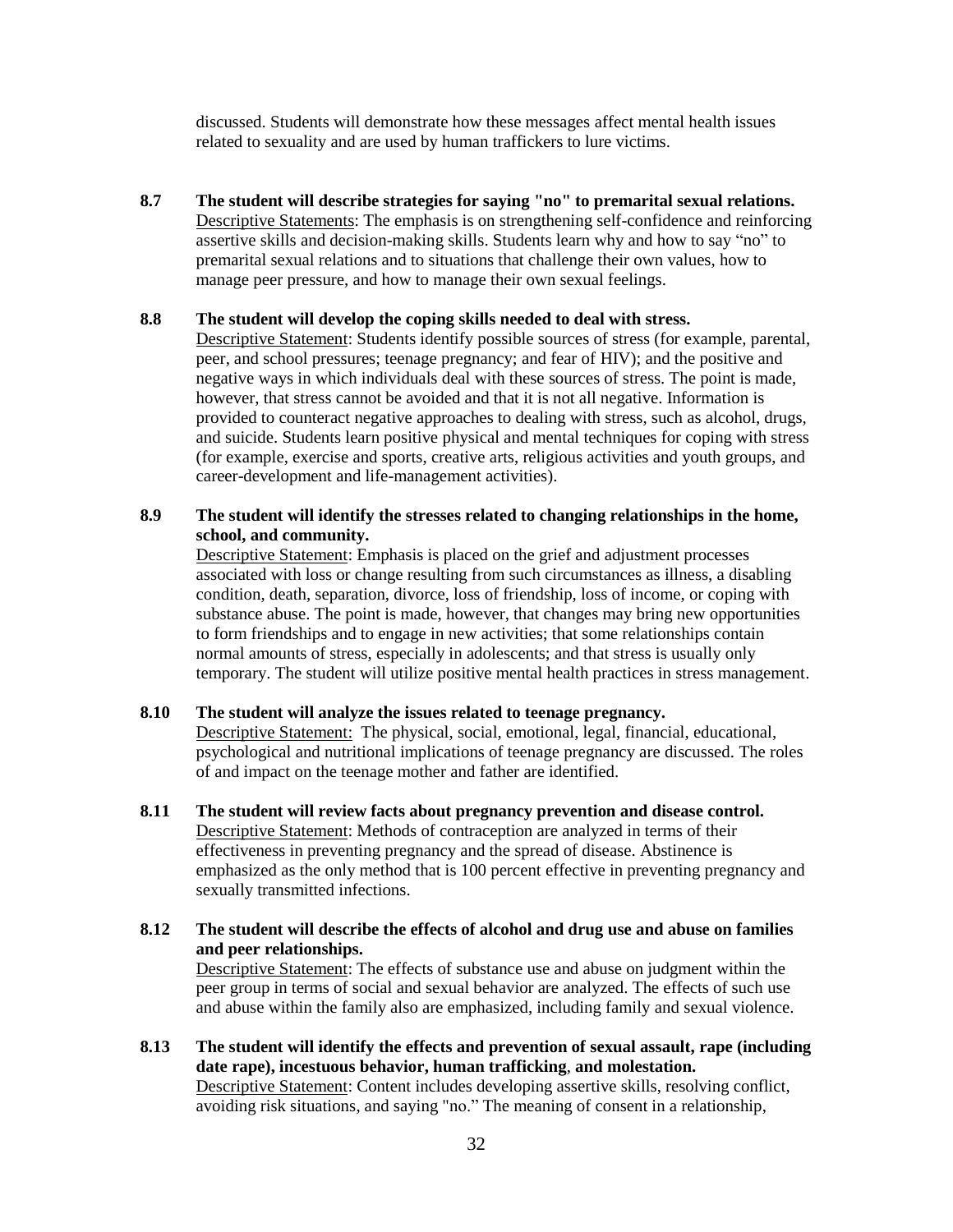characteristics of dating violence, electronic harassment, and abusive relationships will be discussed. Information on referral services and legal implications are also provided. Students will identify lures used in a trafficking situation, learn vulnerabilities traffickers target when selecting a victim, and understand choices they can make in their lives to stay protected from human trafficking.

#### **8.14 The student will recall the ways in which the HIV virus is transmitted and prevented.**

Descriptive Statement: This involves describing behaviors that put one at risk; dispelling myths regarding the transmission of the infection; and stressing abstinence from risky behavior. The use of condoms in preventing the spread of HIV is discussed.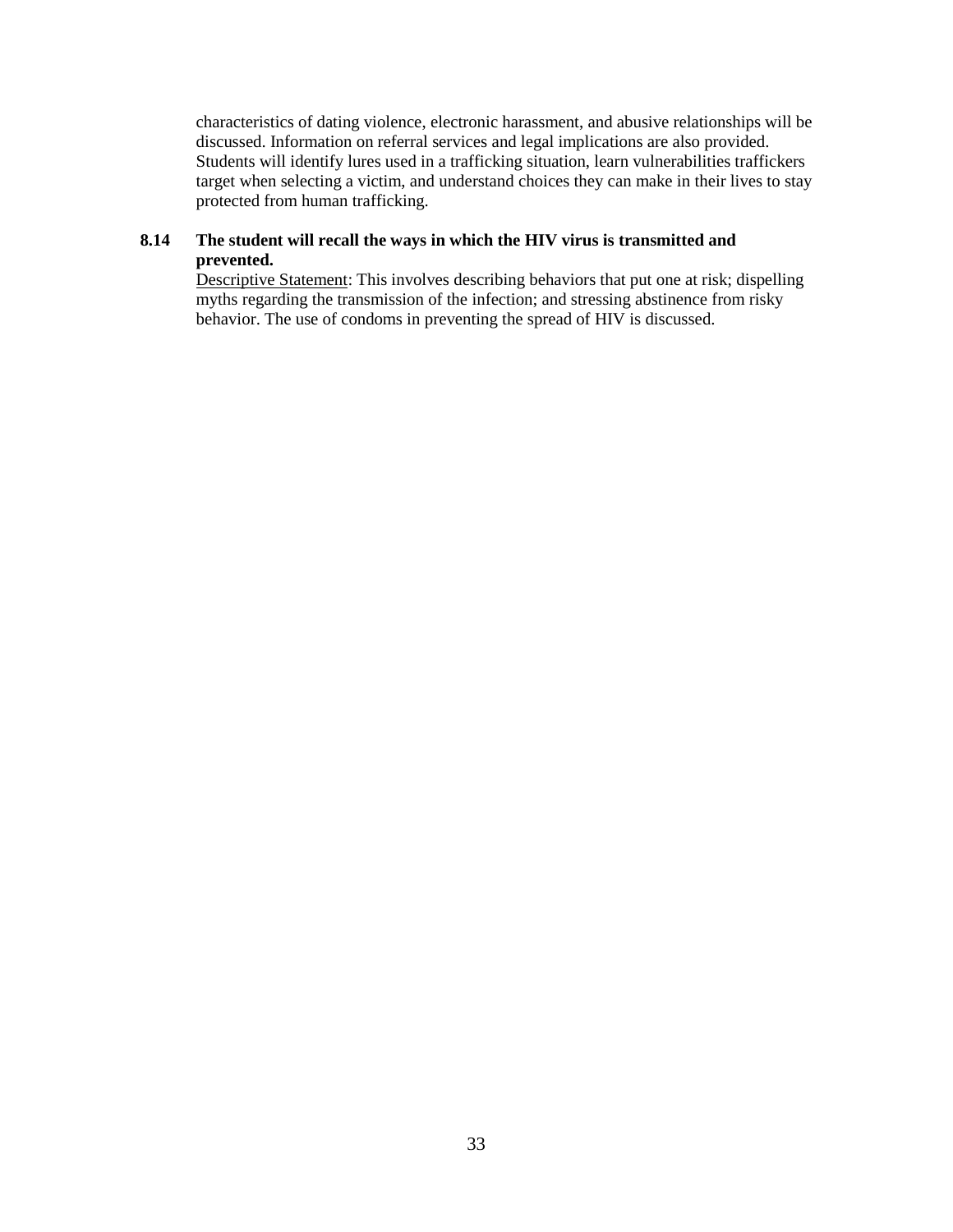#### **NINTH GRADE**

#### <span id="page-33-0"></span>**9.1 The student will understand the human growth and development cycle.**

Descriptive Statement: Information about developmental levels throughout the life cycleprenatal, infant, toddler, pre-kindergarten, school-age, adolescent, young adult, middleage, and elderly-is related to the complexity of childrearing and to the need for maturity before parenthood. Life-stage development is also presented to help students gain appreciation of their own development.

#### **9.2 The student will explain the importance of the family as a basic unit of society and his or her responsibility as a member of the family.**

Descriptive Statement: Topics include the function of the family, family forms, family strengths, family influences on society, and instruction in the value of family relationships. The benefits, challenges, responsibilities, and value of marriage for men, women, and children, and communities in society will be included.

#### **9.3 The student will recognize the development of sexuality as an aspect of the total personality.**

Descriptive Statement: Discussion focuses on the development of one's sexual identity. Internal and external conflicts associated with problems of sexual identity are addressed.

#### **9.4 The student will review and apply the decision-making process.**

Descriptive Statement: Students practice methods of gathering information and applying the decision-making process in practical situations. Emphasis is placed on the need for parental guidance, family and personal values, knowledge, positive mental health practices, and reason as bases for decision-making.

#### **9.5 The student will review the nature and purposes of dating.**

Descriptive Statement: Topics include understanding family guidelines related to dating, the functions of dating, and coping with the pressures experienced in dating situations. Students will discuss the signs of dating violence, sexual violence, physically and mentally abusive relationships, and the law and meaning of consent prior to sexual activity. Discussion may focus on the importance of group dating, rather than dating as a couple, in early adolescence.

#### **9.6 The student will realize the importance of setting standards for controlling sexual behavior and of postponing sexual relations until marriage.**

Descriptive Statement: The physical, emotional, social, psychological and economic consequences of premarital sexual relations continue to be emphasized along with reinforcement of assertive skills and ways to say "no" in terms that will enable the student to resist pressure from other teenagers and manage his or her own feelings and behavior. Instruction includes discussion regarding the law and meaning of consent. Emphasis is placed on an increased awareness that consent is required before any kind of sexual activity.

#### **9.7 The student will interpret the effects and prevention of sexual assault, rape (including date rape), incestuous behavior, molestation, human trafficking, and sexual harassment using electronic means.**

Descriptive Statement: This is a review of the use of assertive skills, conflict resolution, avoidance of risk situations, and referral services in the community. In addition to identifying such factors, the student explains or interprets them to others. The student will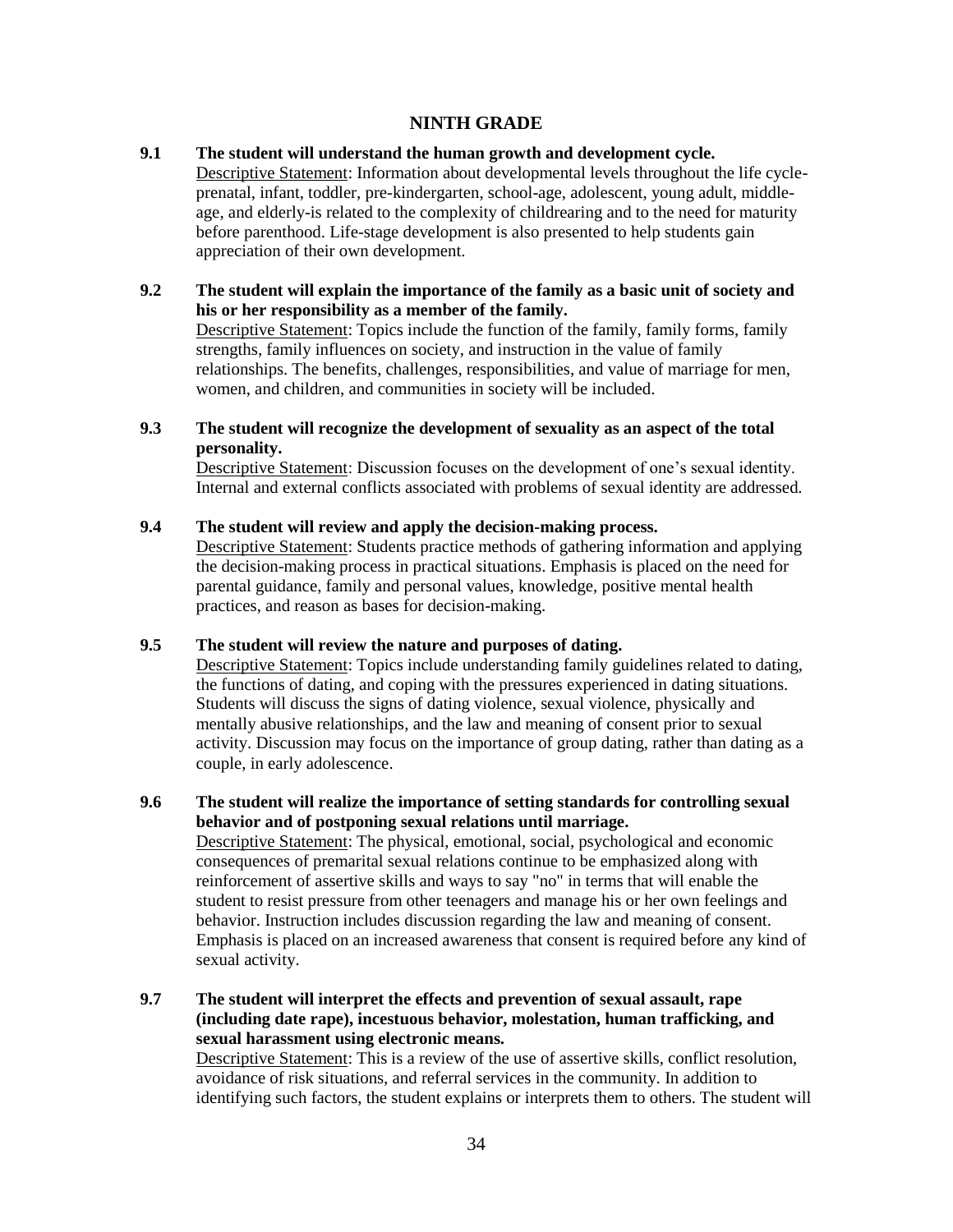demonstrate proper approaches to dealing with physically and mentally abusive relationships. The student will identify the appropriate and inappropriate use of electronic devices. Instruction includes the legal implications for inducing someone to engage in commercial sex (i.e., purchaser, John, inducer). Instruction includes recognizing red flags of human trafficking victims, understanding the types of trafficking, and knowing how to safely and responsibly report a human trafficking situation.

#### **9.8 The student will relate specific information on substance use and abuse to each stage of the life cycle.**

Descriptive Statement: Emphasis is on substance use and abuse during pregnancy, puberty, and adolescence and its general effect on daily functioning.

#### **9.9 The student will be able to explain the process of reproduction.**

Descriptive Statement: Instructional components include anatomy, physiology, conception, fertility, fetal development, childbirth, and prenatal care.

#### **9.10 The student will demonstrate understanding of specific health issues, including the ability to conduct self-examinations.**

Descriptive Statement: The focus is on factual information about menstruation, proper use of feminine hygiene products in relationship to cleanliness, pre-menstrual syndrome, menopause, and male- and female-specific concerns. Disease prevention through selfassessment and self-examination is reinforced with emphasis on breast and testicular selfexamination.

#### **9.11 The student will demonstrate knowledge of pregnancy prevention and disease control.**

Descriptive Statement: Topics include planning for adult relationships, a review of factors to consider in planning for a family, misconceptions about contraception, a review of methods of contraception in relation to effectiveness in pregnancy prevention and disease control, and the decisions associated with contraception. Abortion is not presented as a method of birth control, but spontaneous abortion or miscarriage is explained and the risks of induced abortion are analyzed.

#### **9. 12 The student will explain the transmission and prevention of the HIV.**

Descriptive Statement: This is a review of the ways in which HIV is transmitted and the techniques for preventing this disease.

#### **9.13 The student will identify the effects of discrimination.**

Descriptive Statement: The teacher helps students identify forms of discrimination and the consequences of discrimination on individual and family life. Discussion focuses on the value and importance of differences among individuals and families. The effects of discrimination on a person's mental health will also be discussed.

#### **9.14 The student will begin to identify educational and career goals.**

Descriptive Statement: Students formulate educational and career objectives. A "life goals" project provides the structure for achieving this objective and students complete activities that enable them to gain insight into the variety of personal and career options available to males and females. Students will discuss the impact of use of social networking sites on career goals.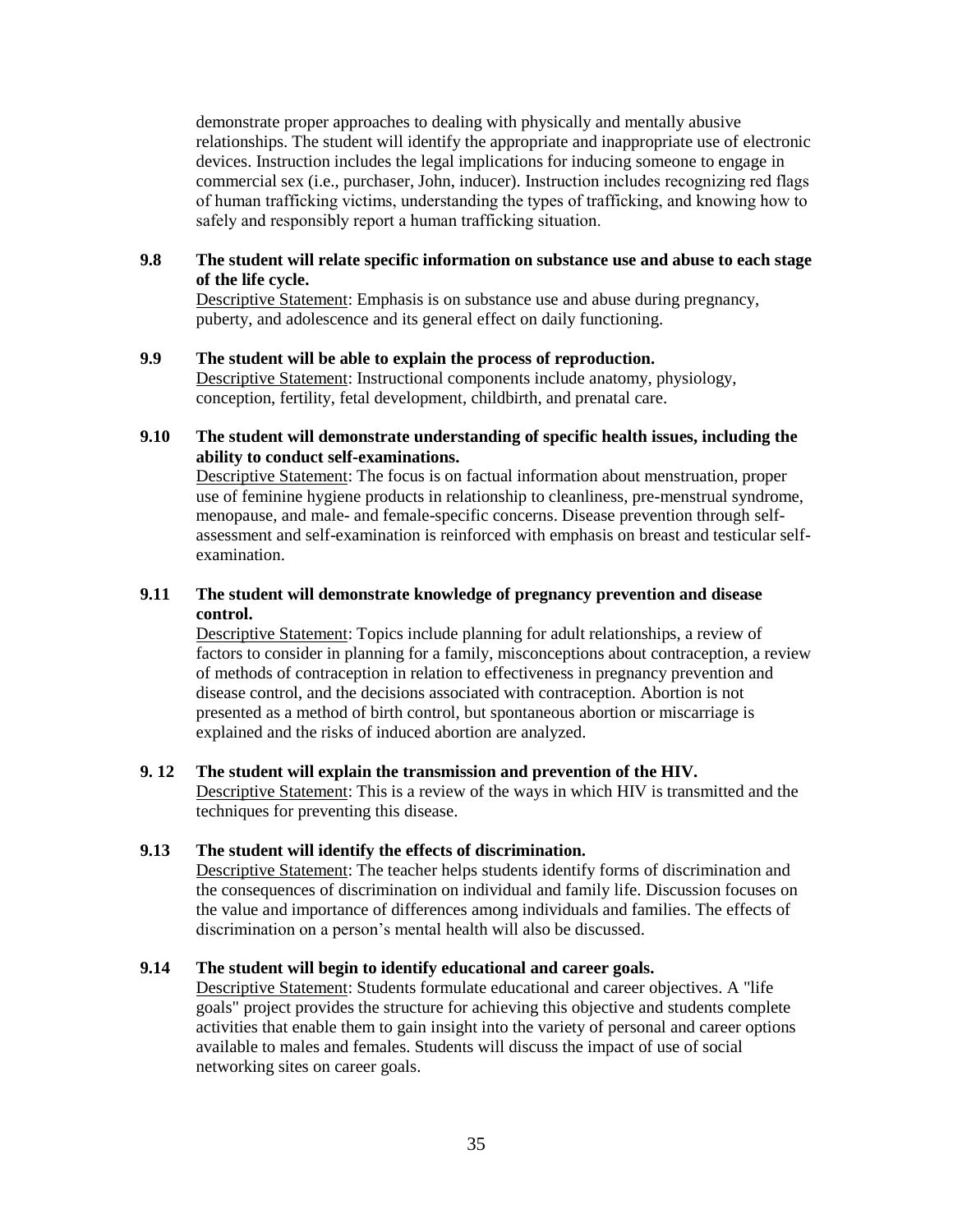#### **TENTH GRADE**

#### <span id="page-35-0"></span>**10.1 The student will determine how maturation affects adolescents.**

Descriptive Statement: Emphasis is placed on the process of adolescent development as it relates to self-image, self-esteem, physiological changes, identification of human needs, constructive responses to emotions, positive mental health practices, the decision-making process, sources of values, and self-discipline.

#### **10.2 The student will describe his or her own attitudes concerning expectations of self and interpersonal relationships.**

Descriptive Statement: Appropriate friendships, dating or group activities, stages of developing relationships, assertiveness, types of love, communication, and individual and family roles are stressed. Discussion will include the expectations of virtual relationships.

#### **10.3 The student will examine values, morals, and ethics essential to the growth and maintenance of positive human relationships.**

Descriptive Statement: The universal values of honesty, trustworthiness, self-control, responsibility for self and others, and social justice are discussed as well as the development of moral and ethical systems. The law and meaning of consent for sexual activity are discussed to increase awareness that consent is required before sexual activity along with the social, emotional, and relational impact surrounding sexuality and the virtues of respecting others right to say no. Content will also focus on the prevention of sexual harassment using electronic means. Students will understand the tenets of positive human relationships and that when force, fraud, or coercion are introduced, there is a potential for abuse including human trafficking.

#### **10.4 The student will use the steps in the decision-making process to solve specific problems.**

Descriptive Statement: Instruction deals with the six steps of the decision-making process as they relate to personal, social, and peer pressures and to media messages. These steps include: identifying the problem; listing all possible alternatives; evaluating the alternatives and their consequences based on personal and familial beliefs as well as societal values; choosing an alternative that promotes the good in self, others, and society; acting on the decision; and evaluating the results. Resources in the community that can assist in evaluating alternatives are identified.

#### **10.5 The student will recognize the benefits of abstaining from premarital sexual intercourse.**

Descriptive Statement: Content focuses on the need to consider lifelong goals in relation to pressures for present sexual activity. Topics include readiness for parenthood, the consequences of unintended pregnancy, the effects of sexually transmitted infections, the impact on reputation, mental health and on present and future goals, the importance of adhering to family values, the need to complete educational plans, the burdens of financial responsibilities, and interference with future goals and job opportunities. The positive benefits of postponing sexual activity until marriage are emphasized. Students will identify personal, educational and career goals and the impact an unplanned pregnancy or sexually transmitted infection would have on these goals. In addition, abstinence continues to be emphasized as the only method that is 100 percent effective in preventing pregnancy.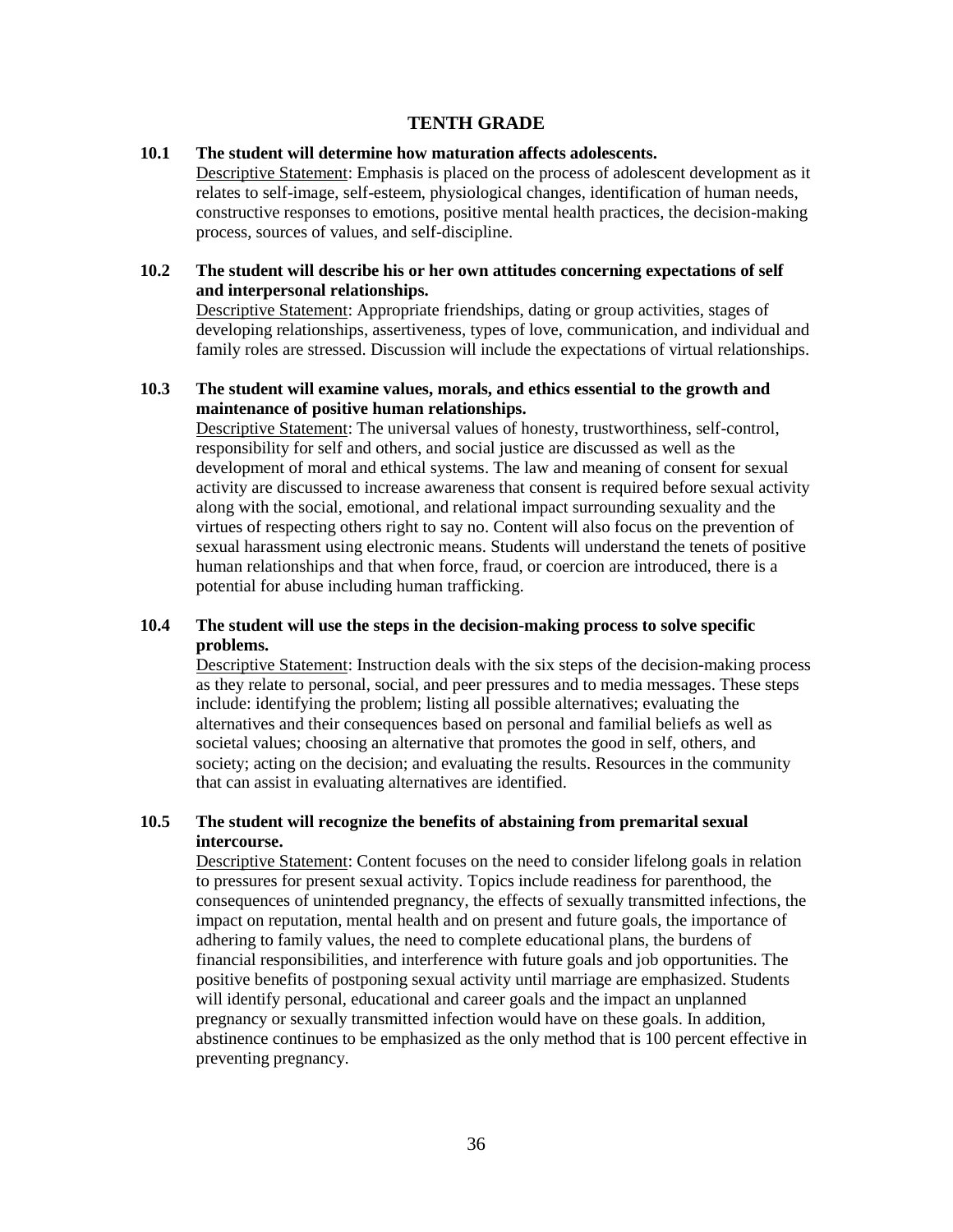#### **10.6 The student will recognize alternatives to premarital sexual activity for expressing feelings and affection.**

Descriptive Statement: Students are guided toward communicating feelings and affection through talking; through expressing ideas, values, and goals; through social and recreational contacts and community service; and through positive body language, caring gestures, and other positive mental health practices, rather than through premarital sexual activity.

#### **10.7 The student will explain the factors to be considered in preparing for dating and marriage.**

Descriptive Statement: Steps involved in relationships are identified, including friendships; dating (casual, double/group, single, blind, steady, and leading to marriage); and mate selection. Steps to developing positive, healthy relationships will also be discussed. Instruction includes the meaning of consent for sexual activity, respecting others right to say no, the social and emotional impact of sexual activity, and identifying the characteristics of dating violence and abusive relationships. The importance of respecting privacy and boundaries for self and others is reviewed and tools are provided to ensure that the student respects the personal privacy and boundaries of others.

#### **10.8 The student will examine factors to be considered in life-goal planning.**

Descriptive Statement: Discussion includes lifelong career goals in relation to economics and continuing education, considering the possibilities of marriage and preparing for a family, and/or career development plans. Family planning, including methods of contraception, is reviewed.

#### **10.9 The student will describe the signs and symptoms of pregnancy.**

Descriptive Statement: Instruction involves physical and psychological changes and the need for early detection of pregnancy through medical testing to ensure a healthy and successful pregnancy. Community resources for testing and/or further information are identified.

#### **10.10 The student will analyze the factors associated with a healthy pregnancy.**  Descriptive Statement: Content focuses on causes of low birth weight such as smoking, poor nutrition, and use and abuse of alcohol and other drugs, as well as the effects of sexually transmitted infections, including HIV. Other consequences of good and poor health habits, including the importance of quality prenatal care, are stressed.

**10.11 The student will explain the importance of supportive roles of the mother and father through pregnancy and birth.**  Descriptive Statement: Topics for discussion include the responsibilities of each parent in relation to proper prenatal care; the effects of heredity; possible abnormal outcomes such

as miscarriage, birth defects, still-birth, and premature birth; and the stages of fetal development prior to birth.

#### **10.12 The student will describe available birthing options.**  Descriptive Statement: Prepared materials on childbirth education are primary resources. Birthing alternatives are examined.

#### **10.13 The student will identify the stages of the birthing process.**

Descriptive Statement: The stages of the birthing process include the onset of the process and the three stages of labor and delivery--dilation, birth, and expulsion of placenta.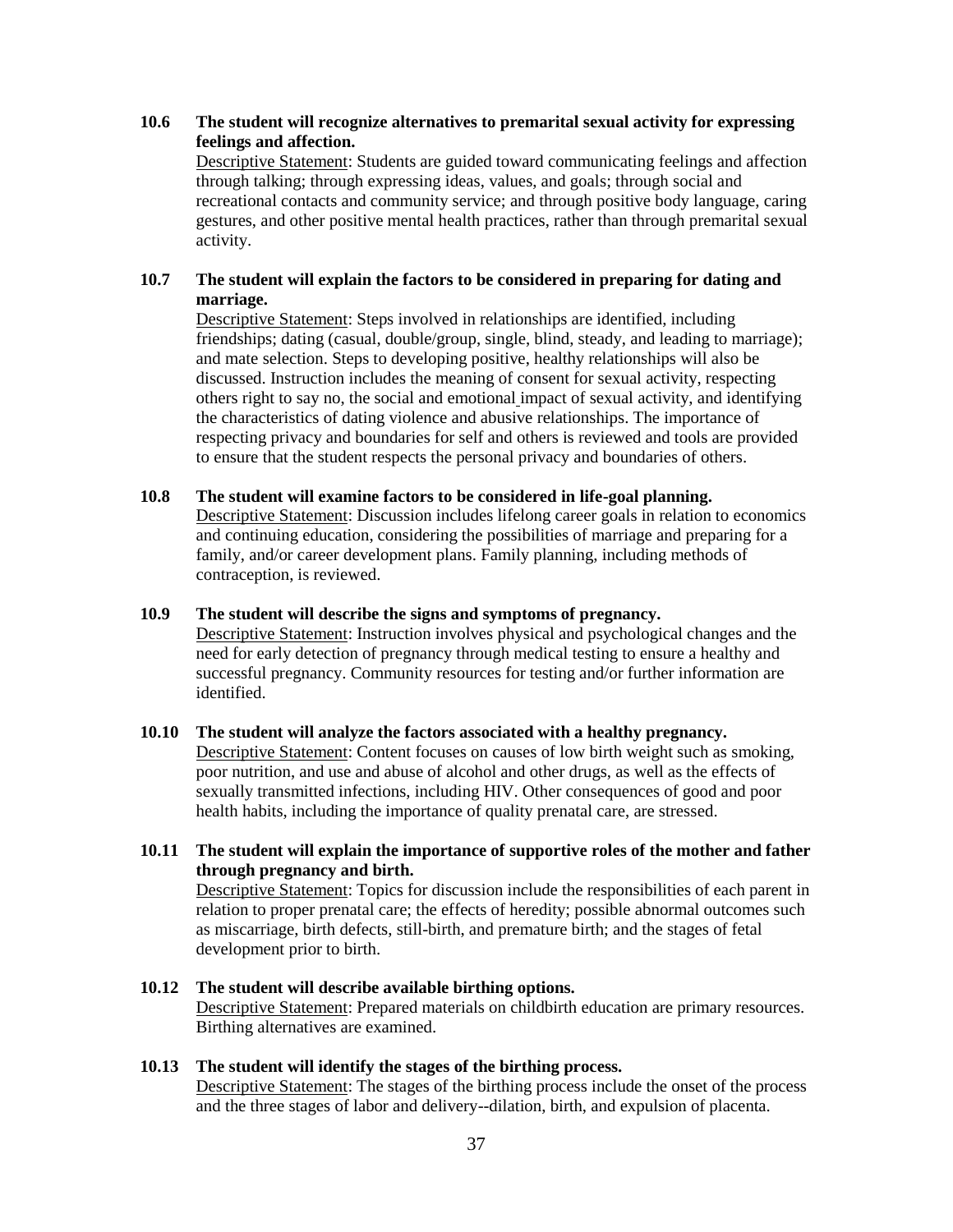#### **10.14 The student will analyze the skills and attitudes needed to become a competent parent.**

Descriptive Statement: Attitudes toward parenting styles are examined. Instruction also includes various parenting strategies described by authorities. Students have opportunities to identify parenting skills they wish to develop. Students will understand the importance of the parenting responsibilities of both the mother and father. Students will understand the benefits, challenges, responsibilities, and value of marriage in parenting. The student will be able to identify community and familial support systems that are available to parents. Students will understand the positive and negative effects of parenthood on mental health.

#### **10.15 The student will describe adjustments to be made after the birth of a child.**

Descriptive Statement: The newborn child as a source of joy and love is emphasized; however, the impact on the family of caring for a newborn infant is examined, including the effects on income, educational plans, leisure time, time available for sleep, and interpersonal relationships.

#### **10.16 The student will compile a list of community agencies and resources available to assist individuals and families.**

Descriptive Statement: Examples of community resources to be listed are mental health services, social services, religious organizations, private agencies, day-care centers, nursing homes, and the department of health. Hot lines for violence prevention, child abuse, child sex abuse, child sexual exploitation, sexual violence, child abduction, human trafficking, and suicide are identified.

#### **10.17 The student will review the positive aspects of family life as a basic unit of society and as a means of personal development.**

Descriptive Statement: Instruction includes a review of family functions and forms, with particular emphasis on family interactions and the value of family relationships. The family unit is described as a primary factor for the development of one's personality and for preparation for adulthood as either a married or a single person. The relationship of the family unit to the community and the world is stressed.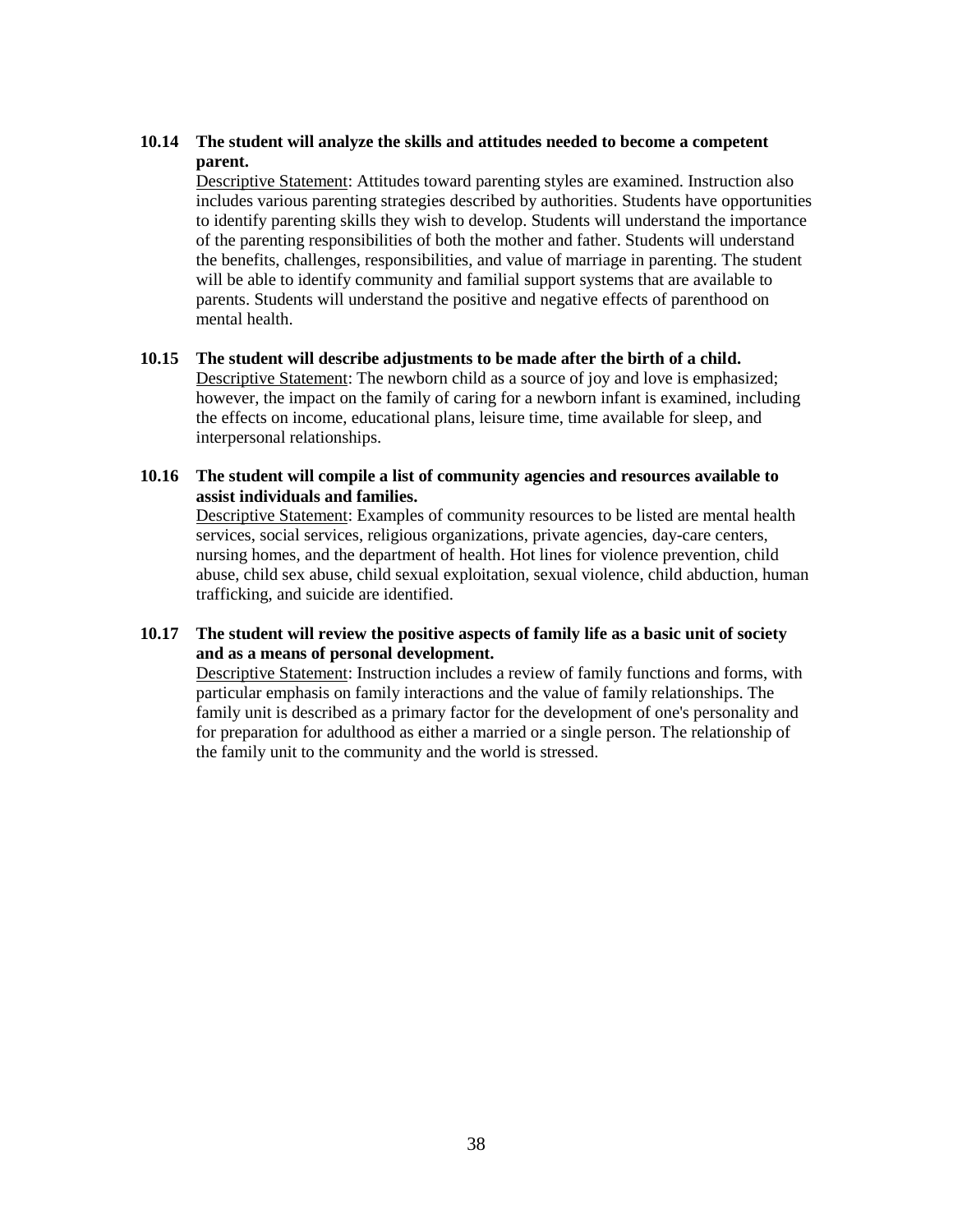#### **ELEVENTH GRADE**

#### <span id="page-38-0"></span>**11.1 The student will evaluate individual strengths and weaknesses in relation to personal, educational, and career goals.**

Descriptive Statement: Students are guided through a realistic self-assessment including working toward personal improvement, setting short- and long-term goals, formulating action plans, establishing priorities, and using school and community resources. Emphasis is placed on the variety of choices available to youth and the need for sound decision-making. The consequences of participating on social media and the short- and long-term implications on goals will be discussed.

## **11.2 The student will relate major theories of human development to his or her own situation and/or developmental level.**

Descriptive Statement: A review of the major theories of personal developmental stages is followed by analysis of each stage as it relates to the student's own development. Students are made aware that these are theories, that they are not all inclusive, and that they may or may not relate to the student's individual life.

#### **11.3 The student will recognize advantages of abstinence from premarital sexual relations, reinforcing methods of saying "no" to undesirable behavior.**  Descriptive Statement: The physical, emotional, social, psychological, and economic consequences of premarital sexual relations continue to be stressed, and students' progress in the development of assertive skills, including methods of saying "no" in ways that enable them to resist pressure from other teenagers and manage their own feelings and behavior. Instruction includes an emphasis on the law and meaning of consent and an understanding that consent is required before sexual activity.

#### **11.4 The student will explain how mass media, television, and the Internet can have both positive and negative effects on the development to individuals--children, adolescents, and adults.**

Descriptive Statement: Content includes types of messages conveyed on television, movies, in song lyrics, and on the Internet; techniques for analyzing programs and commercials; and strategies for evaluating media offerings according to their potential to entertain, to educate, to reinforce concepts, to guide or misguide behavior, to lure potential human trafficking victims, and to promote violence. Students will demonstrate how these messages affect mental health issues.

#### **11.5 The student will express his or her own attitude toward parenting.**

Descriptive Statement: This centers on the student's own opinions about parenthood- possible reasons for becoming a parent, realistic role expectations for parenthood, and parental responsibilities. It also includes discussion of the responsibilities of parents who have children with characteristics that may be displeasing to the parent(s). Students will demonstrate the skills needed to utilize positive mental health practices in parenthood.

#### **11.6 The student will develop skills in making parenting decisions.**

Descriptive Statement: Students explore the relationship between personal and family development and planning for parenthood. They analyze the factors to be considered in family planning, such as education, career development, finances, marriage preparation and maturity.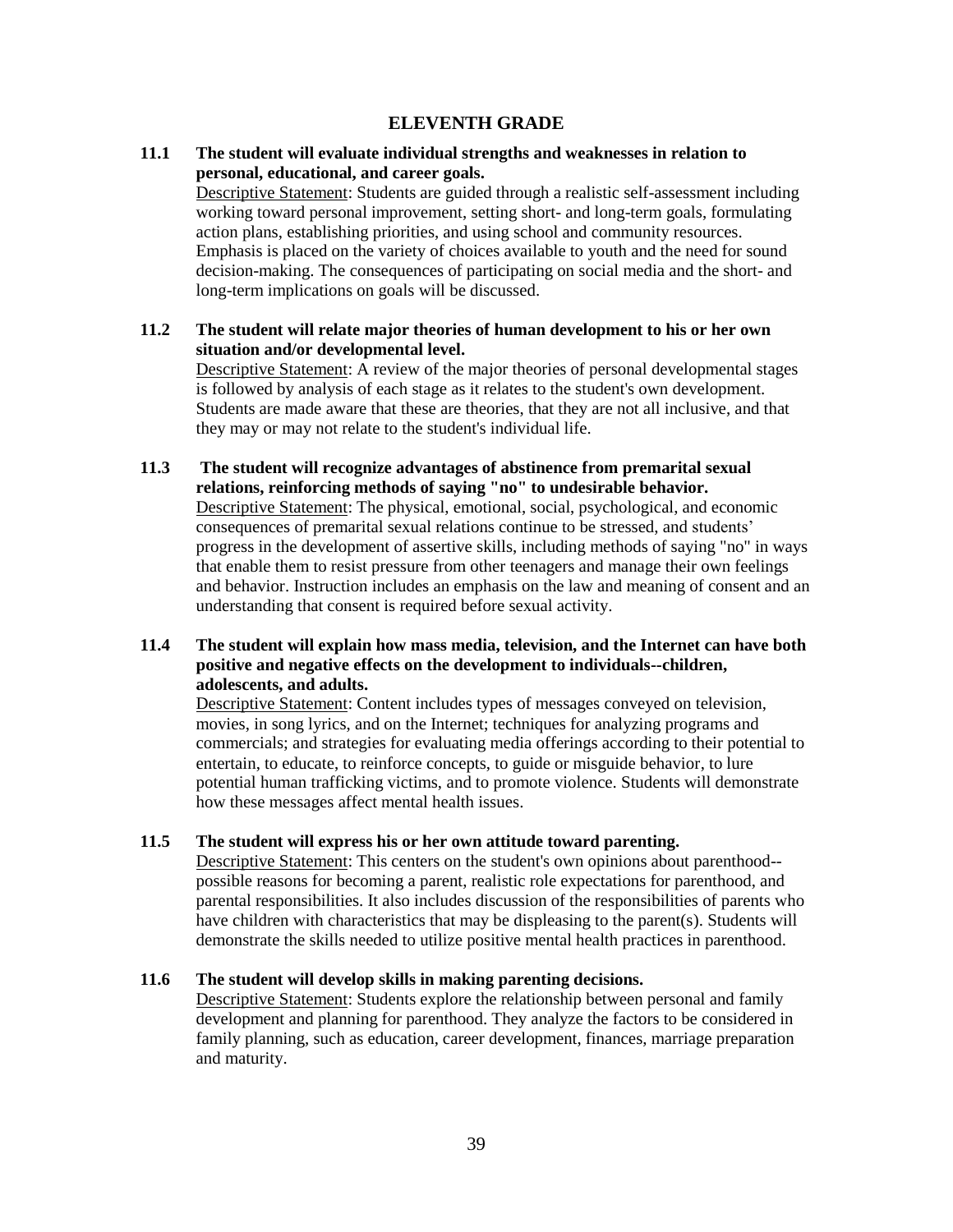**11.7 The student will classify the major problems, issues, and decisions related to each stage of the family life cycle.**  Descriptive Statement: The life cycle and how it applies to individuals and families is covered along with developmental tasks and needs of individual family members.

#### **11.8 The student will identify parenthood options in terms of questions to be answered and decisions to be made.**

Descriptive Statement: Discussion includes readiness to be a parent; family planning issues and spacing of children; choices resulting from infertility, genetic factors, and birth defects; and expenses associated with parenthood. Discussion also includes the positive aspects of parenting for the individual and for society.

#### **11.9 The student will describe characteristics of newborn infants.**

Descriptive Statement: Characteristics include physical appearance, medical tests to assess normalcy, observable infant behavior, emotional and physical needs of the child, and decisions related to circumcision.

#### **11.10 The student will recall ways to cope with common fears and concerns regarding the care of newborn infants.**

Descriptive Statement: The emphasis is on parent-child issues, such as bonding, special care requirements, feeding schedules, stress, Sudden Infant Death Syndrome (SIDS), sleep patterns, colic, apnea, medications, illness, post-partum depression, and breast and bottle feeding. Positive and negative effects of parenthood on mental health will be discussed.

#### **11.11 The student will describe the adjustments family members face in the postnatal period.**

Descriptive Statement: Adjustments to be considered include how the baby's needs affect other family members and their schedules. Consideration is given to the expectations of relatives and to adult needs for privacy, recreation, and time with other children. The issue of sibling rivalry is also discussed.

#### **11.12 The student will explain the stages of growth and development in children.**  Descriptive Statement: Topics included are the growth patterns of children, behavior patterns to be expected as children develop, and appropriate parent responses in reacting to and in guiding children's behavior.

#### **11.13 The student will calculate the personal considerations and financial costs of childbearing.**

Descriptive Statement: This includes the following considerations: the economic costs of raising a child, including the expenses of medical care before and after pregnancy; the costs of educating a child; the social considerations, including the investment of time and energy needed for quality child care; and the opportunity considerations, such as staying home to care for a child rather than pursuing an education or a career. This is balanced with discussion regarding the rewards of having children.

#### **11.14 The student will identify criteria for selecting adequate child-care services.**

Descriptive Statement: This is achieved by guiding the student in identifying child-care alternatives and in establishing guidelines for selecting appropriate care, considering preschool education, after-school day care, the problems of children in self-care ("latchkey")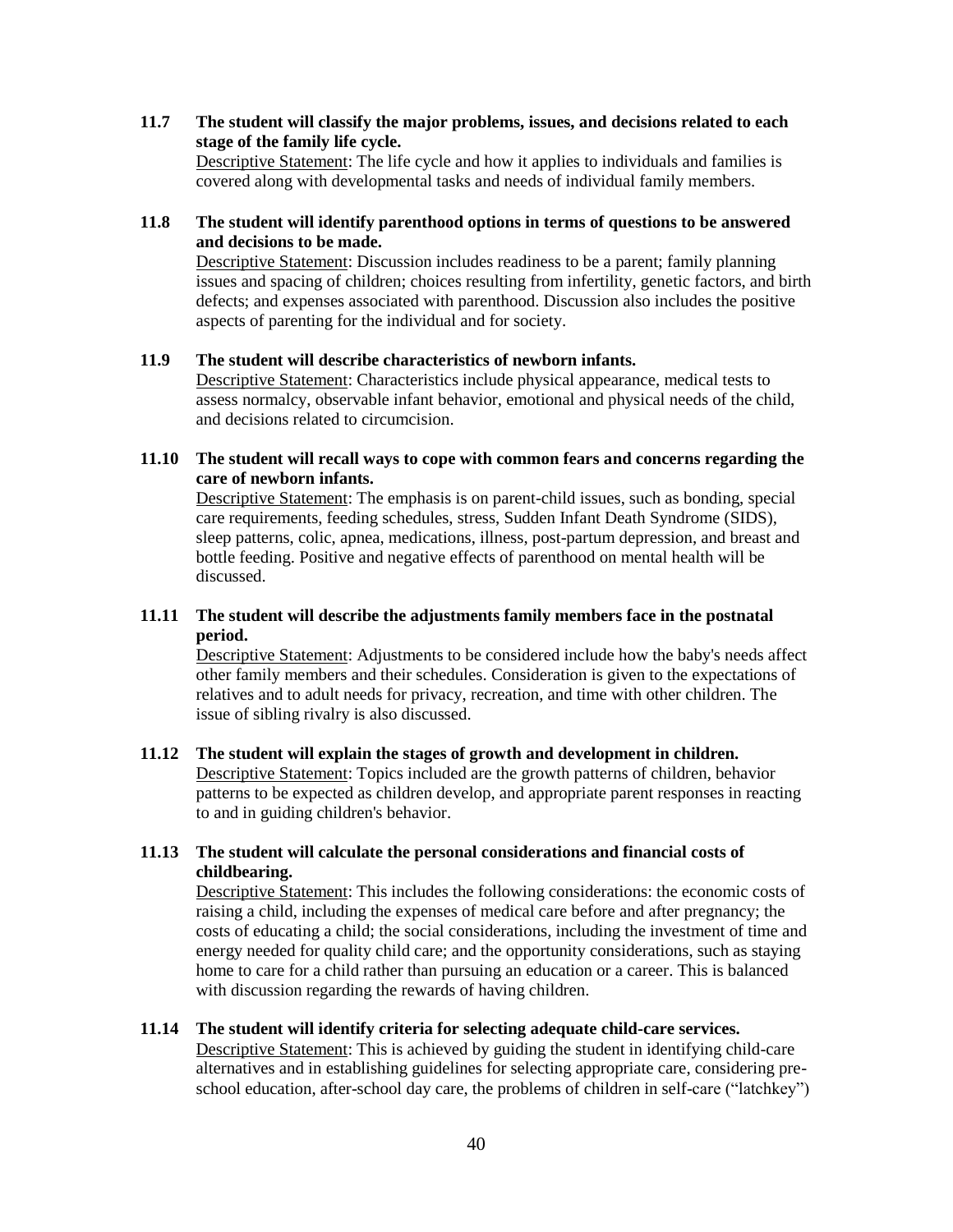situations, and the need for quality and quantity of time in maintaining the physical and mental well-being of the child.

## **11.15 The student will analyze community resources to meet specific needs.**

Descriptive Statement: This analysis focuses on community healthcare resources, employee benefits and programs support agencies and services, sources of educational information about child care and parenting, and family planning resources.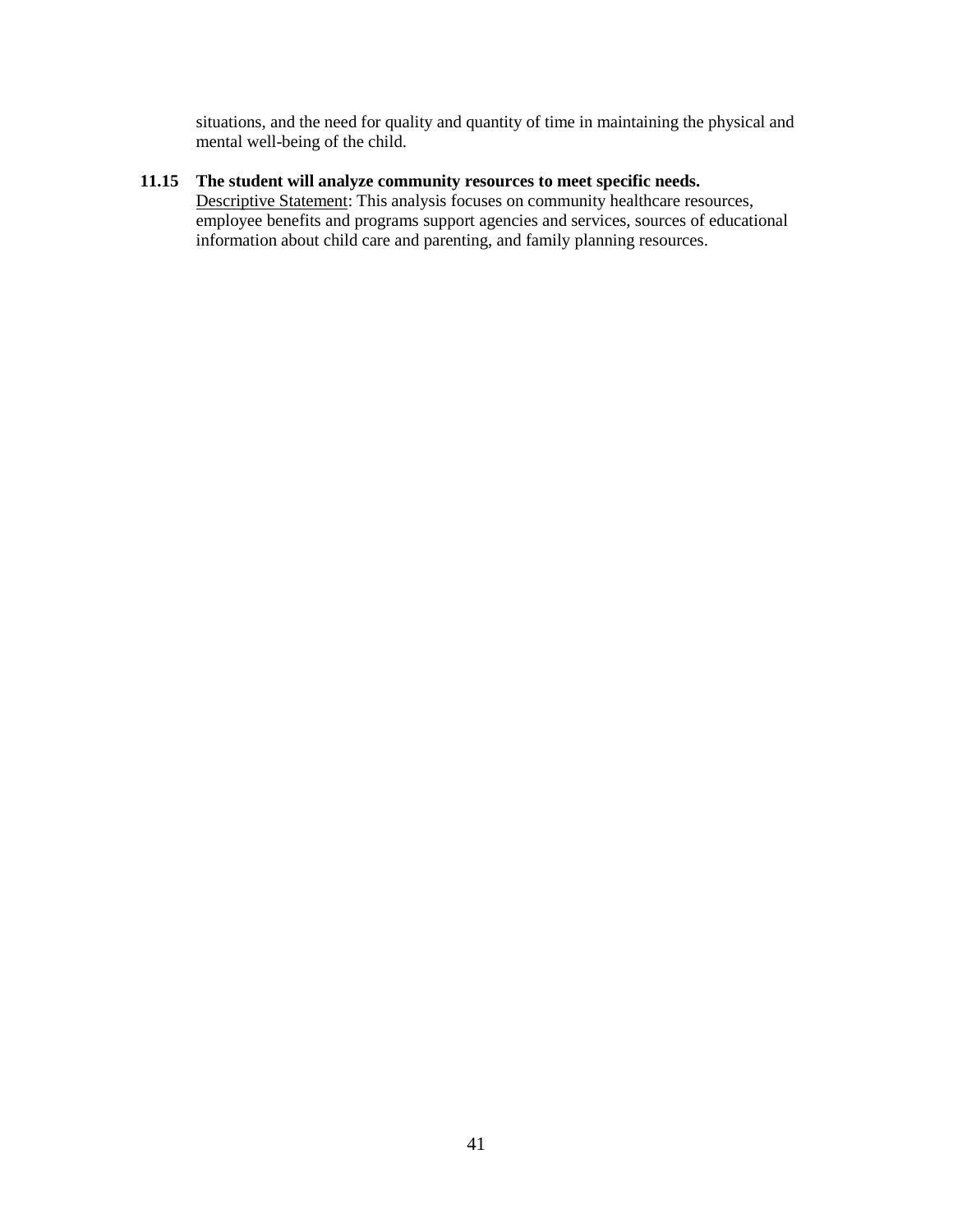#### **TWELFTH GRADE**

#### <span id="page-41-0"></span>**12.1 The student will describe the value of the home and family as primary sources of enrichment and personal renewal.**

Descriptive Statement: Content focuses on the importance of home and family as a support system, as a nurturing influence in developing values and attitudes, as an example or role model for the student's future home and lifestyle and the value of family relationships.

#### **12.2 The student will analyze the effects of cultural and family patterns on individual and family development.**

Descriptive Statement: Topics such as kinship, family cultural background and customs, family religious traditions, and the changing family in today's society are analyzed.

#### **12.3 The student will describe types of adjustments and sources of conflict in interpersonal relationships.**

Descriptive Statement: Students learn that adjustments in relationships are to be expected and are not all bad. Instruction also includes common problems, commitment to the relationship, communication skills, decision-making strategies, compromise, positive mental health practices and other methods of conflict resolution. The importance of privacy and boundaries for self and others is discussed as well as tools to ensure students respect the personal privacy and boundaries of others. Content shall also focus on the prevention of sexual harassment using electronic means.

#### **12.4 The student will explain how parental responsibilities change throughout the family life cycle.**

Descriptive Statement: The following topics are reviewed: the family life cycle; family structures; cultural and religious influences on parental behavior; psychosocial developmental stages; the developmental tasks of parents and children through the life cycle; strategies for parenting; nutritional needs of family members throughout the life cycle; family roles and responsibilities at various stages; and conflict resolution.

#### **12.5 The student will recognize the challenges of individuals with disabling conditions and ways in which families can be sensitive to and make adjustments for these needs.**

Descriptive Statement: The emphasis is on managing and coping with the mental, emotional and financial stress brought on by the special needs of individual family members with such conditions as chronic illness, physical, mental and emotional handicaps, and learning disabilities. The use of community resources, educational institutions, and personal skills is included.

#### **12.6 The student will develop a plan for managing resources in the home.**

Descriptive Statement: This involves developing a household budget that achieves family goals. Time and energy management and the role of personal skills also are discussed.

#### **12.7 The student will interpret state laws that affect family life.**

Descriptive Statement: Current laws in Virginia are reviewed, as well as any pending legislation affecting individuals and families regarding marriage, divorce, adoption, mental health, child abuse, sexual abuse, sexual violence, assault, human trafficking, and legal responsibilities of parents.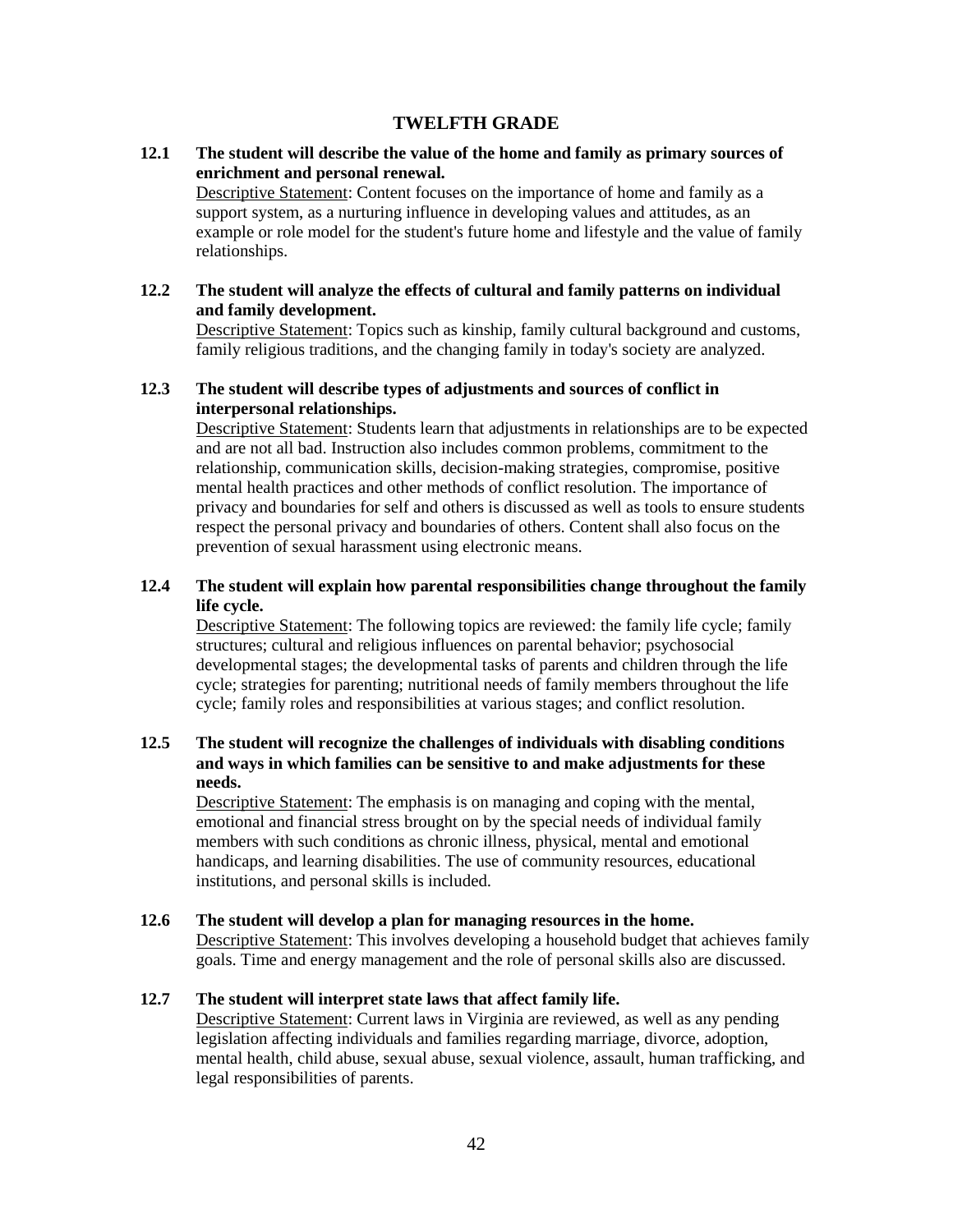#### **12.8 The student will identify ways of preventing and/or coping with various types of violence and abuse.**

Descriptive Statement: Content includes issues associated with dating violence, spouse abuse, sexual assault, sexual violence, human trafficking, physical and verbal child abuse, family violence, electronic harassment, and abuse of the elderly and disabled; violence prevention strategies, and identification of local support groups and agencies. Emphasis is placed on abuse as an unacceptable form of behavior that should not be tolerated. The need to report violence to appropriate authorities and agencies is presented as well as methods of reporting. Students will understand why it is important to report violence and abuse to the proper authorities and/or agencies and how to report it safely. Instruction also includes information about the harmful effects of female genital mutilation, associated criminal penalties, and the rights of the victim including civil action. Instruction may also address the prevention and recognition of child abduction, child abuse, child sexual exploitation, and child sexual abuse. Students will demonstrate the ability to seek mental health services as needed when coping with violence.

- **12.9 The student will analyze stress and crisis situations which affect family life.**  Descriptive Statement: Stress situations and crises in the family are emphasized, particularly parental crises, death and dying, substance abuse, the termination of a marriage, role changes, job conflicts, loss of income, and serious illness. Students learn ways to prevent and manage such situations and crises and to ensure that the final outcome is positive. Students will demonstrate the ability to seek mental health services as needed when coping with violence.
- **12.10 The student will identify procedures and criteria for assessing community resources that deal with individual and family problems.**  Descriptive Statement: Students learn how to locate community resources and how to evaluate them in selecting appropriate assistance with individual and family problems.
- **12.11 The student will describe the benefits for saying "no" to premarital sexual activity.**  Descriptive Statement: The student progresses in assertive skills associated with saying "no" and knows the physical, emotional, social, psychological and economic implications of premarital sexual relations. Instruction includes the law and meaning of consent and an increased awareness that consent is required before sexual activity.

#### **12.12 The student will prepare a plan for the fulfillment of lifelong goals.**

Descriptive Statement: Each student develops a plan designed to achieve the goals previously identified and based on the self-assessment activity in the eleventh grade. The plan includes strategies for attaining personal, educational, and career goals. The student continues to be made aware of the variety of opportunities and choice**.**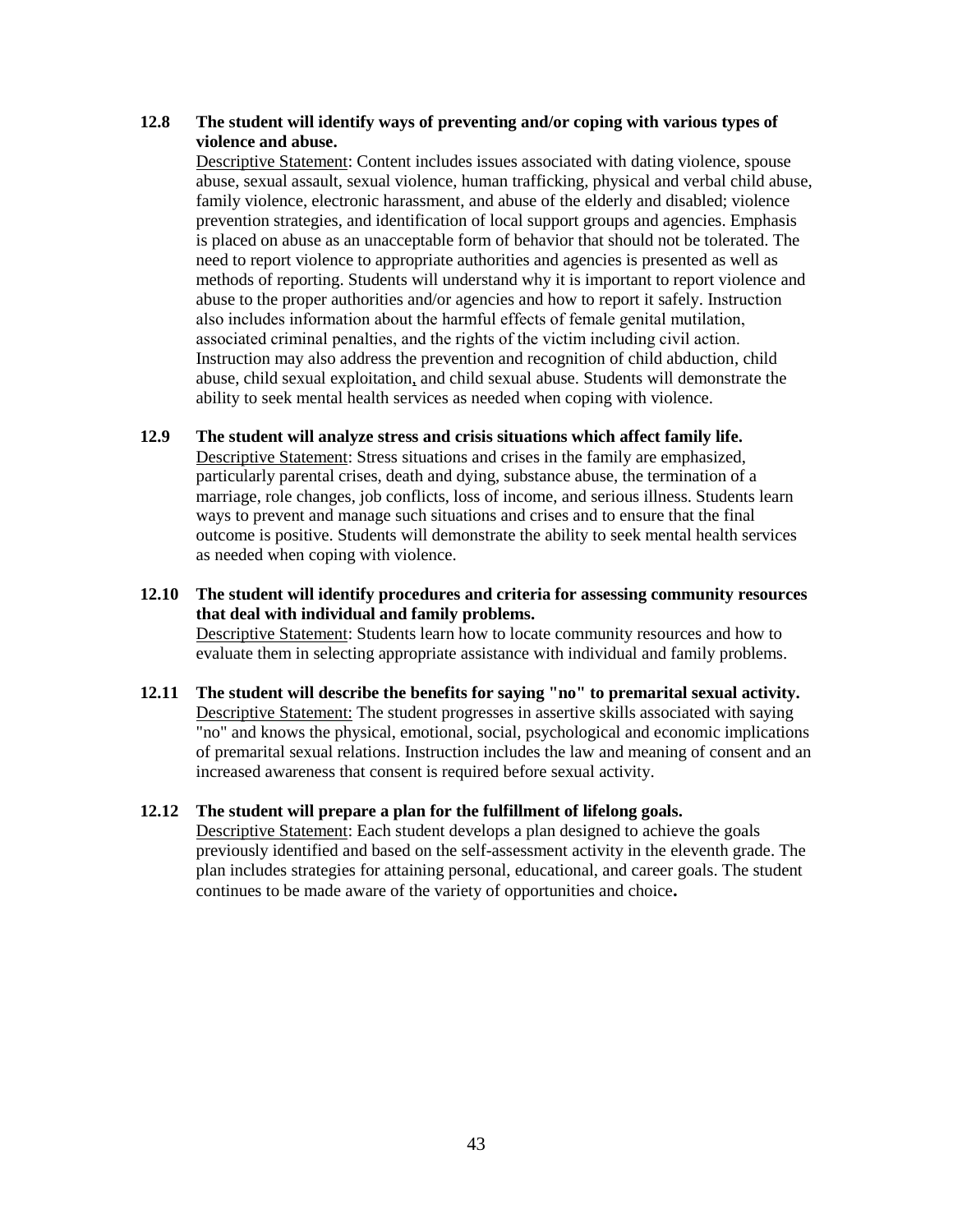## <span id="page-43-0"></span>**GUIDELINES FOR TRAINING INDIVIDUALS WHO WILL BE TEACHING FAMILY LIFE EDUCATION**

#### **INTRODUCTION**

Individuals who teach Family Life Education (FLE) must be trained in its content, teaching strategies, use of instructional materials, assessment methods, and ways to involve parents. To ensure consistency in dealing with sensitive content and issues, a comprehensive and systematic training program is essential. The training program uses a combination of workshops and technology. According to §22.1-207.1. of the *Code of Virginia*, the Board of Education shall establish requirements for appropriate training for teachers of FLE, which shall include training in instructional elements to support the various curriculum components.

#### **TRAINING PROGRAM**

The Department of Education sponsored, in 1988 through 1990, a series of regional and statewide FLE training sessions and teleconferences for the divisions' FLE contact persons, grade level leaders, and teachers. The school division contact persons and grade-level leaders were responsible for determining if the program was properly implemented.

In following years, FLE in-service and staff development workshops were offered from the Department of Education on an "as requested basis." During 1996, Virginia Commonwealth University's Division of Health and Physical Education conducted a survey of local FLE staff development needs. Data were requested from five representatives in each school division (the division-level FLE contact person; an administrator or teacher from the elementary, middle, and high schools; and the special education director). The survey indicated the need for ongoing, consistent, and skill appropriate staff development opportunities on 21 specific topics. Over a two-year period, two advisory groups (including representatives of the Virginia Congress of Parents and Teachers, the Virginia Department of Health, central office administrators, teachers, higher education educators, and adolescents) provided input in developing an ongoing staff development plan partially implemented in 1997 and fully implemented in 2002.

Based on the work of the FLE advisory group, 15 training modules were developed to address most of the 21 requested topics. In recent years, two additional modules have been added to reflect changes to the *Code*. Qualified family life educators have been trained to provide staff development workshops to teachers of family life. An annual training is provided by the Virginia Department of Education and open to teachers of FLE. Training can also be requested by local education agencies (LEAs) throughout the year.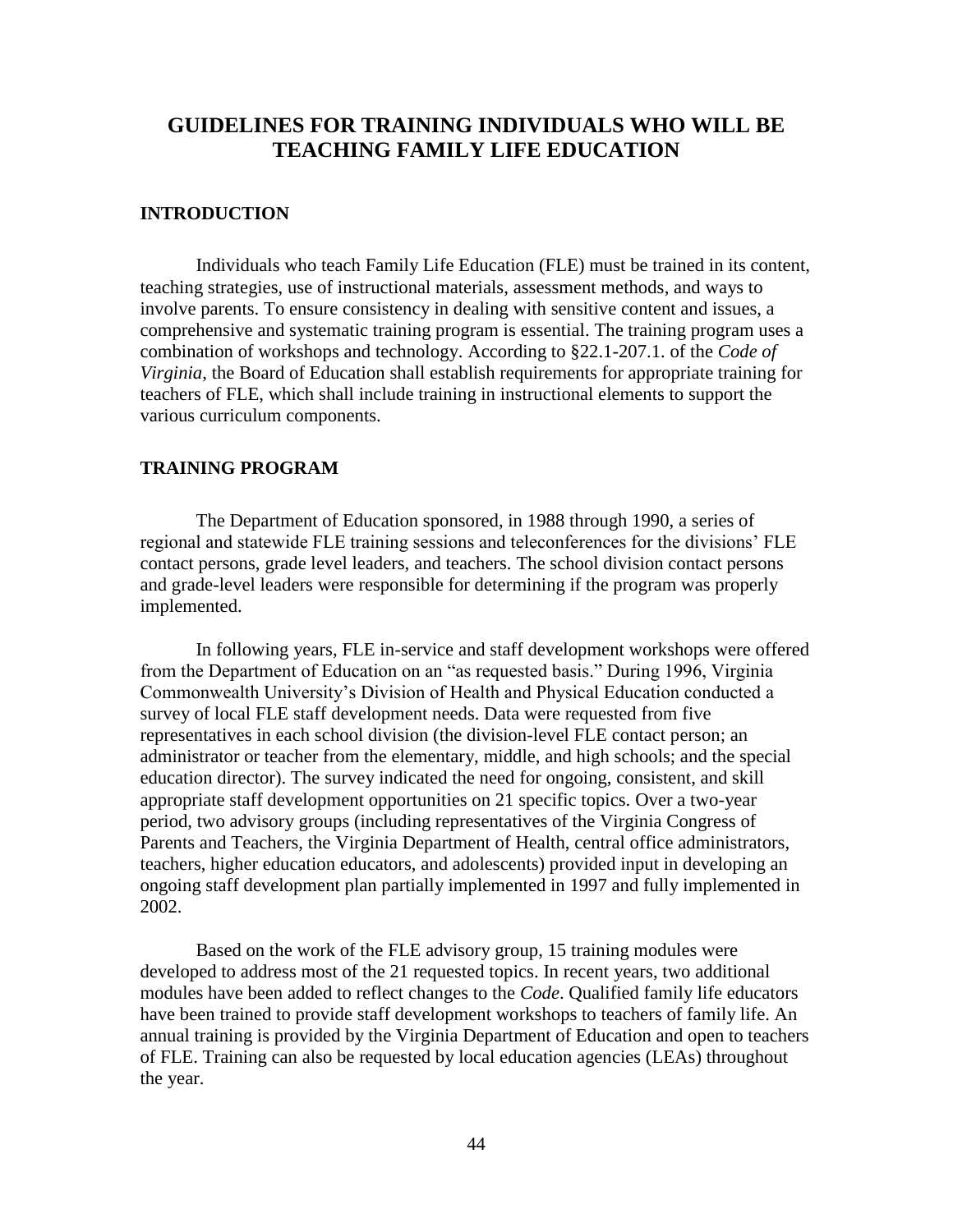#### **SUMMARY**

This design provides for consistency in training personnel and implementing the FLE program. The provision for support and follow-up is based on research findings which indicate that without effective training and follow-up activities it is less likely that individuals will practice what they have been trained. The evaluation will be designed to determine, on a continuing basis, if teachers or community-based educators that work with youth use information or skills learned in their classes with children and youth. This approach to evaluation should provide useful information about the success of the program, both immediate and long-term.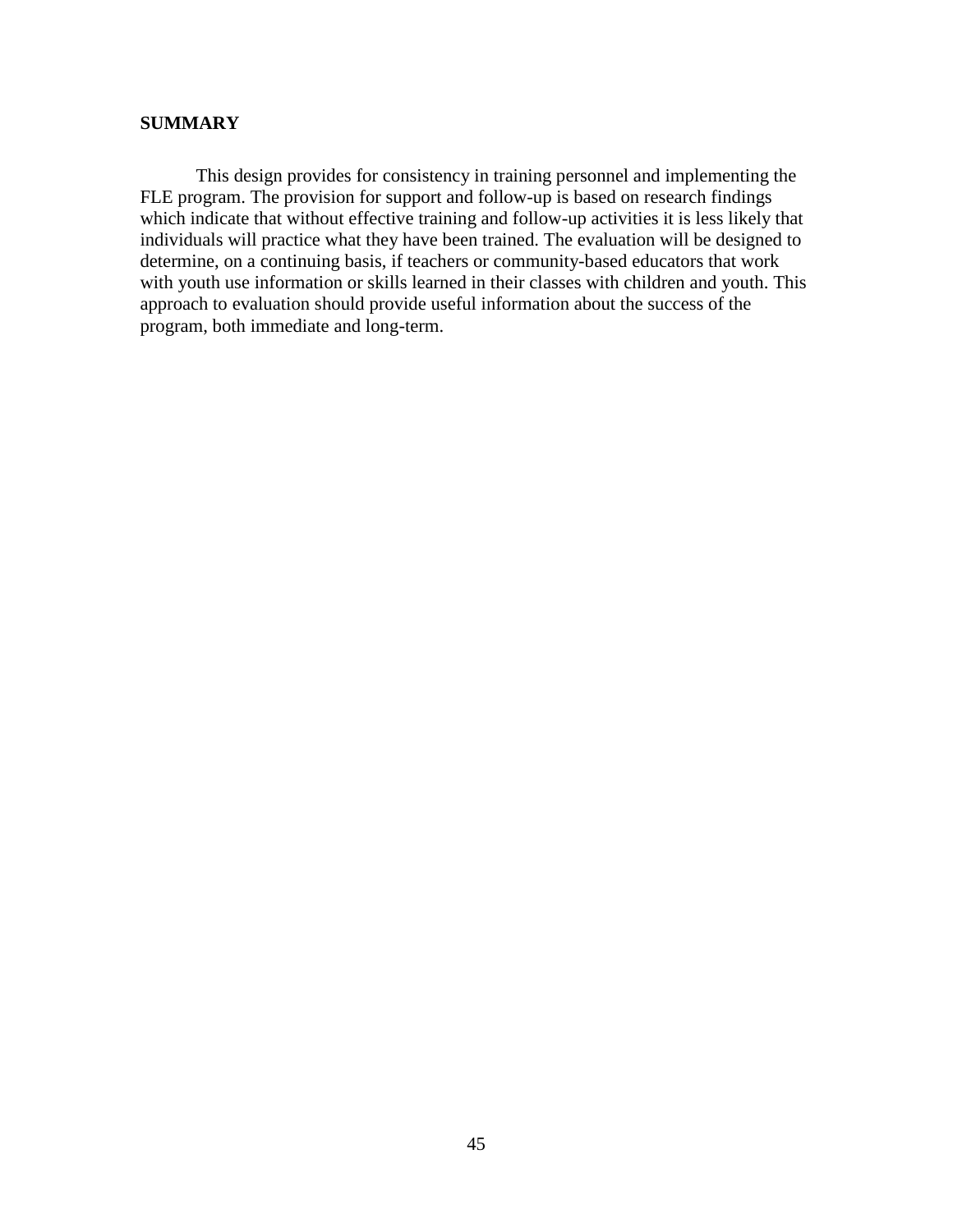## <span id="page-45-0"></span>**GUIDELINES FOR PARENT/COMMUNITY INVOLVEMENT**

#### **INTRODUCTION**

An important element in the successful implementation of a Family Life Education program is parent/community involvement. A theme that runs throughout the program is the parent/teacher team approach to Family Life Education. Because of the sensitive nature of program content, a planned approach to parent/community involvement is critical.

#### **PLAN FOR PARENT/COMMUNITY INVOLVEMENT**

In each school division that offers Family Life Education, the superintendent will identify a community involvement team, or use the school health advisory board, which should include individuals such as central office personnel, an elementary school principal, a middle school principal, a high school principal, teachers, a school board member, parents, one or more members of the clergy, a member of the medical and mental health profession, which may include a substance abuse prevention or treatment practitioner, and others in the community.

Parents and community-based personnel are encouraged to participate in statewide and local training sessions for Family Life Education.

The community involvement team or school health advisory board members will work with others in their localities to offer an ongoing plan to explain the Family Life Education program and to solicit support and involvement in its implementation.

#### **PARENT INVOLVEMENT ACTIVITIES**

The Virginia Department of Education provides workshops and training sessions on Family Life Education and related topics in localities as requested. One of the current 15 training modules addresses *Strengthening Parental Involvement in Family Life Education*. School and community-based personnel as well as other parents are encouraged to participate in workshops that outline the key components of Family Life Education and the role of parents in the program.

Each teacher of Family Life Education is asked to meet with parents of students involved in the program. Provision must be in place for an ongoing review of local curriculum and instructional materials before they are used in the classroom. It is recommended that a resource center containing Family Life Education materials that may be checked out by parents is available in every school.